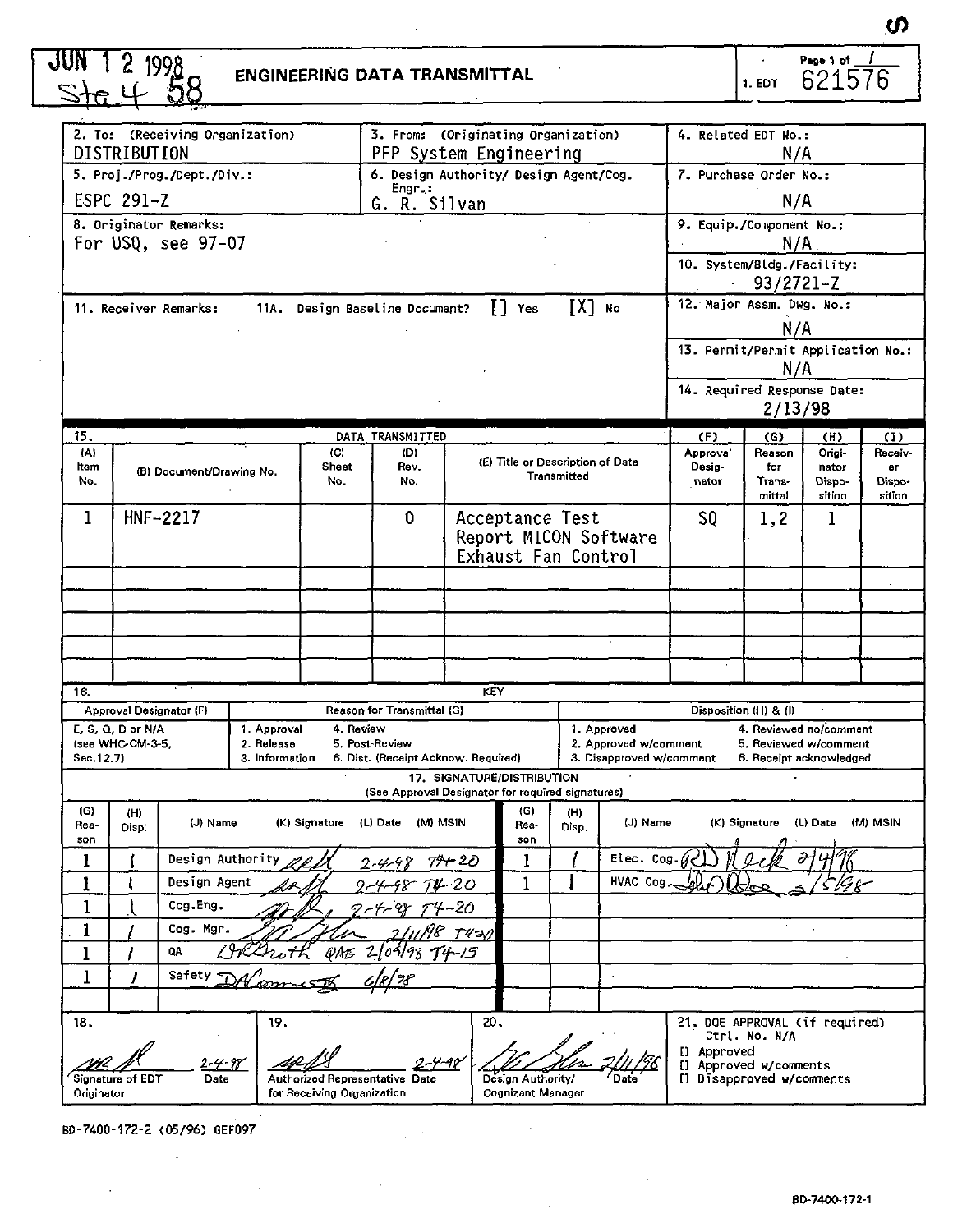HNF-2217, Rev. 0

## **Acceptance Test Report MICON Software Exhaust Fan Control**

**R. D. Keck** Babcock & Wilcox Hanford Company, Richland, WA 99352 U.S. Department of Energy Contract DE-AC06-96RL13200

| EDT/ECN: 621575 |           | UC: 515            |  |
|-----------------|-----------|--------------------|--|
| Org Code:       | 15510     | Charge Code: K6062 |  |
| B&R Code:       | EW7002010 | Total Pages: 45    |  |

Key Words: Generators, Backup Power, Control, Exhaust Fans

Abstract: This report details the reuslts of acceptance testing for the MICON software upgrades needed to control two emergency exhaust fans in the event of a power outage.

MICON is a trademark of MICON Systems Inc.

**TRADEMARK DISCLAIMER. Reference herein to any specific commercial product, process, or service by trade name, trademark, manufacturer, or otherwise, does not necessarily constitute or imply its endorsement, recommendation, or favoring by the United States Government or any agency thereof or its contractors or subcontractors.**

**Printed in the United States of America. To obtain copies of this document, contact: Document Control Services, P.O. Box 950, Hailstop H6-08, Richland WA 99352, Phone (509) 372-2420; Fax (509) 376-4989..**

 $\mathbb{Z}^{\mu}$ **ReIea€e/Approva/**



### Approved for Public Release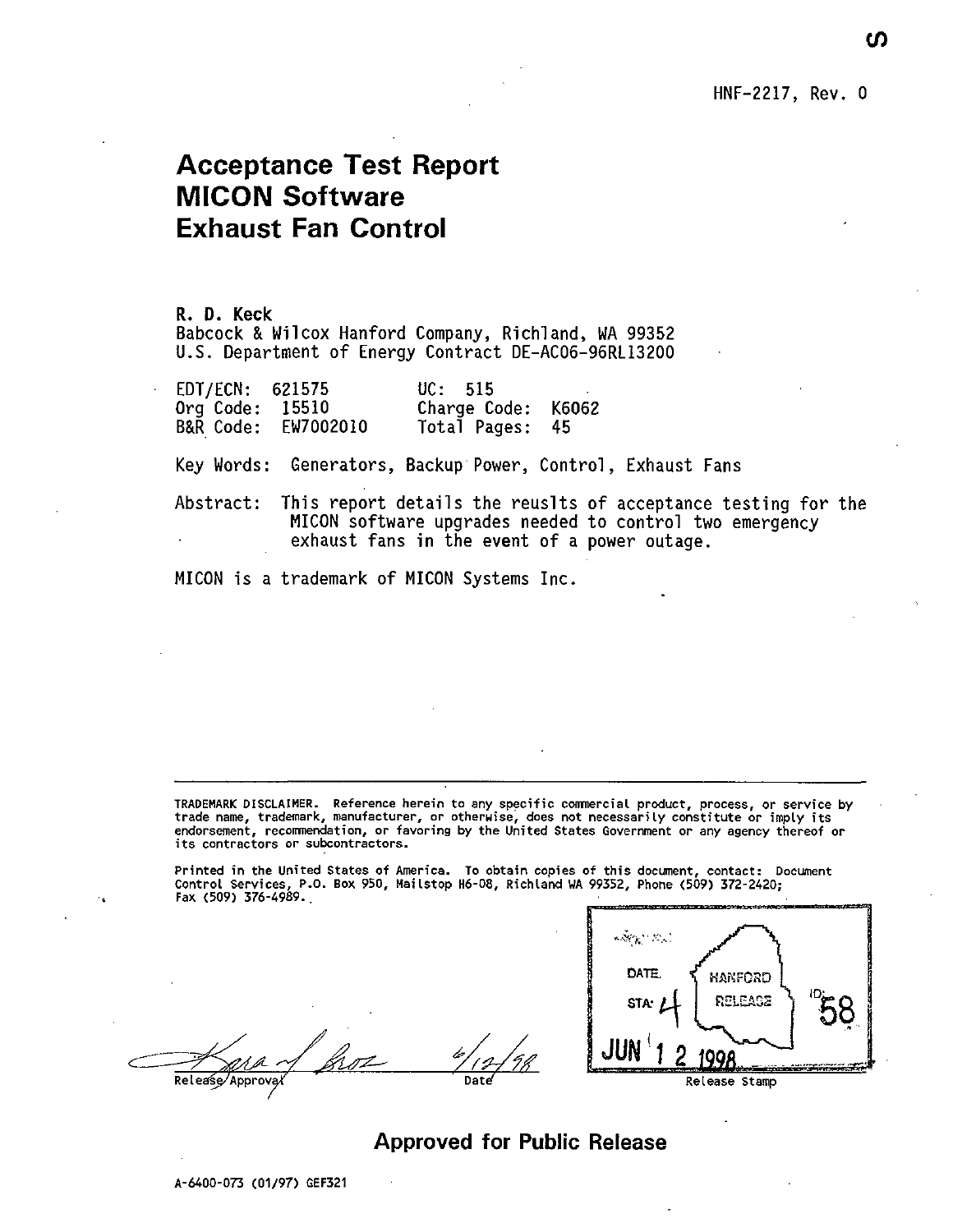# 22/7<br>HNF-<del>SD-ESPC-ATR-00</del>1 Rev.0

# Acceptance Test Procedure HICON Software Exhaust Fan Control

| 1.  | GENERAL<br>1.1                                                                                                                                                                                                                                                                                                                                                                                                                                                                                                                                                                                                                                                                                                                                                                                                                                                                                                                                                                                                   | 3<br>3                                                                                                                                                                              |
|-----|------------------------------------------------------------------------------------------------------------------------------------------------------------------------------------------------------------------------------------------------------------------------------------------------------------------------------------------------------------------------------------------------------------------------------------------------------------------------------------------------------------------------------------------------------------------------------------------------------------------------------------------------------------------------------------------------------------------------------------------------------------------------------------------------------------------------------------------------------------------------------------------------------------------------------------------------------------------------------------------------------------------|-------------------------------------------------------------------------------------------------------------------------------------------------------------------------------------|
| 1.2 | References<br>1.3                                                                                                                                                                                                                                                                                                                                                                                                                                                                                                                                                                                                                                                                                                                                                                                                                                                                                                                                                                                                | 3<br>3                                                                                                                                                                              |
| 1.4 | 1.5<br>Test Conditions and Equipment Required<br>1.6<br>1.7<br>1.8                                                                                                                                                                                                                                                                                                                                                                                                                                                                                                                                                                                                                                                                                                                                                                                                                                                                                                                                               | $\overline{\mathbf{4}}$<br>6<br>6<br>$\bar{6}$<br>6                                                                                                                                 |
| 2.  | 2.1<br>Analog Test Box Connections<br>2.1.2<br>Re-test of $C\bar{B}-1$ , CB-2, and CB-4<br>2.2<br>Digital Test Box Connections<br>2.2.1<br>2.2.2<br>CB-1 Breaker Controls<br>CB-2 and CB-4 Breaker Controls<br>2.2.3<br>Re-test of ATS-2 Start Call (Partial) $\ldots \ldots \ldots \ldots$<br>2.3<br>2.4<br>Digital Test Box Connections<br>2.4.1<br>2.4.2<br>Table of Output Points<br>Selection of Proper Startup Curve<br>2.4.3<br>2.4.4<br>Fan Interlock Logic -<br>Fan Switch on Manual Disconnect of Running Fan<br>2.4.5<br>2.4.6<br>Fan Switch by Operator<br>Fan Switch on Failure of Running Fan<br>2.4.7<br>Fan Switch on Ineffectiveness of Running Fan<br>2.4.8<br>Running Fan Keeps Running on Failure of Backup Fan<br>2.4.9<br>Fan Switch by Operator with Failure of Switched Fan.<br>2.4.10<br>Fan Re-Start upon Power Failure<br>2.4.11<br>2.5<br>2.5.1<br>Digital Test Box Connections<br>Load Shed Test w/ 2 Generators Running<br>2.5.2<br>Load Shed Test w/ 1 Generator Running<br>2.5.3 | $\overline{7}$<br>$\overline{7}$<br>$\overline{7}$<br>8<br>ݹ<br>9<br>11<br>14<br>17<br>18<br>18<br>20<br>21<br>22<br>23<br>23<br>25<br>27<br>28<br>30<br>31<br>32<br>32<br>32<br>37 |
|     |                                                                                                                                                                                                                                                                                                                                                                                                                                                                                                                                                                                                                                                                                                                                                                                                                                                                                                                                                                                                                  |                                                                                                                                                                                     |
| 3.  |                                                                                                                                                                                                                                                                                                                                                                                                                                                                                                                                                                                                                                                                                                                                                                                                                                                                                                                                                                                                                  | 43                                                                                                                                                                                  |
| 4.  | TEST PARTIES<br>$\mathbf{1} \quad \mathbf{2} \quad \mathbf{3} \quad \mathbf{4} \quad \mathbf{5} \quad \mathbf{6} \quad \mathbf{6} \quad \mathbf{7} \quad \mathbf{8} \quad \mathbf{9} \quad \mathbf{10} \quad \mathbf{11} \quad \mathbf{12} \quad \mathbf{13} \quad \mathbf{14} \quad \mathbf{15} \quad \mathbf{16} \quad \mathbf{17} \quad \mathbf{18} \quad \mathbf{19} \quad \mathbf{19} \quad \mathbf{19} \quad \mathbf{19} \quad \mathbf{19} \quad \mathbf{19} \quad \mathbf{1$                                                                                                                                                                                                                                                                                                                                                                                                                                                                                                                              | 44                                                                                                                                                                                  |
| 5.  |                                                                                                                                                                                                                                                                                                                                                                                                                                                                                                                                                                                                                                                                                                                                                                                                                                                                                                                                                                                                                  | 45                                                                                                                                                                                  |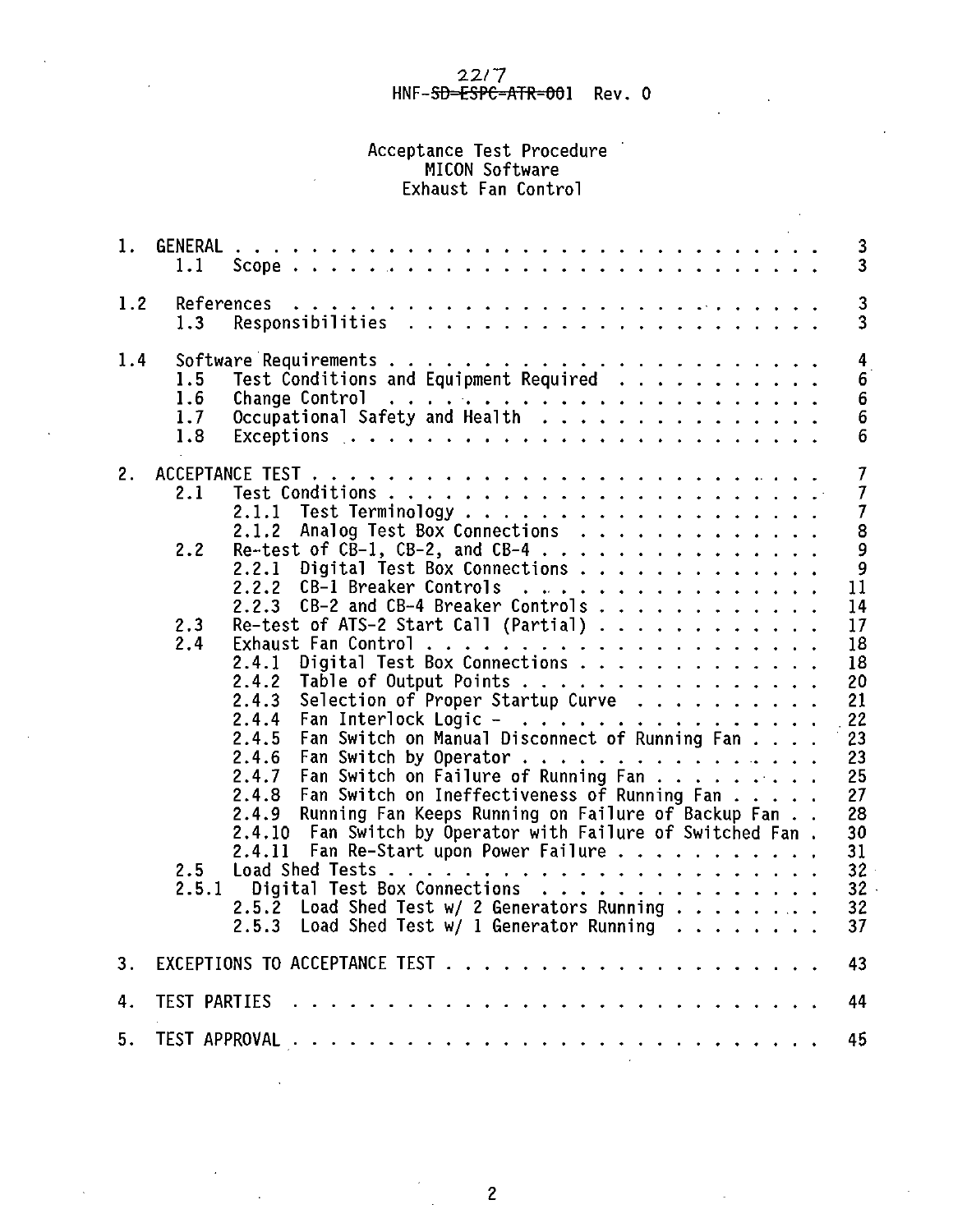#### $2217$ HNF-SD-ESPC-ATR-001 Rev. 0

#### Acceptance Test Procedure MICON Software Exhaust Fan Control

#### **1. GENERAL**

#### **1**.1 Scope

This test procedure specifies instructions for acceptance testing of software for exhaust fan control under Project ESPC (Energy Savings Performance Contract). The software controls the operation of two emergency exhaust fans when there is a power failure.

1.2 References

Drawings

400474-101 Rev. A - "RVSS Wiring Diagram 91TE W/CPT NEMA 12 w/Isolation"

Engineering Change Notices (ECN)

ESPC-643006

Prior to final test approval, enter below ECNs written against this ATP.

#### 1.3 Responsibilities

1.3.1 General

Each company or organization participating in this ATP will designate personnel to assume the responsibilities and duties as defined herein for their respective roles. The designees shall become familiar with this ATP and the systems involved to the extent that they can perform their assigned duties.

1.3.2 Test Director (PFP Electrical Power and Control Cognizant

Initials each test section as it is completed.

Obtains information or changes necessary to clear or resolve objections during the performance of the test.

Signs Test Approval page when test has been performed.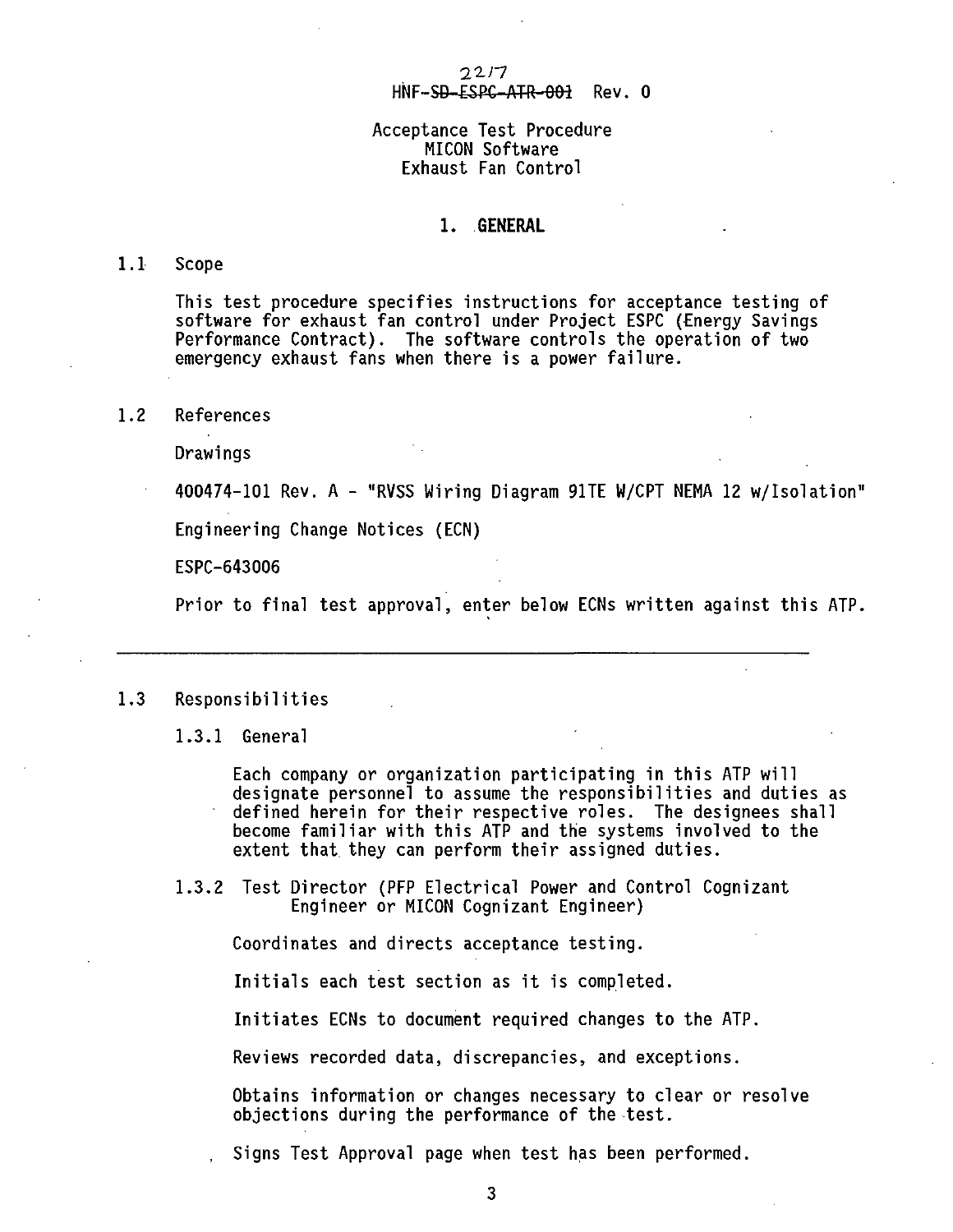**Obtains required signatures on the ATP Master prior to reproduction and distribution.**

**1.3.3 WITNESSES (Provided by Participating Organizations. One witness shall be a QC inspector.)**

**Witness the tests.**

**Review results of testing.**

**Assist the Test Director when requested.**

#### **1.4 Software Requirements**

**Part of Project ESPC modifies the MICON software to add logic to control two emergency exhaust fans. The MICON software will assure:**

- **1) One and only one fan will operate at all times (EF-1 or EF-2).**
- **2) If the operating fan shuts off or fails, the other fan will start and the operating fan will be stopped. Also, if high-high plenum pressure is detected for more than 30 seconds, the backup fan will be started (if available) and the running fan will be stopped.**
- **3) The operator can switch fans only if a fan is running, both fans are in AUTO control, the fans are powered by normal power, the non-running fan is operable, and any alarm condition for the non-running fan has been RESET by the operator. To switch fans, the operator must start the non-running fan. The run signals for both fans will be on simultaneously for 15 seconds, after which the run signal for the operating fan will be turned off.**
- **4) If there is a power failure and the emergency generators are started up, there is a 25 second delay to allow time for the generators to start and begin supplying power to the fan. If the operating fan cannot begin re-starting within 25 seconds, the backup fan will be started.**
- **5) Under all other power failure conditions, 6 seconds is allowed for the operating fan to begin re-starting.**
- **6) If the ATS-2 is placed in Emergency Bypass, the MICON will act as if there were an ATS-2 power failure.**
- **7) To avoid having both fans trying to start simultaneously, the run signals for both fans will be on only when one fan is up to speed and fans are being switched by the operator (see #3 above). In all other cases, therefore, the run signal for the failing fan must be turned off before the run signal for the backup fan is turned on.**
- **8) When an operating fan is re-started due to a power failure, a faster startup curve will be used if the starter can be engaged within 45 seconds after the power failure.**

**4**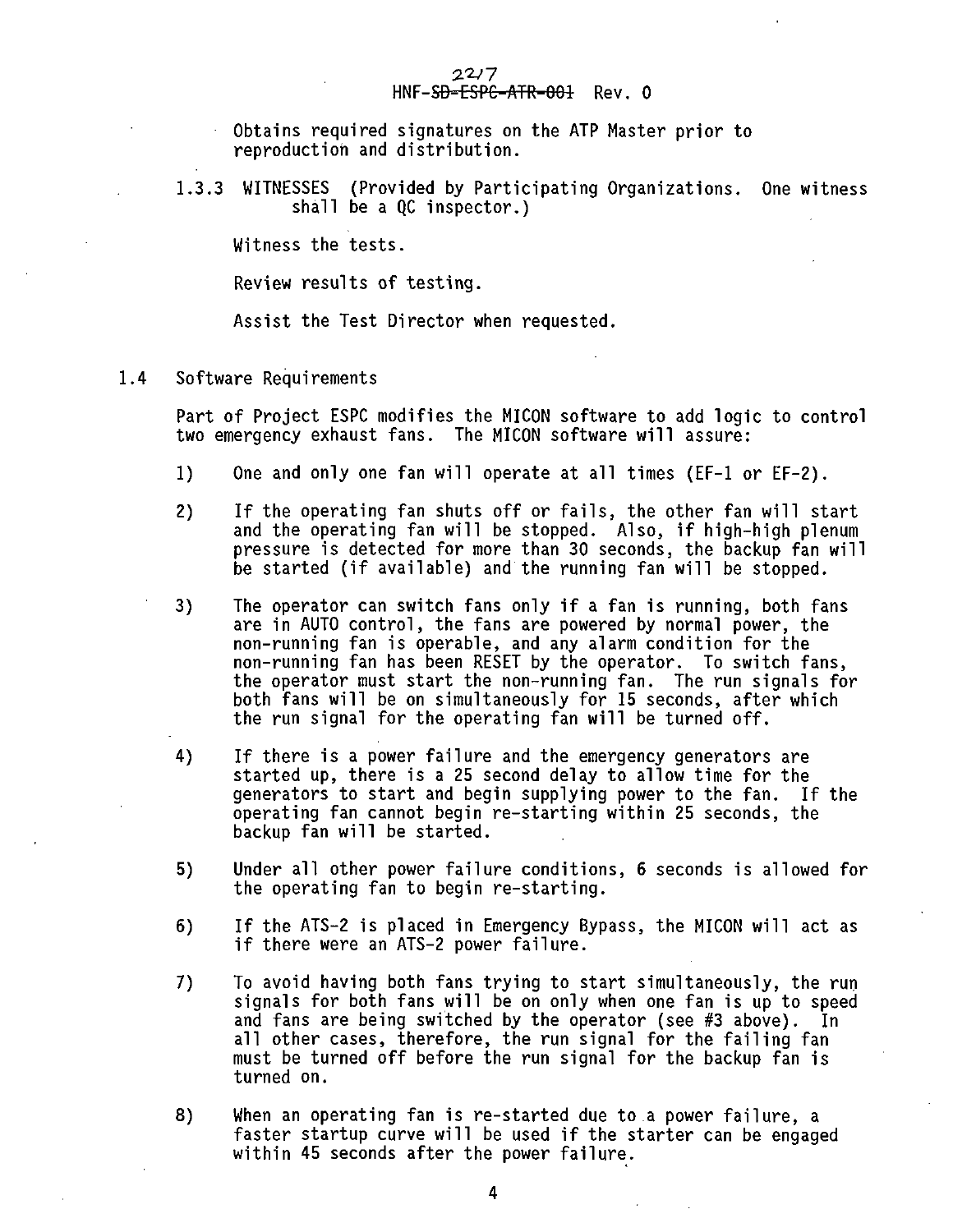#### $22/7$ HNF-SD=ESPC=ATR=001 Rev. 0

- **9) If there is a loss of ATS-2 normal power, all three generators will be started regardless of load conditions.**
- **10) If the ATS-2 fails to transfer to emergency power within 30 seconds, an ATS-2 FAIL alarm will be generated (change from 2 minutes previously).**
- **11) If there is a power failure and two or less generators are running, loads will be shed to assure that adequate power is available to re-start and run the fan. If there is only one generator running, CLC is load shed immediately whenever a fan is being re-started and then CLC is restored after the fan is up to speed, independent of the total load on the generator. Other load shedding is based on the following cut-offs:**

|              | l Gen          | 2 Gen          |                |
|--------------|----------------|----------------|----------------|
| Instant Shed | <b>500 KVA</b> | 1000 KVA       | (3 sec delay)  |
| Delayed Shed | 400 KVA        | <b>800 KVA</b> | (30 sec delay) |
| Un-Shed      | <b>300 KVA</b> | 600 KVA        | (10 sec delay) |

**234-5Z and ATS-3/4 are shed first. If further shedding is needed, 2736-ZB is shed. For example, if one generator is running and the total load is 550 KVA, then 234-5Z and ATS-3/4 are shed after 3 seconds. If the total load is still above 500 KVA after 10 seconds, then 2736-ZB is shed. If the total load drops to under 300 KVA after 10 seconds, loads are restored in the reverse order they were shed. To avoid cycling, however, the same load cannot be restored twice within ten minutes. Loads are restored only if the total load is below the unshed value.**

**12) The following conditions will trigger an alarm and DCS event to be printed on the MICON printer:**

**ATS-2 placed in Normal Power Bypass ATS-2 placed in Emergency Power Bypass Fan abnormal condition due to: Starter fault contact or fan interlock active Fan switch in OFF position Fan switch in HAND position Starter fails to engage within a time limit Motor not up to speed within a time limit High-high plenum pressure for more than 30 seconds High plenum pressure for more than 30 seconds Loads being shed Loads being restored**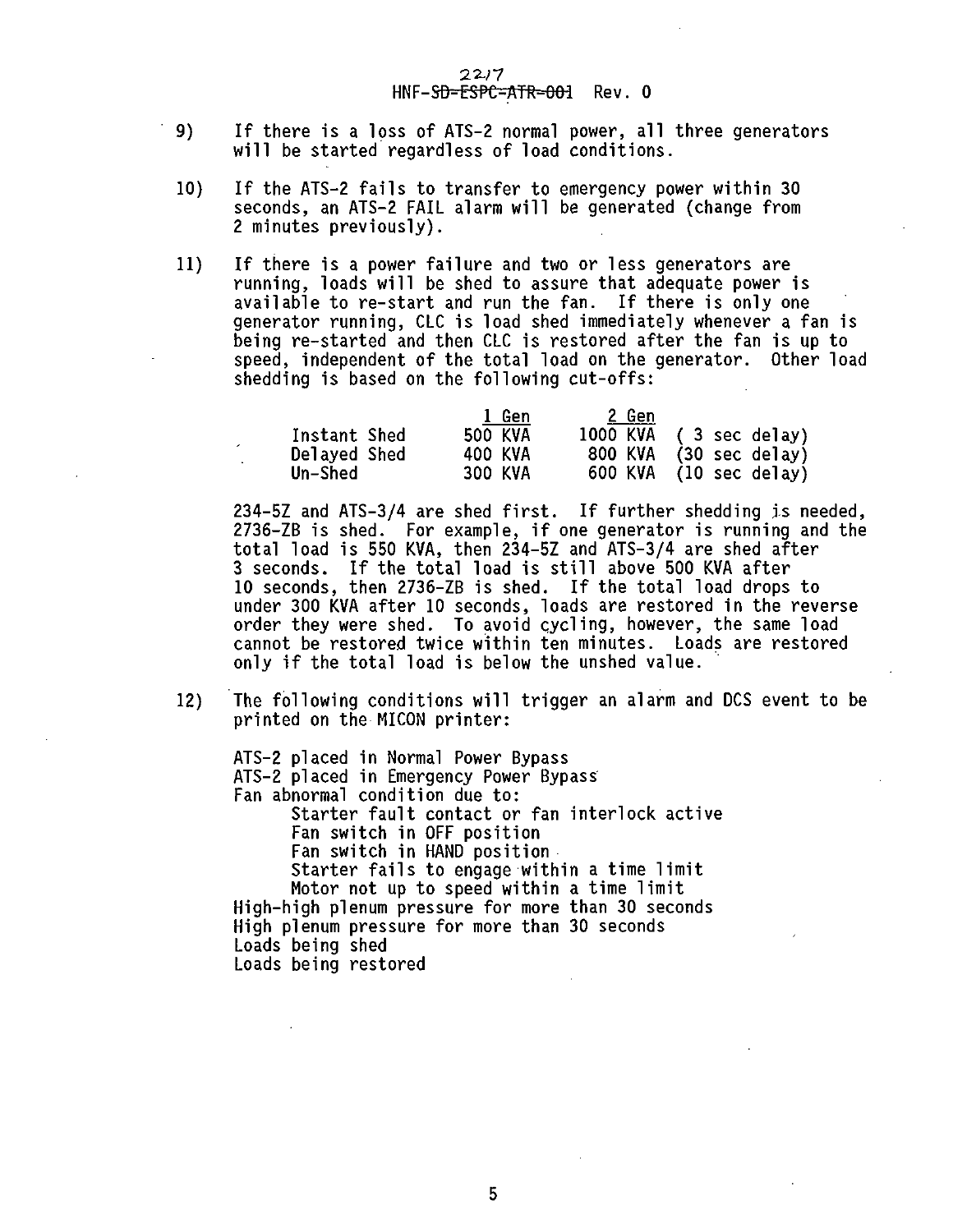#### $22/7$ HNF-SD-ESPC-ATR=001 Rev. 0

**13) The indicator lights will reflect fan status as follows:**

| Status of Fan<br>٠                                                                         | Red Light                   | Green Light                                    |
|--------------------------------------------------------------------------------------------|-----------------------------|------------------------------------------------|
| RUNNING<br><b>STOPPED</b><br>STARTING<br>WAITING<br><b>FAILED</b><br>÷<br><b>HAND</b><br>÷ | ٥N<br>٠<br>0FF<br>ON<br>0FF | 0FF<br>ΟN<br>0N<br>0FF<br>FLASHING<br>FLASHING |

- **\* Red light may be ON or OFF depending on status of starter engaged**
- **1.5 Test Conditions and Equipment Required**

**Supplied by Test Operator unless otherwise noted.**

**There will be one analog and one digital test box to simulate inputs to the MICON controller cards in order to test and verify the MICON logic.**

**1.6 Change Control**

**Technical changes to this test procedure shall be authorized by an ECN. Technical changes shall be signed by the Cognizant Engineer and the QA Engineer or his representative. Record these changes on the exception sheet in Section 3 and section 1.2. Administrative changes, including order of turning on/off inputs or verifications, may be authorized by the Electrical Power and Control or MICON Cognizant Engineer and shall be recorded in black ink on the instruction page. Errors/exceptions in the ATP itself shall NOT be processed as test exceptions. Also, individual test sections may be done in any order at the Test Director's discretion.**

**1.7 Occupational Safety and Health**

**In order to accomplish the work in this ATP, it is necessary to have the equipment or circuit energized. Complete testing requires installation and removal of a 24 VDC test box.**

**1.8 Exceptions**

**Exceptions to the required test results shall be sequentially numbered and recorded on the exception forms.**

**Number each exception sequentially as it occurs and record it on the exception form.**

**Enter disposition to resolve each exception when such determination is made.**

**NOTE: Errors/exceptions in the ATP itself shall NOT be processed as test exceptions (see Section 1.6 CHANGE CONTROL). Also, individual test sections may be done in any order at the Test Director's discretion and this practice shall not be considered a test exception.**

6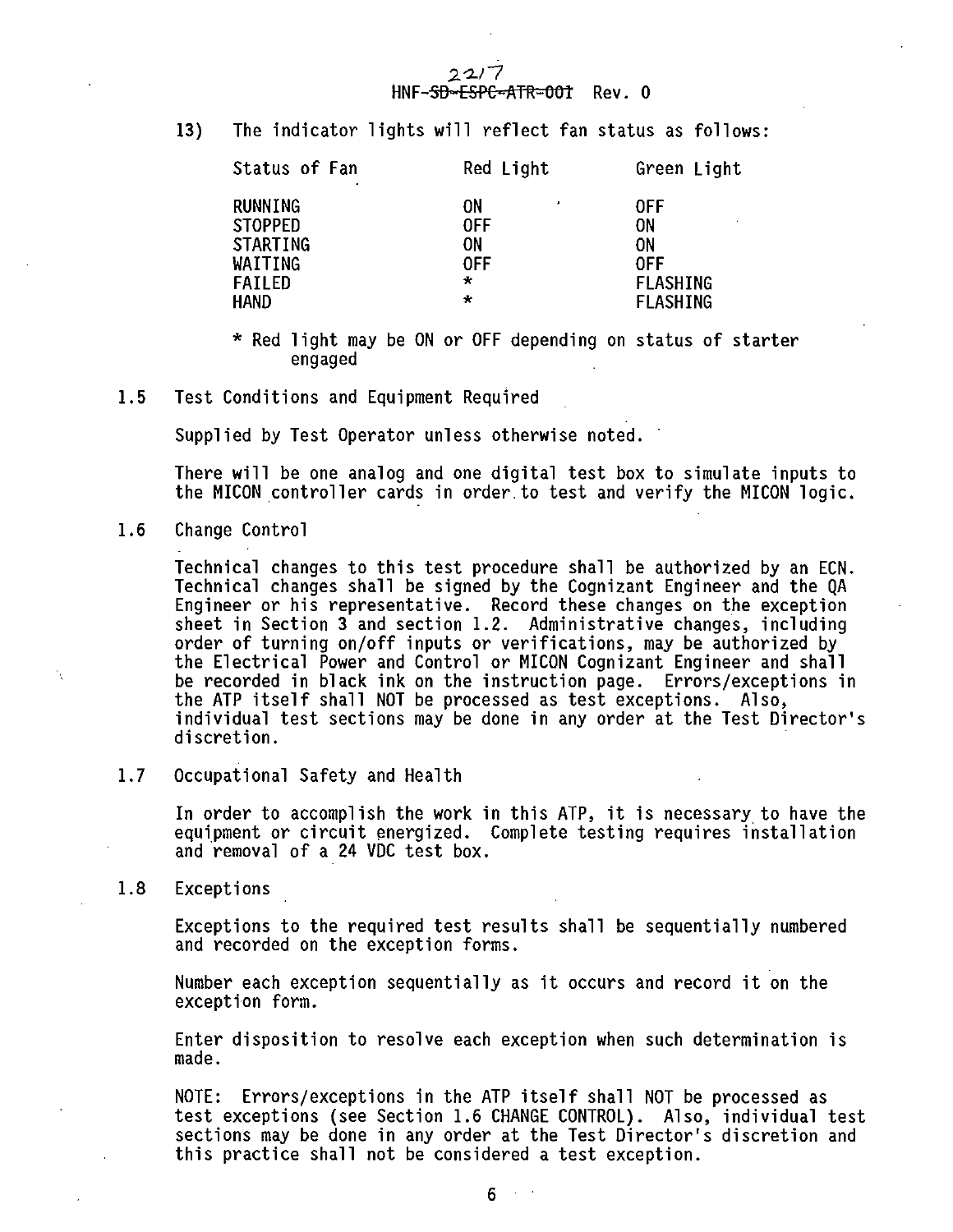# $22/7$ <br> $HNF-SB-ESPC-ATR-001$  Rev. 0

#### 2. ACCEPTANCE TEST

 $2.1$ Test Conditions

2.1.1 Test Terminology

- <sup>2</sup>2.1.1 Test Terminology **Terminology** Turn on the control of the original control of the only of the only of the only of the only of the only of the o (Closed) Position.
- Turn OFF Move switch on test box from ON (Closed) position to OFF (Open) Position.

Verify ON - Verify the output LED on the specified point is ON.

Verify OFF Verify the output LED on the specified point is OFF.

Verify<br>alarm

- Verify alarm on DCS monitor.

Verify DCS Event

Printed - Verify event printed on DCS line printer.

Set<br>analog

- Adjust knob on analog test box until desired value is obtained (values can be approximate at the Test Director's discretion)

 $\overline{7}$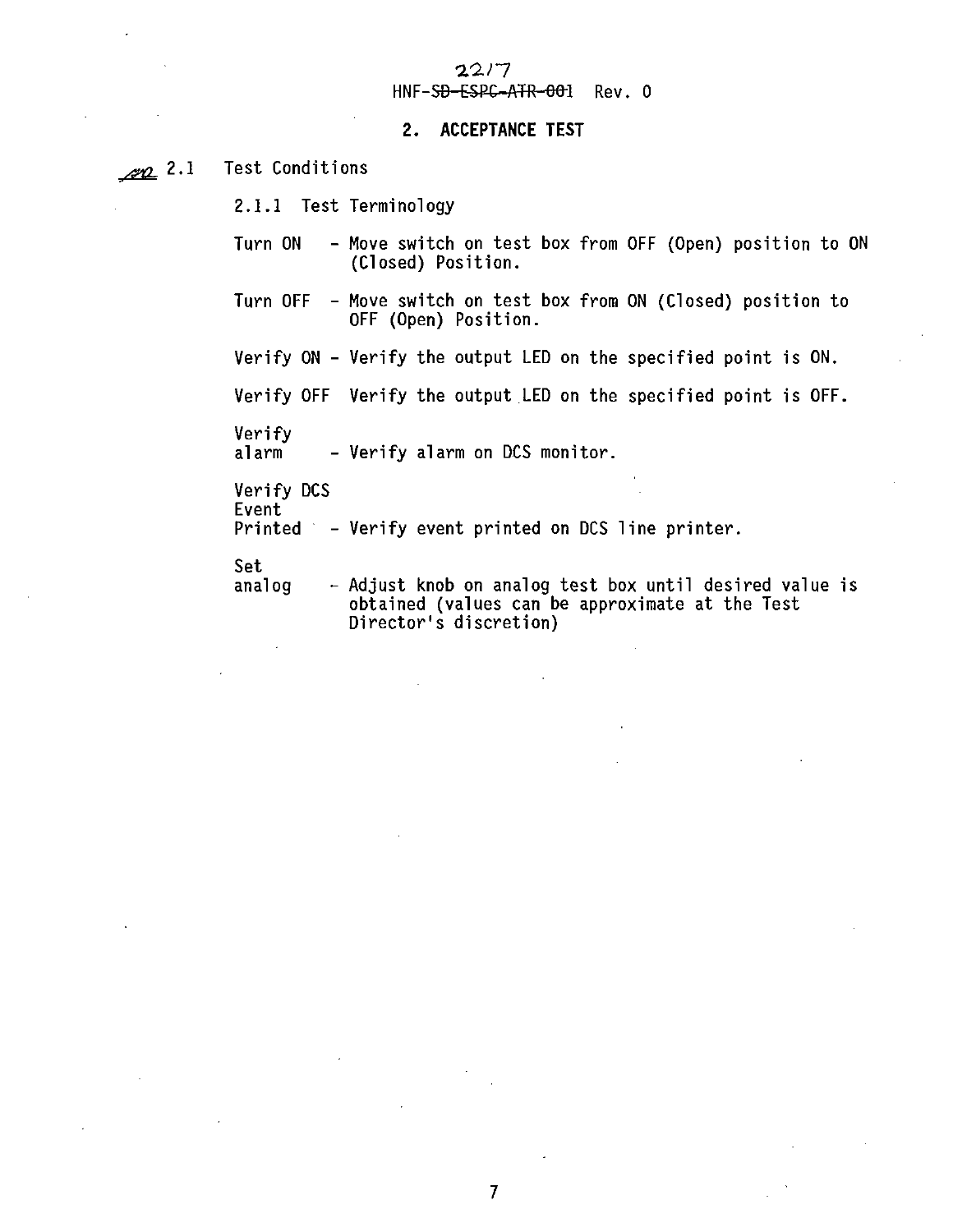### $22/7$ **HNF-SD ESPC ATR OOi Rev. 0**

Analog Test Box Connections

**Connect the Analog Test Box to the following inputs with all inputs set to their normal values.**

| Input<br>#     | Description                         | Slot<br>No. | Point<br>No.   |
|----------------|-------------------------------------|-------------|----------------|
| 1              | NP-VF1-3 Voltage                    | IV          | 1              |
| $\overline{c}$ | Gen 1 KW                            | IV          | 2              |
| 3              | Gen 1 KVAR                          | IV          | 3              |
| 4              | Gen 3 KW                            | IV          | 4              |
| 5              | EGS Bus Phase A Volts               | IV          | 5              |
| 6              | EGS Bus Phase B Volts               | I٧          | 6              |
| $\overline{1}$ | EGS Bus Phase C Volts               | I٧          | 7              |
| 8              | CB-2 Phase A Current                | IV          | 8              |
| 9              | CB-2 Phase B Current                | IV          | 9              |
| 10             | CB-2 Phase C Current                | IV          | 10             |
| 11             | CB-4 Phase A Current                | I٧          | 11             |
| 12             | CB-4 Phase B Current                | I٧          | 12             |
| 13             | CB-4 Phase C Current                | I٧          | 13             |
| 14             | Not Used                            |             |                |
| 15             | Not Used                            |             |                |
| 16             | NP-VF1-3 Frequency                  | 111         | ı              |
| 17             | Gen 2 KW                            | ш           | $\overline{c}$ |
| 18             | Gen 2 KVAR                          | III         | 3              |
| 19             | Gen 3 KVAR                          | III         | 4              |
| 20             | CB-1 Phase A Current                | III         | 5              |
| 21             | CB-1 Phase B Current                | ш           | 6              |
| 22             | CB-1 Phase C Current                | III         | $\overline{1}$ |
| 23             | CB-3 Phase A Current                | III         | 8              |
| 24             | CB-3 Phase B Current                | III         | 9              |
| 25             | CB-3 Phase C Current                | H           | 10             |
| 26             | Exhaust Plenum Pressure             | III         | 11             |
| 27             | Exhaust Plenum Pressure (redundant) | <b>IV</b>   | 15             |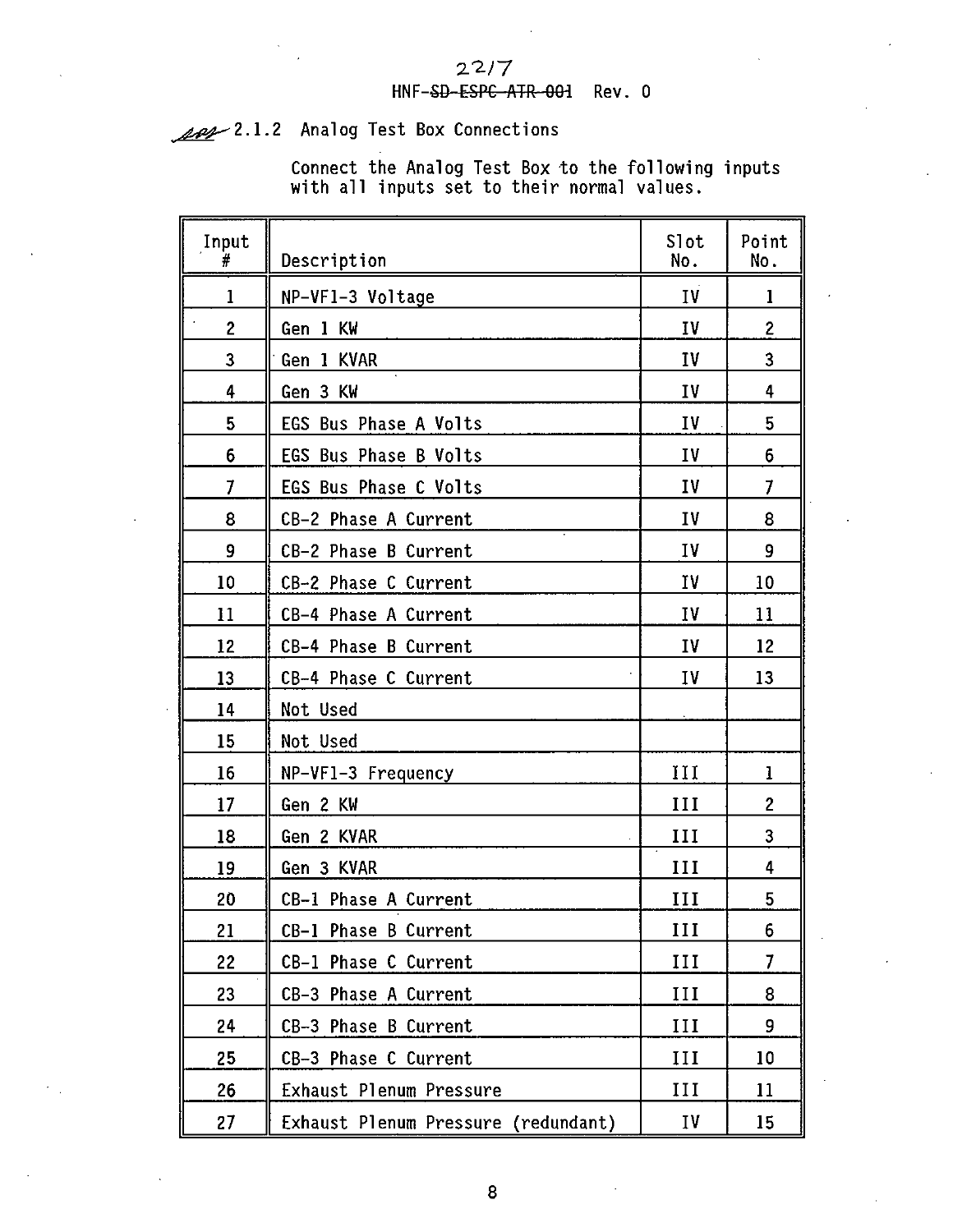$\overline{\mathscr{A}}$  2.2 Re-test of CB-1, CB-2, and CB-4.

**2.2.1 Digital Test Box Connections**

**Connect Test Box to the following inputs with all inputs OFF**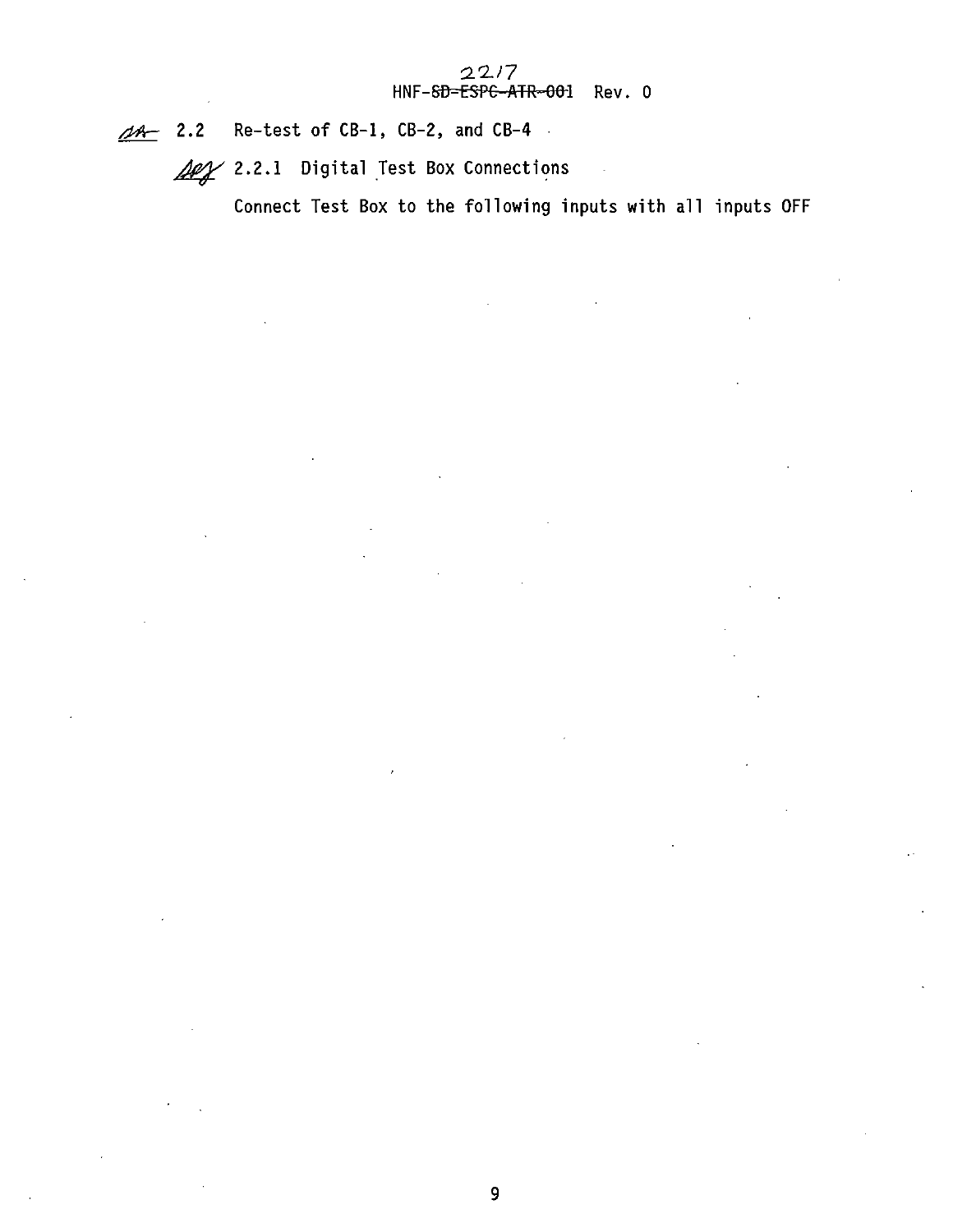$227$ <br>HNF-<del>SD ESPC ATR-00</del>1 Rev. 0

 $\bar{z}$ 

÷,

| Input<br>#.     | Description                                                | Slot<br>No.               | Point<br>No.   |
|-----------------|------------------------------------------------------------|---------------------------|----------------|
| 1               | Gen 1 On Line                                              | IV                        | $\overline{c}$ |
| $\overline{c}$  | ATS-2 Engine Start Call                                    | I٧                        | 3              |
| 3               | 234-5Z SWGR F8X309 Closed                                  | I٧<br>$\mathcal{L}^{\pm}$ | 11             |
| 4               | 234-5Z SWGR F8X309 Open                                    | I۷                        | 12             |
| 5               | ATS-2 Norm Position                                        | IV                        | 15             |
| 6               | ATS-2 Emer Position                                        | ٦V                        | 16             |
| $\overline{7}$  | CB-1 Closed                                                | 1V                        | 18             |
| 8               | Gen 2 On Line                                              | ٧                         | 2              |
| 9               | ATS-3 Engine Start Call                                    | v                         | 3.             |
| 10              | ATS-4 Norm Position                                        | ۷                         | 8              |
| 11              | ATS-4 Emer Position                                        | ۷                         | 9              |
| 12 <sup>1</sup> | CB-2 Closed                                                | V                         | 15             |
| 13              | ATS-3 Emer Position                                        | ۷                         | 16             |
| 14              | ATS-3 Norm Position                                        | V                         | 17             |
| 15              | CB-3 Closed                                                | ٧                         | 18             |
| 16              | Gen 3 On Line                                              | VI                        | $\overline{c}$ |
| 17              | ATS-4 Engine Start Call                                    | VI                        | 3              |
| 18              | EGS Bus Over/Under Volt 2721-Z                             | ٧I                        | 8              |
| 19              | EGS Bus Over/Under Freq 2721-Z                             | ٧I                        | 9              |
| 20              | 0/U Volt/Freq Reset<br>the contract of the contract of the | VI                        | 15             |
| 21              | 234-5Z Start Call                                          | VI                        | 17             |
| 22              | CB-4 Closed                                                | ۷I                        | 18             |
| 23              | ATS-2 Engine Start Call (Redundant)                        | VI                        | 19             |
| 24              | NP-VF-1-3 Closed                                           | V                         | 19             |
| 25              | Gen 1 Running                                              | <b>IV</b>                 | 5              |
| 26              | Gen 1 Mode in Auto                                         | I٧                        | 6              |
| 27              | ATS-2 Emergency Power Bypass                               | ш                         | 21             |
| 28              | Gen 2 Mode in Auto                                         | $\boldsymbol{\mathsf{V}}$ | 6              |
| 29              | Gen 3 Mode in Auto                                         | ٧I                        | 6              |
| 30              | Gen 2 Running                                              | ۷                         | 5              |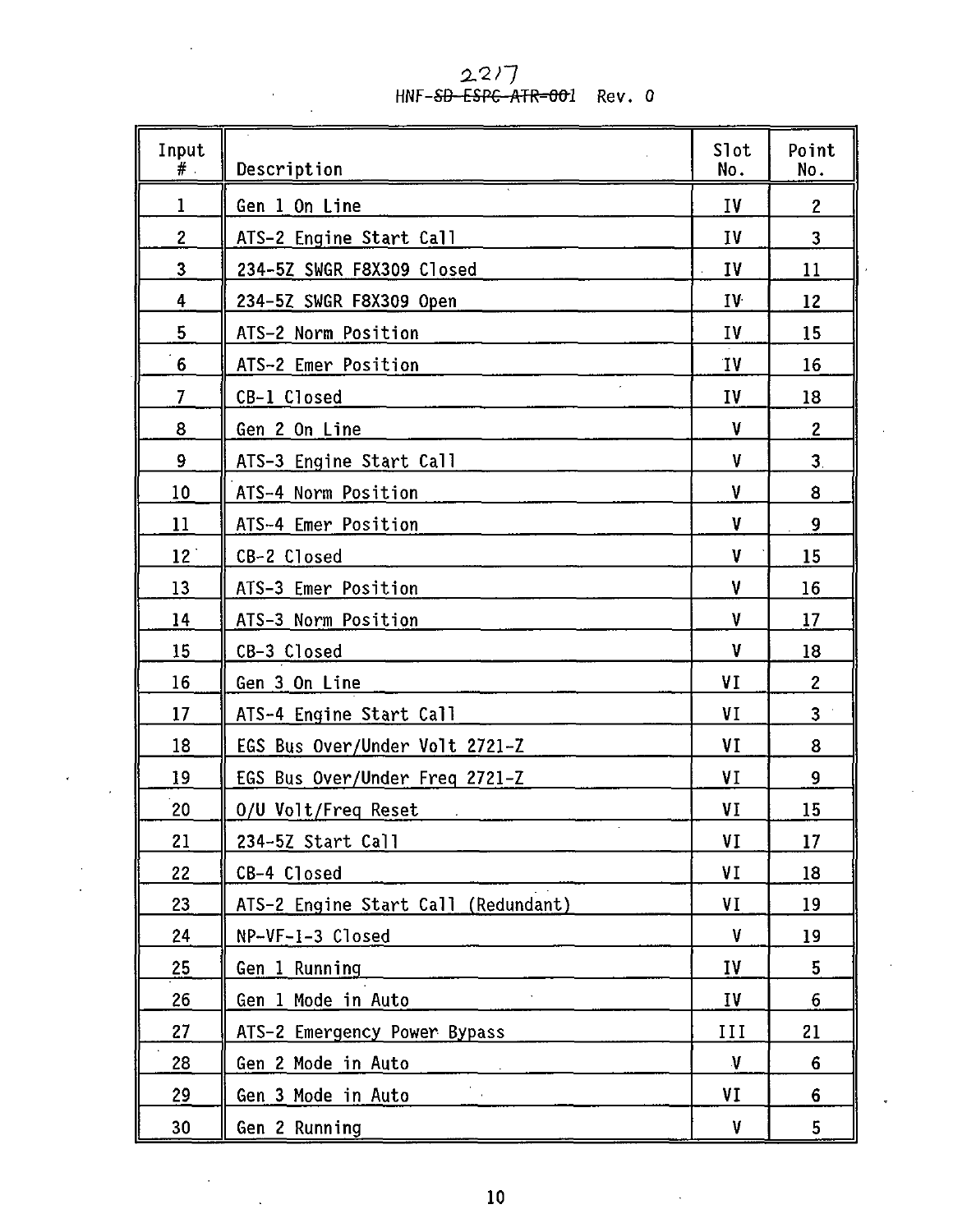$22/7$ <br>HNF-SD-ESPC-ATR-001 Rev. 0

 $AD2.2.2$  CB-1 Breaker Controls

**NOTE: Numbers in parentheses refer to digital test box inputs; Numbers in brackets refer to analog test inputs**

| Action                                       | 2721-Z CBI                                                                                                                      |      |
|----------------------------------------------|---------------------------------------------------------------------------------------------------------------------------------|------|
| Breaker Open                                 |                                                                                                                                 |      |
| Turn ON                                      | $\mathcal{L}^{\mathcal{L}}$<br>CB-1 Closed                                                                                      | (7)  |
|                                              | EGS Bus Over/Under Volt 2721-Z                                                                                                  | (18) |
|                                              | EGS Bus Over/Under Freg 2721-Z                                                                                                  | (19) |
| Set analog input (NP-<br>VF-1 out of limits) | Panel NP-VF-1 Bus Frequency to 0%                                                                                               | 1161 |
| Wait 10 seconds                              |                                                                                                                                 |      |
| Set analog inputs (NP-                       | Panel NP-VF-1 Bus Voltage to 100% (480 vac)                                                                                     | f 11 |
| VF-1 in limits)                              | Panel NP-VF-1 Bus Frequency to 50% (60 Hz)                                                                                      | [16] |
| Wait 30 seconds                              |                                                                                                                                 |      |
| Verify 5 second pulse                        | CB-1 Open<br>(Slot I Point 10)                                                                                                  |      |
| Verify DCS event<br>printed                  | TR CB1 Open 2721-Z CB-1 Breaker                                                                                                 |      |
| Turn OFF                                     | CB-1 Closed<br>and the company of the company of the company of the company of the company of the company of the company of the | (7)  |
| After 5 second delay,<br>Verify no pulse     | CB-1 Open<br>(Slot I Point 10)                                                                                                  |      |
| Set analog input (NP-<br>VF-1 out of limits) | Panel NP-VF-1 Bus Voltage to 0%                                                                                                 | [ 1] |
| Turn ON                                      | CB-1 Closed                                                                                                                     | (7)  |
| Turn OFF (2721-Z out of<br>limits)           | EGS Bus Over/Under Volt 2721-Z                                                                                                  | (18) |
| Verify 5 second pulse                        | CB-1 Open<br>(Slot I Point 10)                                                                                                  |      |
| Verify DCS event<br>printed                  | BS OU V Gen 2721 Bus Hi/Lo Volts                                                                                                |      |
| Turn ON (2721-Z in<br>limits)                | EGS Bus Over/Under Volt 2721-Z                                                                                                  | (18) |
| Verify no pulse (after<br>5 sec)             | CB-1 Open<br>(Slot I Point 10)                                                                                                  |      |
| Turn OFF (2721-Z out of<br>limits)           | EGS Bus Over/Under Freq 2721-Z                                                                                                  | (19) |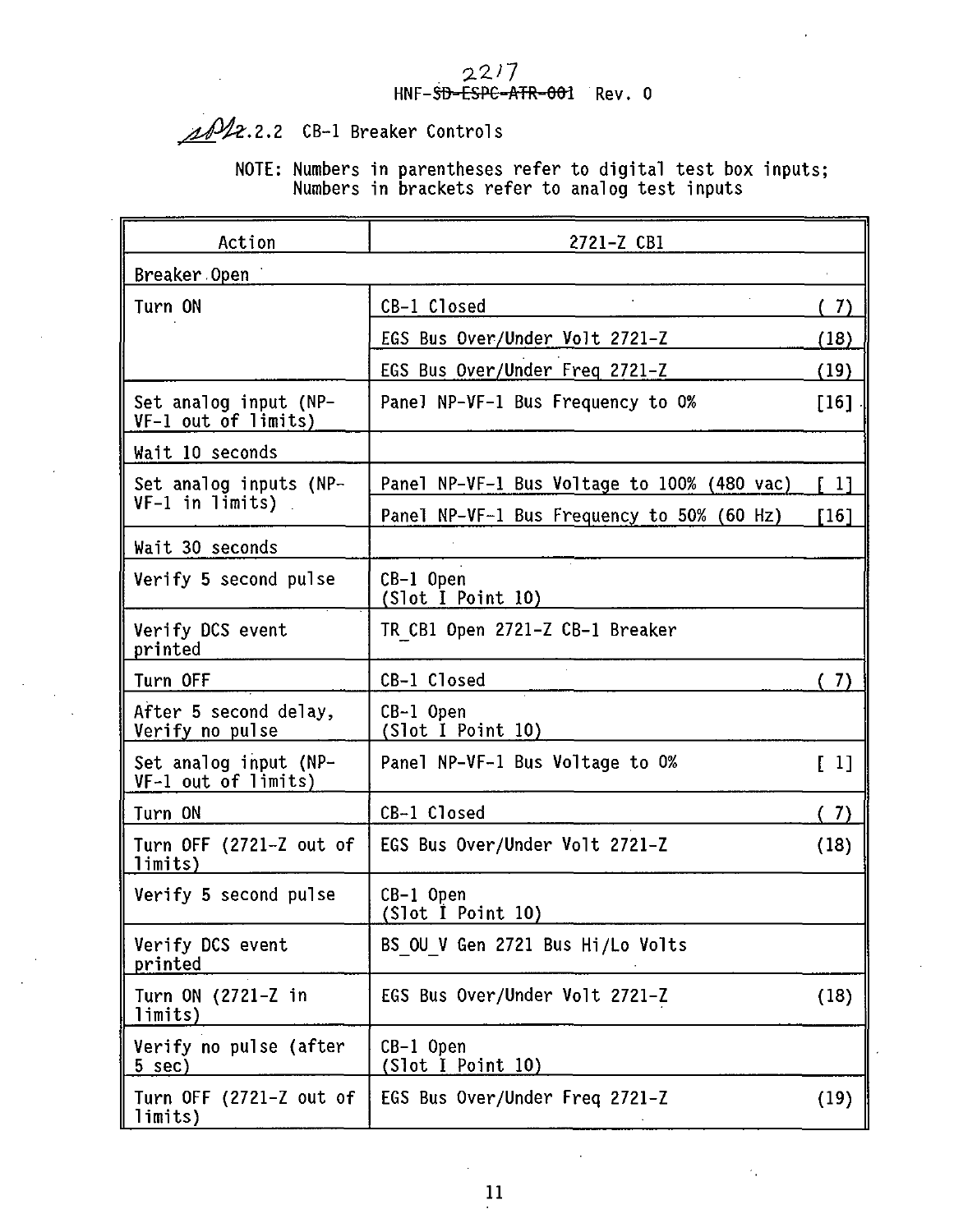2*2)7*<br><del>ESPC-ATR=001</del> Rev. 0

| Action                                           | 2721-Z CB1                                      |             |
|--------------------------------------------------|-------------------------------------------------|-------------|
| Verify 5 second pulse                            | CB-1 Open<br>(Slot I Point 10)                  |             |
| Verify DCS event<br>printed                      | BS OU F Gen 2721 Bus Hi/Lo Freq                 |             |
| Breaker Close                                    |                                                 |             |
| Turn OFF                                         | CB-1 Closed                                     | (7)         |
| If needed, reset<br>ZB PERM from the<br>console. |                                                 |             |
| Set analogs (NP-VF-1 in                          | Panel NP-VF-1 Bus Voltage to 100% (480 vac)     | $\sqrt{11}$ |
| limits)                                          | Panel NP-VF-1 Bus Frequency to 50% (60 Hz)      | [16]        |
| Turn ON (2721-Z in<br>limits)                    | EGS Bus Over/Under Freg 2721–Z                  | (19)        |
| Verify no pulse (after<br>5 sec)                 | CB-1 Close<br>(Slot I Point 9)                  |             |
|                                                  | CB-1 Synchronizer Bypass<br>(Slot III Point 16) |             |
| Set analog (NP-VF-1 out<br>of limits)            | Panel NP-VF-1 Bus Voltage to 0%                 | $\sqrt{11}$ |
| Verify 5 second pulse                            | CB-1 Close<br>(Slot I Point 9)                  |             |
|                                                  | CB-1 Synchronizer Bypass<br>(Slot III Point 16) |             |
| Verify DCS event<br>printed                      | CL CB1 Close 2721 CB-1 Breaker                  |             |
| Turn ON                                          | NP-VF-1-3 Closed                                | (24)        |
| Verify no pulse after 5<br>seconds               | CB-1 Close<br>(Slot I Point 9)                  |             |
|                                                  | CB-1 Synchronizer Bypass<br>(Slot III Point 16) |             |
| Turn OFF                                         | NP-VF-1-3 Closed                                | (24)        |
| Verify 5 second pulse                            | CB-1 Close<br>(Slot I Point 9)                  |             |
|                                                  | CB-1 Synchronizer Bypass<br>(Slot III Point 16) |             |
| Set analog (NP-VF-1                              | Panel NP-VF-1 Bus Voltage to 100% (480 vac)     | L 11        |
| still out of limits)                             | Panel NP-VF-1 Bus Frequency to 0%               | [16]        |

 $\mathcal{L}_{\rm{max}}$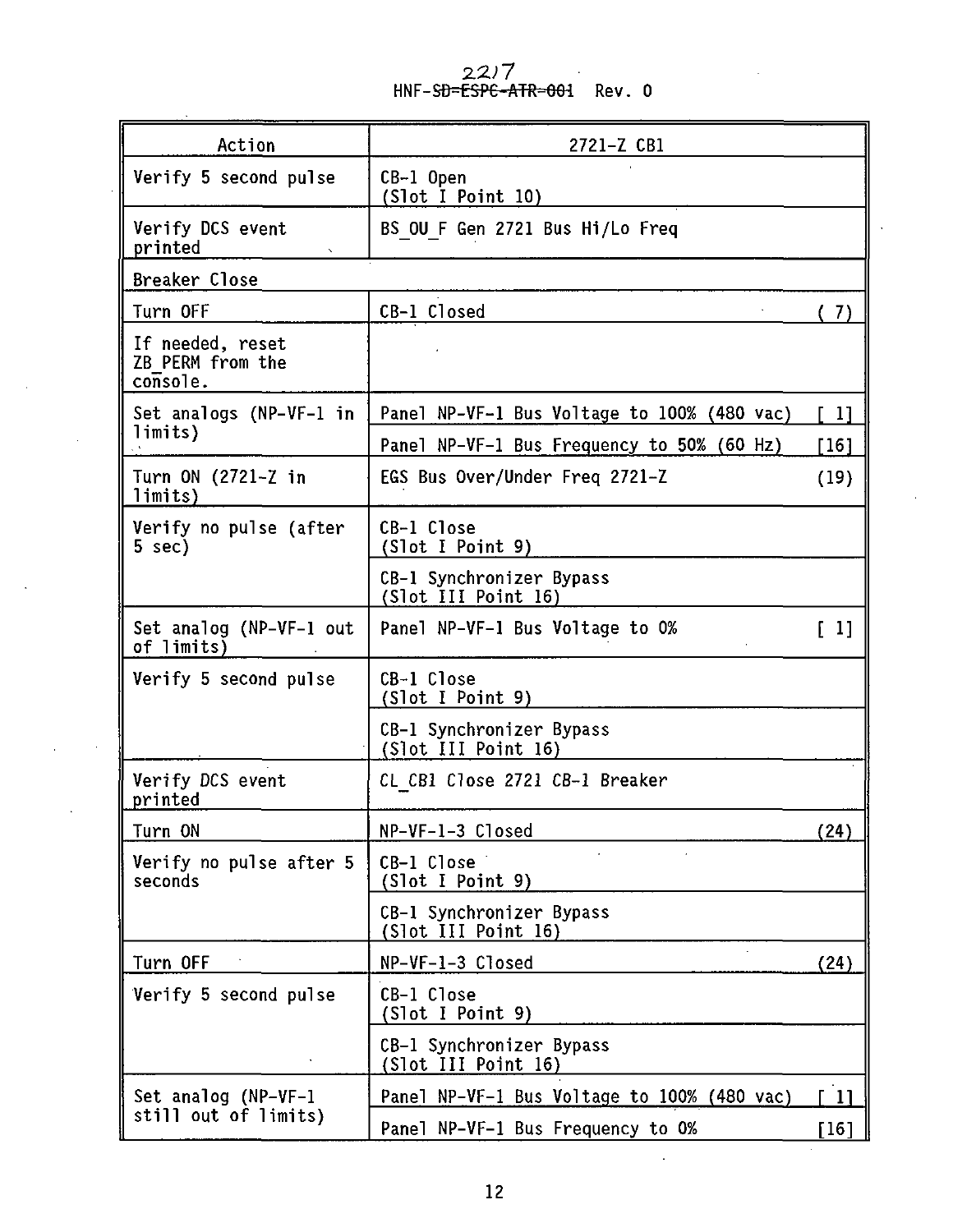2217 HNF-<del>SD=ESPC-ATR=001</del> Rev.0

| Action                             | 2721-Z CB1                                      |  |
|------------------------------------|-------------------------------------------------|--|
| Verify 5 second pulse              | CB-1 Close<br>(Slot I Point 9)                  |  |
|                                    | CB-1 Synchronizer Bypass<br>(Slot III Point 16) |  |
| Turn OFF (2721-Z out of<br>limits) | EGS Bus Over/Under Volt 2721-Z<br>(18)          |  |
| Verify no pulse after 5<br>seconds | CB-1 Close<br>(Slot I Point 9)                  |  |
|                                    | CB-1 Synchronizer Bypass<br>(Slot III Point 16) |  |
| Turn ON (2721-Z in<br>limits)      | EGS Bus Over/Under Volt 2721-Z<br>(18)          |  |
| Verify 5 second pulse              | CB-1 Close<br>(Slot I Point 9)                  |  |
|                                    | CB-1 Synchronizer Bypass<br>(Slot III Point 16) |  |
| Turn OFF (2721-Z out of<br>limits) | EGS Bus Over/Under Freq 2721-Z<br>(19)          |  |
| Verify no pulse after 5<br>seconds | CB-1 Close<br>(Slot I Point 9)                  |  |
|                                    | CB-1 Synchronizer Bypass<br>(Slot III Point 16) |  |
| Turn ON (2721-Z in<br>limits)      | (19)<br>EGS Bus Over/Under Freg 2721-Z          |  |
| Verify 5 second pulse              | CB-1 Close<br>(Slot I Point 9)                  |  |
|                                    | CB-1 Synchronizer Bypass<br>(Slot III Point 16) |  |
| $\alpha$<br>$\sim$<br>Turn ON      | CB-1 Closed<br>(7)                              |  |
| Verify no pulse after 5<br>seconds | CB-1 Close<br>(Slot I Point 9)                  |  |
|                                    | CB-1 Synchronizer Bypass<br>(Slot III Point 16) |  |
| Turn OFF                           | CB-1 Closed<br>(7)                              |  |
|                                    |                                                 |  |

 $\cdot$ 

l,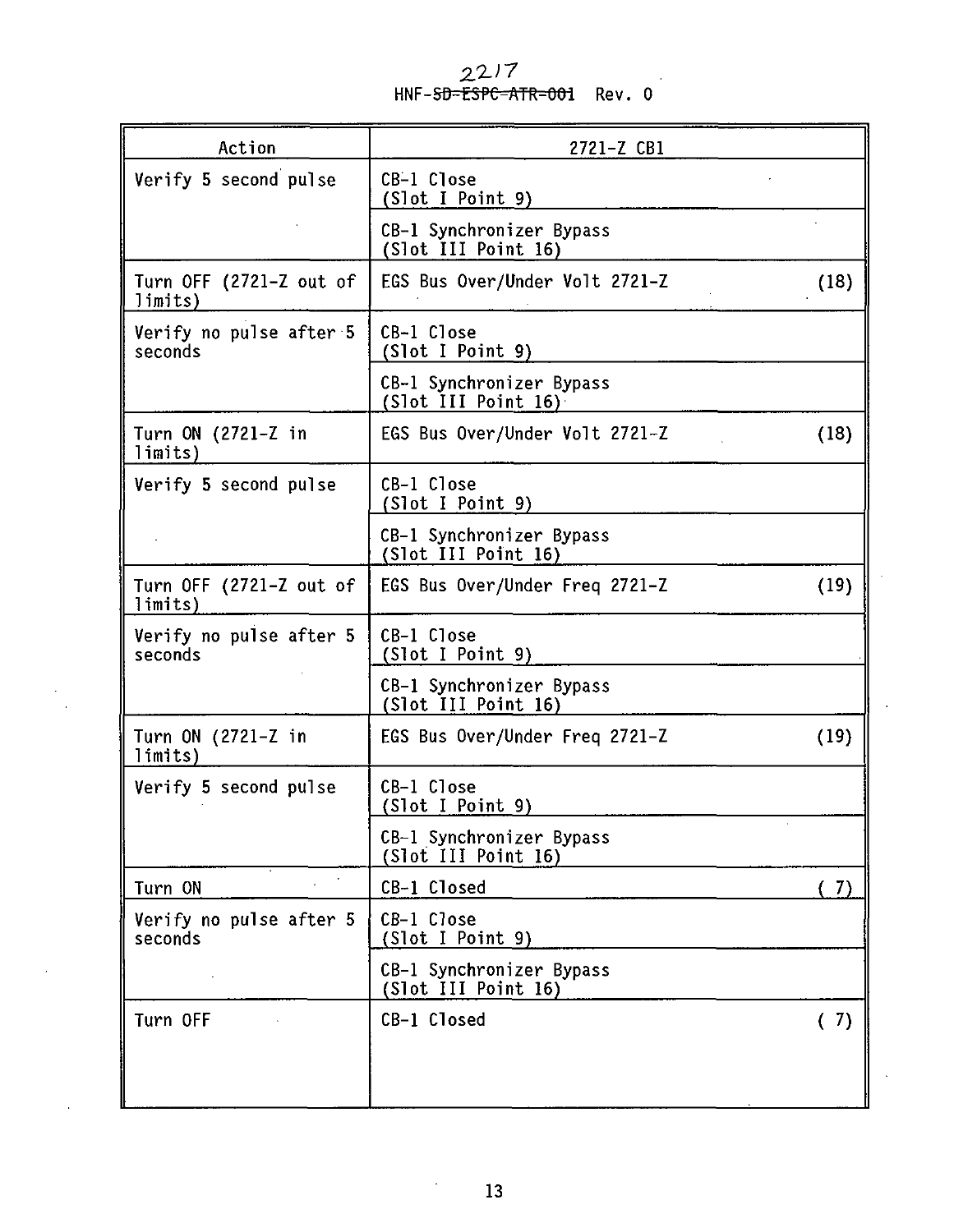22*)* 7<br>HNF-<del>SD-ESPC-ATR=001</del> Rev. 0

| Action                                    | 2721-Z CB1                                      |
|-------------------------------------------|-------------------------------------------------|
| Verify no pulse after 5<br>seconds        | CB-1 Close<br>(Slot I Point 9)                  |
|                                           | CB-1 Synchronizer Bypass<br>(Slot III Point 16) |
| Verify DCS event<br>printed               | ZB PERM No Control ZB MCC Pwr Breakers          |
| Verify alarm ON                           | ZB PERM                                         |
| Reset ZB breaker<br>controls from display |                                                 |
| Verify 5 second pulse                     | CB-1 Close<br>(Slot I Point 9)                  |
|                                           | CB-1 Synchronizer Bypass<br>(Slot III Point 16) |
| Test Successful                           |                                                 |

## 2.2.3 CB-2 and CB-4 Breaker Controls

|                                | $2721 - Z$                         |                                     |  |  |
|--------------------------------|------------------------------------|-------------------------------------|--|--|
| Action                         | CB <sub>2</sub>                    | CB4                                 |  |  |
| Breaker Open                   |                                    |                                     |  |  |
| Turn ON                        | CB2 Closed<br>(12)                 | CB4 Closed<br>(22)                  |  |  |
|                                | Gen 1 On Line<br>(1)               | Gen 1 On Line<br>(1)                |  |  |
| Turn OFF                       | ATS-3 Engine Start<br>Call<br>9)   | 234-5Z Engine Start<br>Call<br>(21) |  |  |
|                                | ATS-4 Engine Start<br>Call<br>(17) | n/a                                 |  |  |
|                                | ATS-3 Normal<br>(14)<br>Position   | (4)<br>F8X309 Open                  |  |  |
|                                | ATS-4 Normal<br>Position<br>(10)   | n/a                                 |  |  |
| Turn OFF                       | Gen 1 On Line<br>(1)               | Gen 1 On Line<br>(1)                |  |  |
| Verify ON                      | CB2 Open<br>(Slot III Point 11)    | CB4 Open<br>(Slot I Point 12)       |  |  |
| Verify DCS<br>event<br>printed | TR CB2 Open 2721<br>CB-2 Breaker   | TR CB4 Open 2721<br>CB-4 Breaker    |  |  |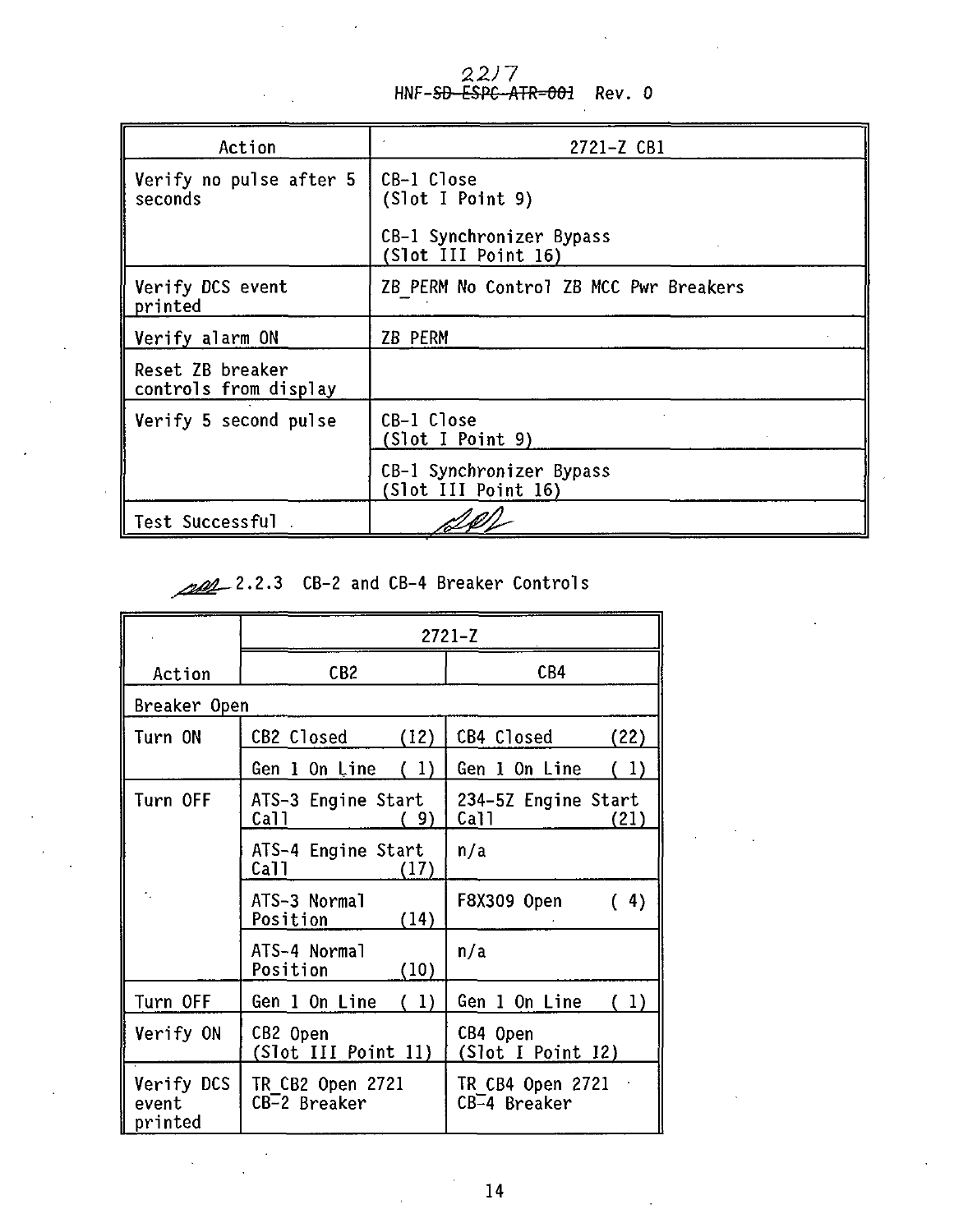### $22/7$ HNF-SD-ESPC-ATR-001 Rev. 0

|                                             | $2721 - Z$                                                                |                                                                         |  |
|---------------------------------------------|---------------------------------------------------------------------------|-------------------------------------------------------------------------|--|
| Action                                      | CB <sub>2</sub>                                                           | CB4                                                                     |  |
| Turn OFF                                    | CB2 Closed<br>(12)                                                        | CB4 Closed<br>(22)                                                      |  |
| Verify OFF<br>after <sup>5</sup><br>seconds | CB2 Open<br>(Slot III Point 11)                                           | CB4 Open<br>(Slot I Point 12)                                           |  |
| Turn ON                                     | CB2 Closed (12)                                                           | CB4 Closed<br>(22)                                                      |  |
|                                             | Gen 2 On Line<br>(8)                                                      | Gen 2 On Line<br>(8)                                                    |  |
| Turn ON                                     | ATS-3 Normal<br>Position<br>(14)                                          | (4)<br>F8X309 Open                                                      |  |
|                                             | ATS-4 Normal<br>(10)<br>Position_____                                     | n/a                                                                     |  |
| Verify ON                                   | CB2 Open<br>(Slot III Point 11)                                           | CB4 Open<br>(Slot I Point 12)                                           |  |
| Turn OFF                                    | CB2 Closed (12)                                                           | CB4 Closed<br>(22)                                                      |  |
| Verify OFF<br>after <sup>5</sup><br>seconds | CB2 Open<br>(Slot III Point 11)                                           | CB4 Open<br>(Slot I Point 12)                                           |  |
| Turn ON                                     | CB2 Closed (12)                                                           | CB4 Closed (22)                                                         |  |
| Verify ON                                   | CB2 Open<br>(Slot III Point 11)                                           | CB4 Open<br>(Slot I Point 12)                                           |  |
| Turn ON                                     | ATS-3 Engine Start<br>Call<br>(9)                                         | 234-5Z Engine Start<br>Call<br>(21)                                     |  |
| Verify OFF<br>after 5<br>seconds            | CB2 Open<br>(Slot III Point 11)                                           | CB4 Open<br>(Slot I Point 12)                                           |  |
| Turn OFF                                    | ATS-3 Engine Start<br>Call<br>(9)<br><u> De Carlos de Carlos de la Ca</u> | 234-5Z Engine Start<br>Call<br>(21)<br><u> 1989 - Andrew Marian III</u> |  |
| Verify ON                                   | CB2 Open<br>(Slot III Point 11)                                           | CB4 Open<br>(Slot I Point 12)                                           |  |
| Turn ON                                     | ATS-4 Engine Start<br>Call<br>(17)                                        | n/a                                                                     |  |
| Verify OFF<br>after 5<br>seconds            | CB2 Open<br>(Slot III Point 11)                                           | n/a                                                                     |  |
| Turn OFF                                    | ATS-4 Engine Start<br>Ca11<br>(17)                                        | n/a                                                                     |  |
| Verify ON                                   | CB2 Open<br>(Slot III Point 11)                                           | n/a                                                                     |  |

J.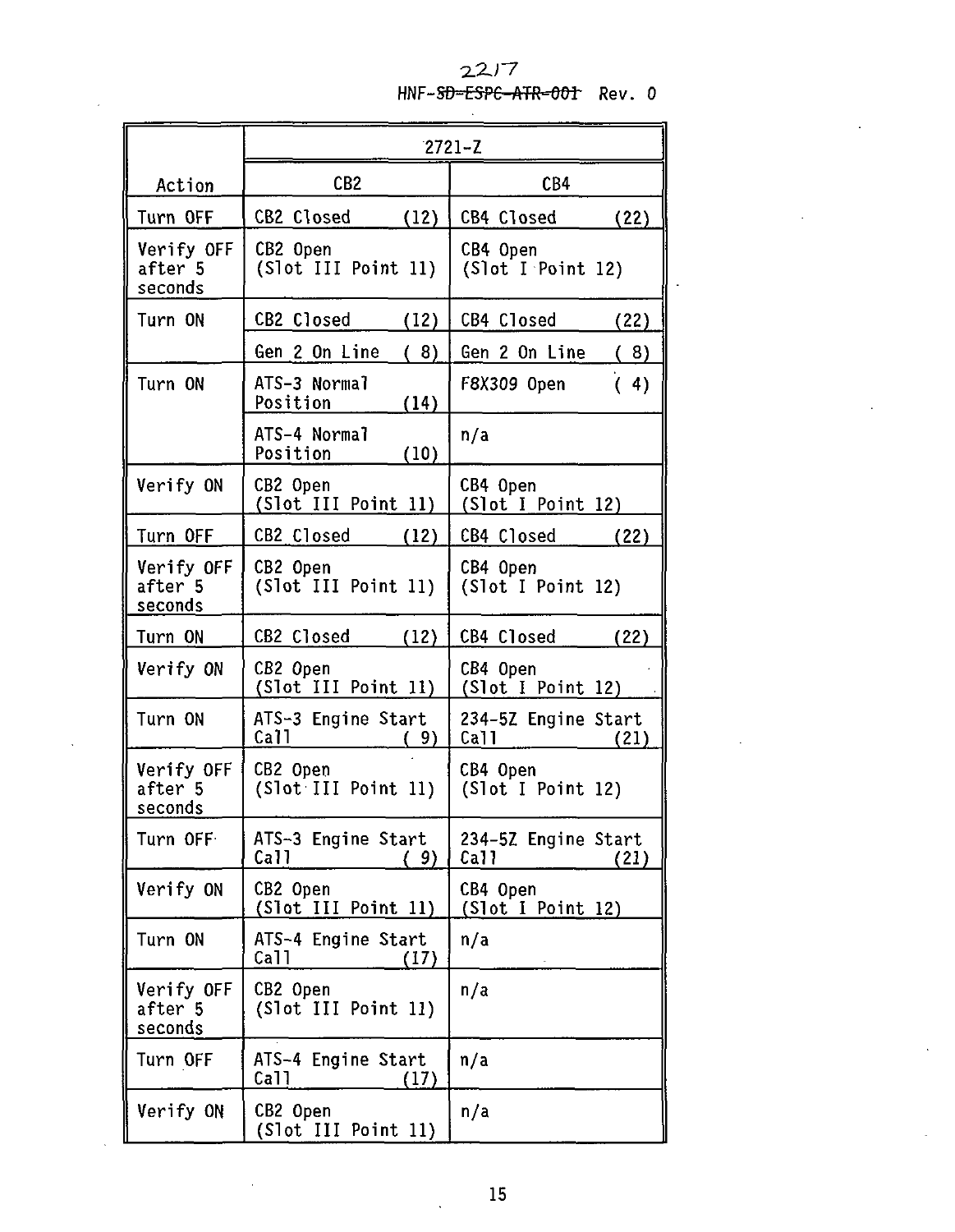# **2.2. n** HNF-S6-ESPC-ATR-001 Rev. 0

|                                | $2721 - Z$                                    |                                     |  |
|--------------------------------|-----------------------------------------------|-------------------------------------|--|
| Action                         | CB <sub>2</sub>                               | CB4                                 |  |
| Turn OFF                       | Gen $2$ On Line $(8)$                         | Gen 2 On Line<br>(8)                |  |
| Breaker Close                  |                                               |                                     |  |
| Turn OFF                       | CB2 Closed<br>(12)                            | CB4 Closed<br>(22)                  |  |
| Turn ON                        | Gen $1$ On Line $(1)$                         | Gen 3 On Line<br>(16)               |  |
| Turn ON                        | ATS-3 Engine Start<br>Call <b>Call</b><br>(9) | 234-5Z Engine Start<br>Call<br>(21) |  |
| Verify ON<br>for 5<br>seconds  | CB2 Close<br>(Slot III Point 10)              | CB4 Close<br>(Slot I Point 11)      |  |
| Verify DCS<br>event<br>printed | CL CB2 Close 2721<br>CB-2 Breaker             | CL CB4 Close 2721<br>CB-4 Breaker   |  |
| Turn OFF                       | ATS-3 Engine Start<br>Call<br>(9)             | 234-5Z Engine Start<br>Call<br>(21) |  |
| Turn ON                        | ATS-4 Engine Start<br>Call Ca<br>(17)         | n/a                                 |  |
| Verify ON<br>for 5<br>seconds  | CB2 Close<br>(Slot III Point 10)              | n/a                                 |  |
| Turn OFF                       | ATS-4 Engine Start<br>Call<br>(17)            | n/a                                 |  |
| Turn OFF                       | (1)<br>Gen 1 On Line                          | Gen 3 On Line<br>(16)               |  |
| Turn ON                        | ATS-4 Engine Start<br>Call<br>(17)            | 234-5Z Engine Start<br>Ca11<br>(21) |  |
| Verify OFF                     | CB2 Close<br>(Slot III Point 10)              | CB2 Close<br>(Slot I Point 11)      |  |
| Test<br>Successful             | pps                                           | ceas                                |  |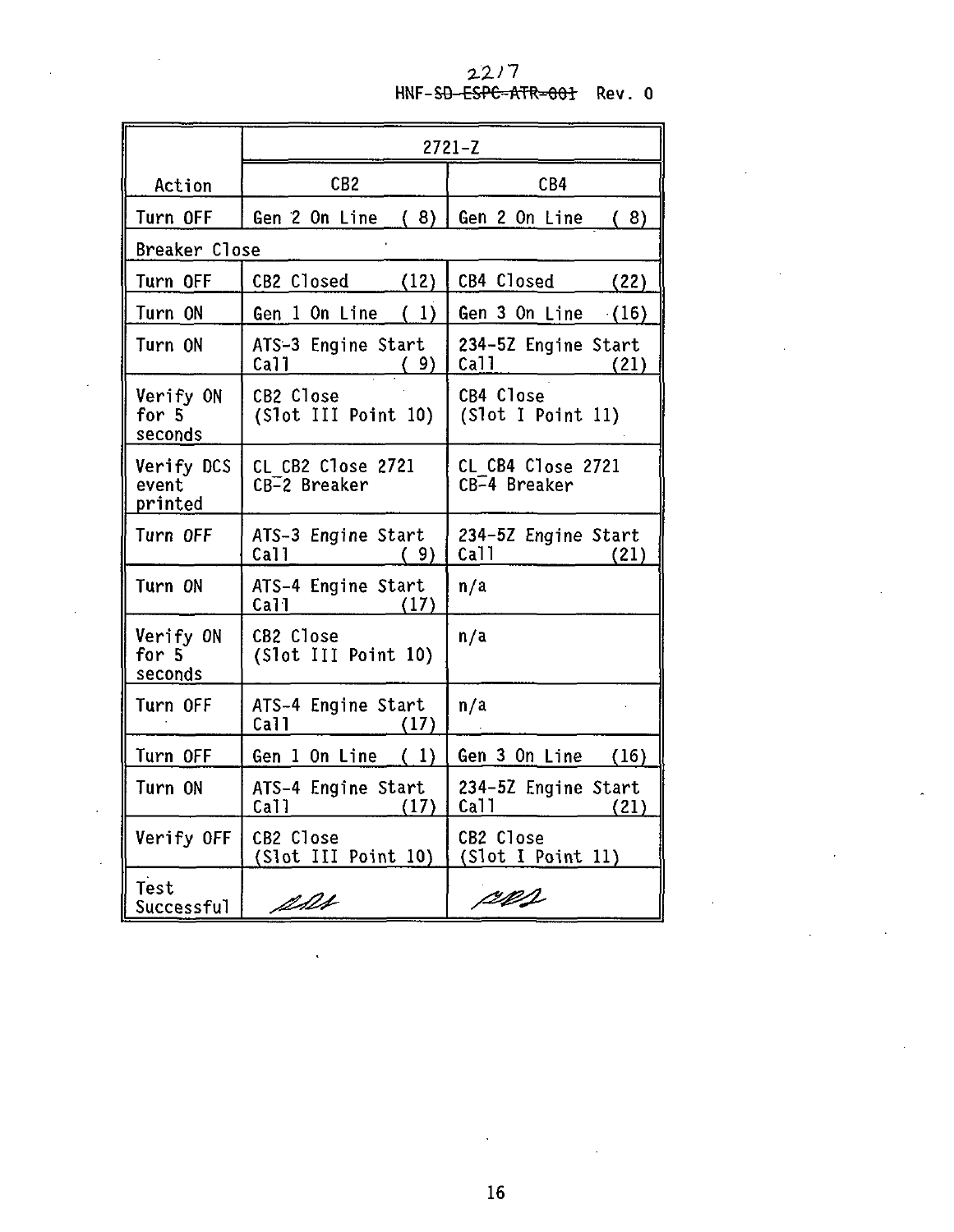#### **2.2.17 HNF--S&-CSPC-ATR-001 Rev. 0**

| Action                                                    | $ATS-2$                                                                                                                   | ATS-2 Bypass                                                                                                            |
|-----------------------------------------------------------|---------------------------------------------------------------------------------------------------------------------------|-------------------------------------------------------------------------------------------------------------------------|
| Turn ON                                                   | Gen 1 Mode in Auto<br>(26)<br>Gen 2 Mode in Auto<br>(28)<br>Gen 3 Mode in Auto<br>(29)<br>ATS-2 Engine Start Call<br>່ 2) | Gen 1 Mode in Auto<br>(26)<br>Gen 2 Mode in Auto<br>(28)<br>Gen 3 Mode in Auto<br>(29)<br>ATS-2 Emer Pwr Bypass<br>(27) |
| Verify ON                                                 | Gen 1 Start<br>(Slot I Point 4)                                                                                           | Gen 1 Start<br>(Slot I Point 4)                                                                                         |
|                                                           | Gen 2 Start<br>(Slot II Point 4)                                                                                          | Gen 2 Start<br>(Slot II Point 4)                                                                                        |
|                                                           | Gen 3 Start<br>(Slot III Point 4)                                                                                         | Gen 3 Start<br>(Slot III Point 4)                                                                                       |
| Verify alarm<br>and DCS event<br>printed                  | ATS-2 Normal Power Fail                                                                                                   | ATS-2 Emergency Power Bypass                                                                                            |
| Turn ON                                                   | (25)<br>Gen 1 Running                                                                                                     | Gen 2 Running<br>(30)                                                                                                   |
| Verify a 0.2<br>second pulse<br>repeating<br>every 12 sec | Gen 1 Sync Aux<br>(Slot I Point 7)                                                                                        | Gen 2 Sync Aux<br>(Slot II Point 7)                                                                                     |
| Turn ON                                                   | (1)<br>Gen 1 On Line                                                                                                      | Gen 2 On Line<br>(8)                                                                                                    |
| Verify ON for<br>5 seconds                                | CB-3 Close<br>(Slot II Point 11)                                                                                          | CB-3 Close<br>(Slot II Point 11)                                                                                        |
| Verify pulse<br>stops                                     | Gen 1 Sync Aux<br>(Slot I Point 7)                                                                                        | Gen 2 Sync Aux<br>(Slot II Point 7)                                                                                     |
| Verify ON                                                 | Generator On Line<br>(Slot I Point 17)                                                                                    | Generator On Line<br>(Slot I Point 17)                                                                                  |
| Wait 30 sec                                               |                                                                                                                           |                                                                                                                         |
| Verify alarm<br>and DCS event<br>printed                  | "ATS-2 failed to transfer"                                                                                                | "ATS-2 failed to transfer"                                                                                              |
| Test<br>Successful                                        | BP                                                                                                                        | ag).                                                                                                                    |

12.3 Re-test of ATS-2 Start Call (Partial)

l,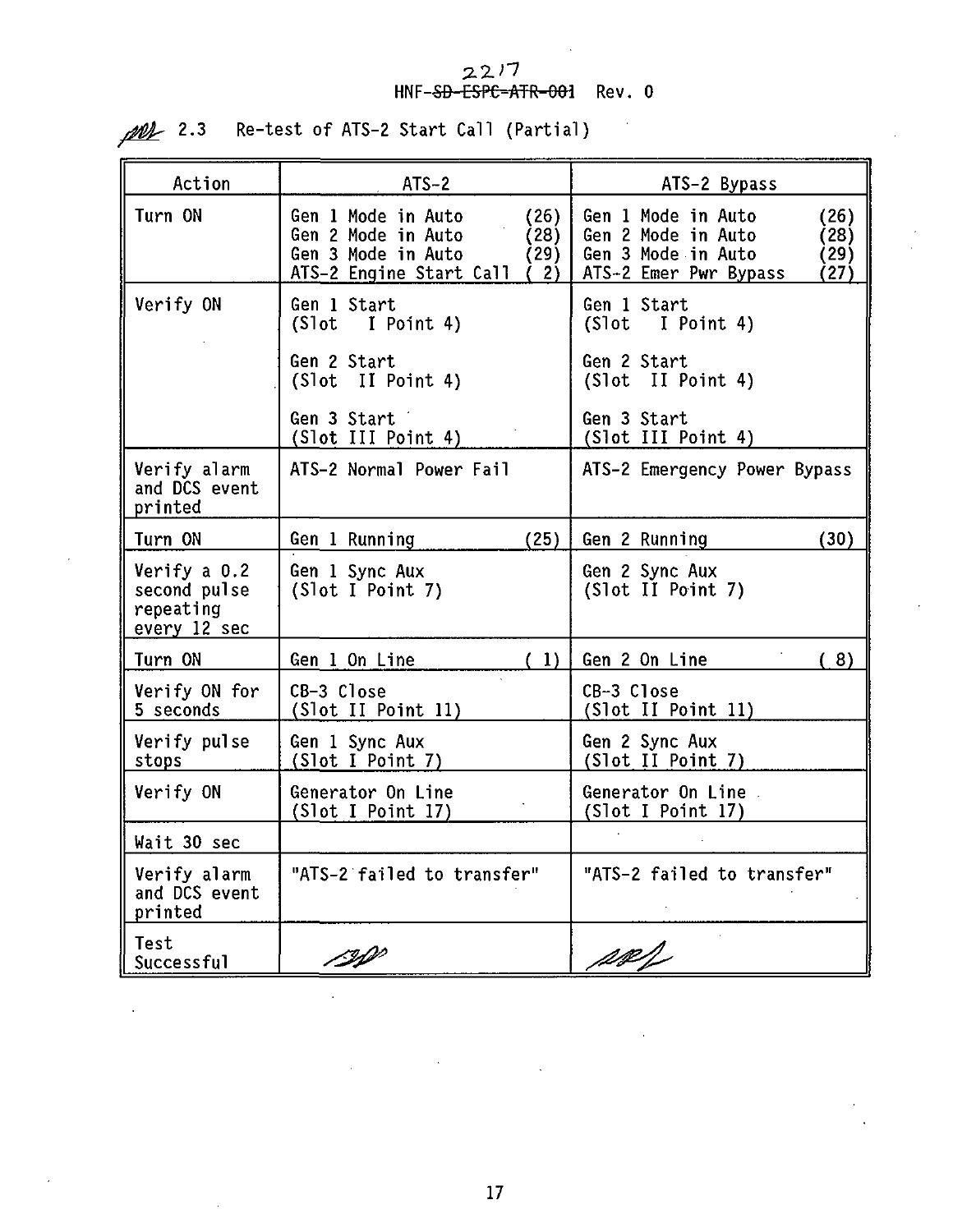2.4 Exhaust Fan Control

on 2.4.1 Digital Test Box Connections

Jumperwire the following from "+" to "COM"

| Gen 1 Mode in Auto        | TV | 6. |
|---------------------------|----|----|
| Gen 2 Mode in Auto        | v  | 6. |
| Gen 3 Mode in Auto        | VT | 6. |
| Generator Bus O/U Voltage | VT | 8. |

Connect the Digital Test Box to the following inputs with all inputs OFF.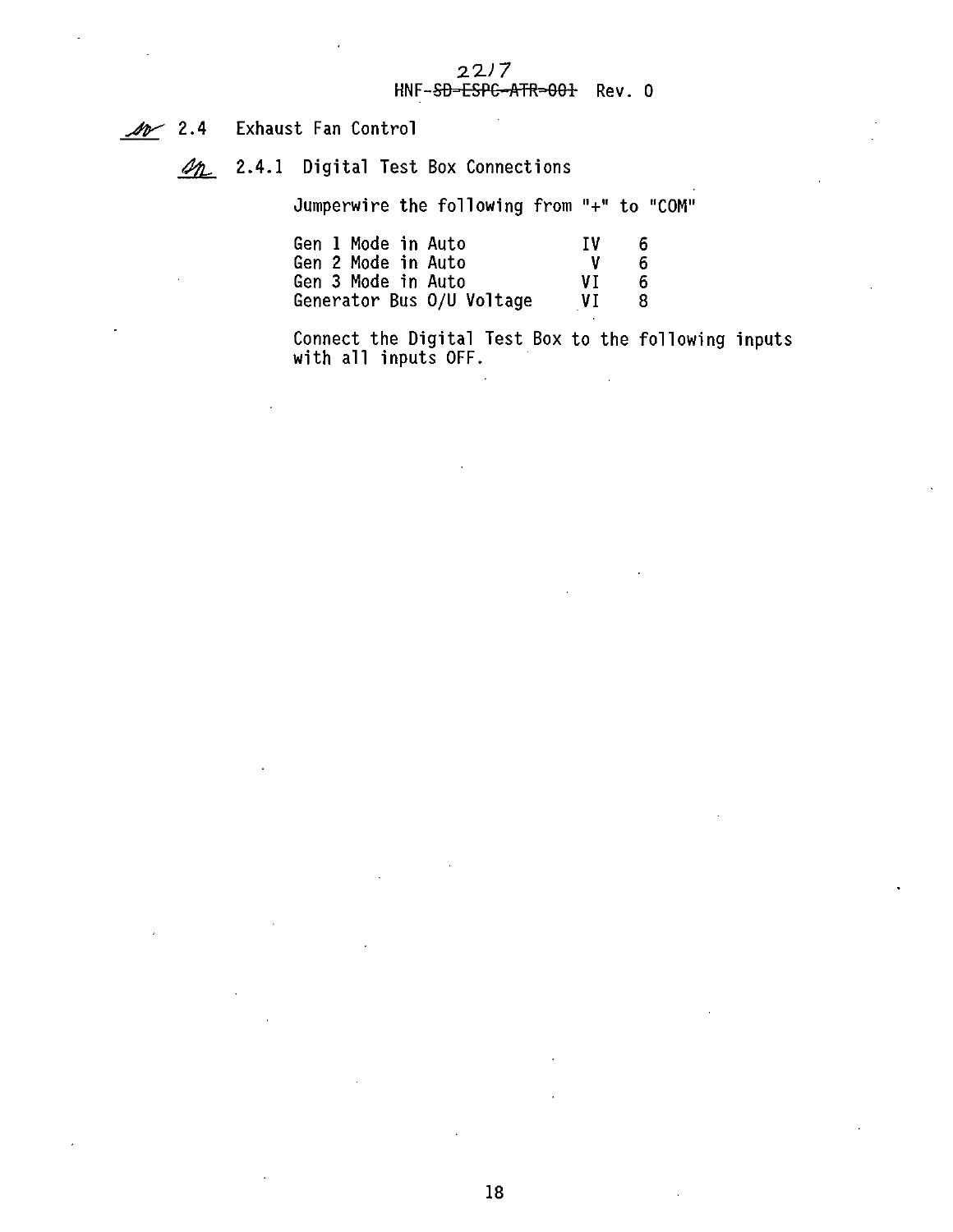22/7<br>HNF-<del>SD ESPC ATR=00</del>1 Rev.0

| Input<br>#     | Description                                                                                               | Slot<br>No. | Point<br>No.   |
|----------------|-----------------------------------------------------------------------------------------------------------|-------------|----------------|
| ı              | Fan 1 starter engaged                                                                                     | I           | 20             |
| $\overline{c}$ | Fan 1 in HAND position                                                                                    | I           | 21             |
| 3              | Fan 1 in AUTO position                                                                                    | I           | 22             |
| 4              | Fan 1 starter fault OK                                                                                    | I           | 23             |
| 5              | Fan 1 up to speed                                                                                         | Ĩ           | 25             |
| 6              | Fan 2 starter engaged                                                                                     | $_{\rm II}$ | 20             |
| $\overline{7}$ | Fan 2 in HAND position                                                                                    | П           | 21             |
| 8              | Fan 2 in AUTO position                                                                                    | $_{II}$     | 22             |
| 9              | Fan 2 starter fault OK                                                                                    | и           | 23             |
| 10             | Fan 2 up to speed                                                                                         | и           | 25             |
| 11             | Fan 2 up to speed (redundant)                                                                             | I           | 26             |
| 12             | Fan I up to speed (redundant)                                                                             | п           | 26             |
| 13             | Fan 2 starter engaged (redundant)                                                                         | $\cdot$ I   | 27             |
| 14             | Fan 1 starter engaged (redundant)                                                                         | и           | 27             |
| 15             | CLC load isolation position                                                                               | ш           | 18             |
| 16             | ATS-2 Engine Start Call                                                                                   | IV          | 3              |
| 17             | ATS-2 Engine Start Call (redundant)                                                                       | VI          | 19             |
| 18             | ATS-2 Emergency Power Bypass                                                                              | ш           | 21             |
| 19             | Fan I or 2 start command (321A)                                                                           | I-VI        | 7              |
| 20             | Fan 1 or 2 reset command (321A)<br>(for points 19 and 20, the same card<br>will be used for either input) | $I-VI$      | 1              |
| 21             | CB-1 Closed                                                                                               | ΙV          | 18             |
| 22             | Generator Bus 0/U Frequency                                                                               | ٧I          | 9              |
| 23             | ATS-2 in NORMAL position                                                                                  | IV          | 15             |
| 24             | Gen 1 On Line                                                                                             | I٧          | $\overline{c}$ |
| 25             | Gen 2 On Line                                                                                             | ν           | 2              |
| 26             | Gen 3 On Line                                                                                             | ٧I          | 2              |
| 27             | ATS-3 Engine Start Call                                                                                   | V           | 3              |
| 28             | ATS-4 Engine Start Call                                                                                   | VI ·        | 3              |
| 29             | 234-5Z Start Call                                                                                         | VI          | 17             |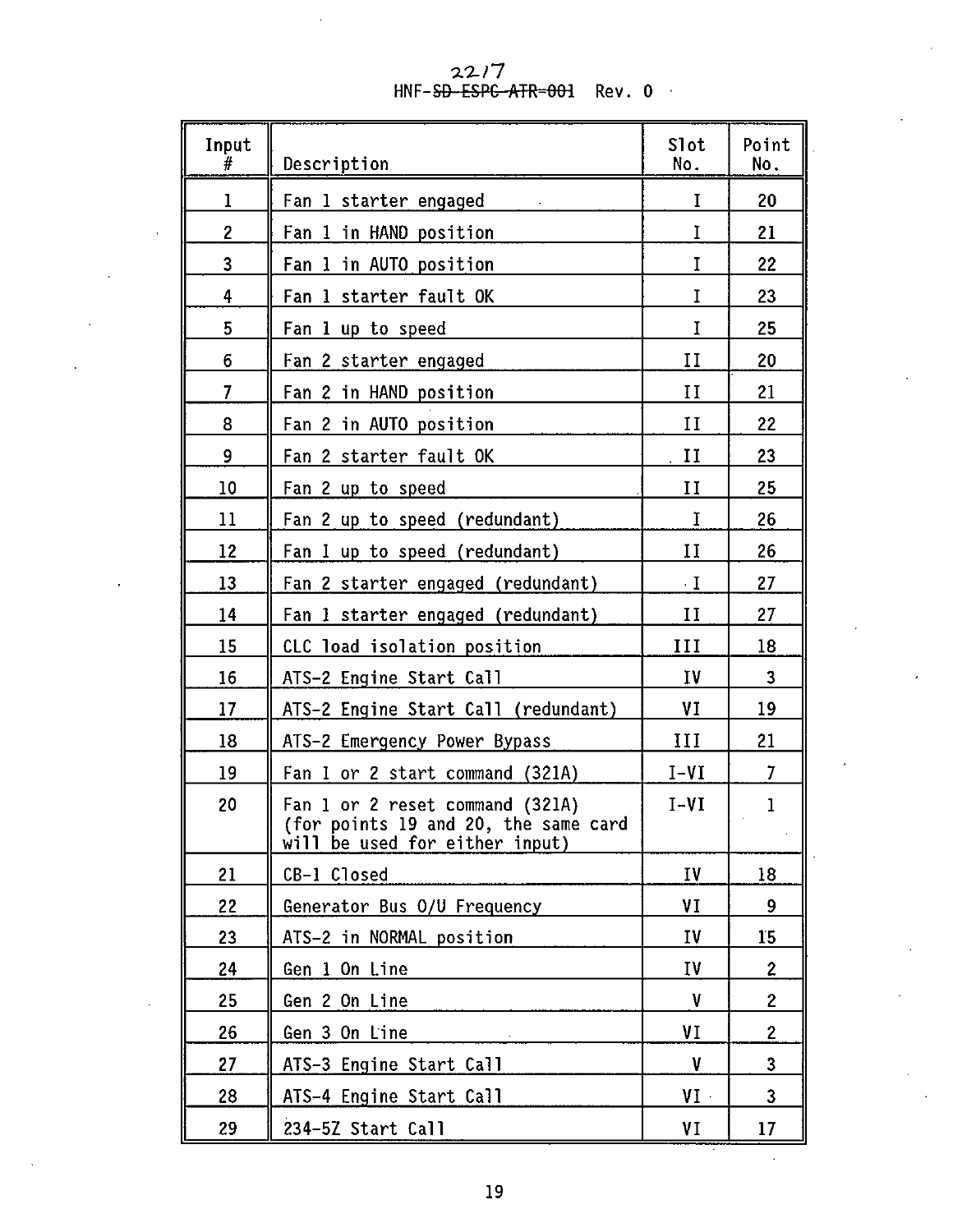#### **•2.2J7 HNF-SD-CSPC-ATR-Ofri Rev. 0**

**Joy 2.4.2 Table of Output Points**

**The following is a list of MICON discrete output points to be verified during the exhaust fan ATP**

| Description                         | Slot<br>No.  | Point<br>No. |
|-------------------------------------|--------------|--------------|
| Fan 1 or 2 green light $(321A)^{n}$ | $I-VI$       | 8            |
| Fan 1 or 2 red light (321A)*        | I-VI         | g            |
| Fan 1 run signal                    | ٠I           | 19           |
| Fan 1 alternate curve selection     |              | 24           |
| Fan 2 run signal                    | $^{\circ}$ H | 19           |
| Fan 2 alternate curve selection     | П.           | 24           |
| CLC load isolation                  | Ш            | 19           |
| CB-1 Open                           | Ī            | 10           |
| CB-2 Open                           | ш            | 11           |
| CB-4 Open                           | T            | 12           |
| CB-1 Close                          | T            | 9            |
| CB-2 Close                          | Ш            | 10           |
| CB-4 Close                          | τ            | $^{11}$      |
|                                     |              |              |

**The same card will be used for either output. The program will be changed to match the test performed.**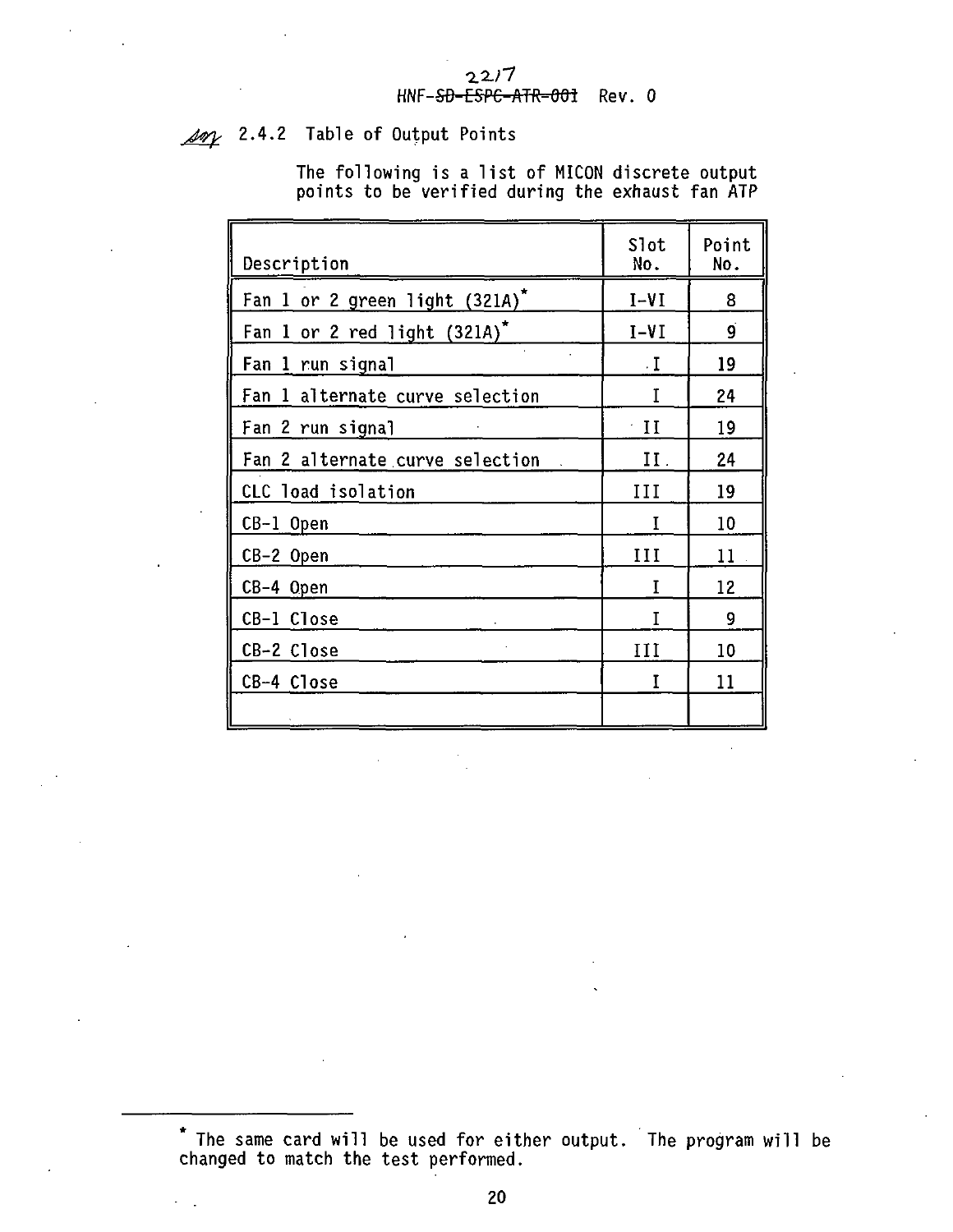# **2-2-/7 HNF-SO-CSPC-ATR-001 Rev. 0**

| Action             | . Fan 1 test                                                                                                        | Fan 2 test                                                                                                            |
|--------------------|---------------------------------------------------------------------------------------------------------------------|-----------------------------------------------------------------------------------------------------------------------|
| Turn ON            | Fan 1 starter fault OK (4)<br>Fan 1 starter engaged $(1/14)$<br>Fan 1 in AUTO<br>(3)<br>Fan 1 up to speed<br>(5/12) | Fan 2 starter fault OK<br>(9)<br>Fan 2 starter engaged (6/13)<br>Fan 2 in AUTO<br>(8)<br>Fan 2 up to speed<br>(10/11) |
| Turn OFF           | Fan 1 in AUTO<br>(3)<br>Fan 1 starter engaged (1/14)<br>Fan 1 up to speed<br>(5/12)                                 | Fan 2 in AUTO<br>(8)<br>Fan 2 starter engaged (6/13)<br>Fan 2 up to speed<br>(10/11)                                  |
| Wait 30 sec        |                                                                                                                     |                                                                                                                       |
| Turn ON            | Fan 1 starter engaged $(1/14)$<br>Fan 1 in AUTO<br>(3)                                                              | Fan 2 starter engaged (6/13)<br>Fan 2 in AUTO<br>(8)                                                                  |
| Verify ON          | Fan 1 run signal<br>(Slot I Point 19)                                                                               | Fan 2 run signal<br>(Slot II Point 19)                                                                                |
|                    | Fan 1 curve selection<br>(Slot I Point 24)                                                                          | Fan 2 curve selection<br>(Slot II Point 24)                                                                           |
| Turn ON            | (5/12)<br>Fan 1 up to speed                                                                                         | Fan 2 up to speed<br>(10/11)                                                                                          |
| Wait 30 sec        |                                                                                                                     |                                                                                                                       |
| Verify ON          | Fan 1 curve selection<br>(Slot I Point 24)                                                                          | Fan 2 curve selection<br>(Slot II Point 24)                                                                           |
| Turn OFF           | Fan 1 in AUTO<br>(3)<br>Fan 1 starter engaged (1/14)<br>Fan 1 up to speed<br>(5/12)                                 | Fan 2 in AUTO<br>(8)<br>Fan 2 starter engaged (6/13)<br>Fan 2 up to speed<br>(10/11)                                  |
| Wait 60 sec        |                                                                                                                     |                                                                                                                       |
| Turn ON            | Fan 1 starter engaged (1/14)<br>Fan 1 in AUTO<br>(3)                                                                | Fan 2 starter engaged (6/13)<br>Fan 2 in AUTO<br>8)                                                                   |
| Verify ON          | Fan 1 run signal<br>(Slot I Point 19)                                                                               | Fan 2 run signal<br>(Slot II Point 19)                                                                                |
| Verify OFF         | Fan 1 curve selection<br>(Slot I Point 24)                                                                          | Fan 2 curve selection<br>(Slot II Point 24)                                                                           |
| Test<br>Successful |                                                                                                                     |                                                                                                                       |

**2.4.3 Selection of Proper Startup Curve**

 $\ddot{\phantom{0}}$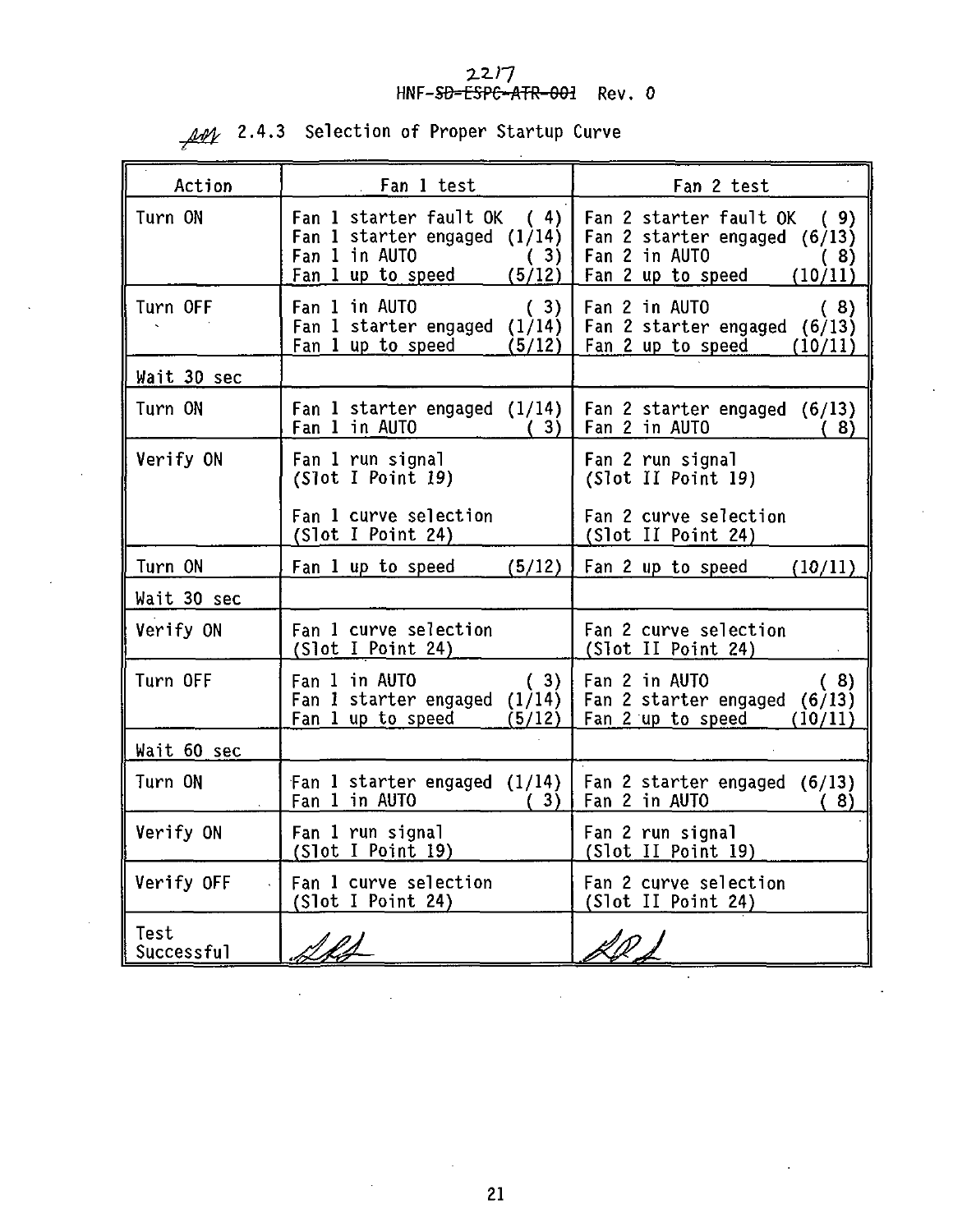#### 2217 HNF-SD ESPC-ATR-001 Rev. 0

## 1022.4.4 Fan Interlock Logic - Local Switch in HAND

## NOTE: Numbers in parentheses refer to the test box input number. A second number is a secondary input.

| Action                                   | Fan 1 test                                                                                                                                                                                  | Fan 2 test                                                                                                                                                                            |
|------------------------------------------|---------------------------------------------------------------------------------------------------------------------------------------------------------------------------------------------|---------------------------------------------------------------------------------------------------------------------------------------------------------------------------------------|
| Turn ON                                  | Fan 1 starter fault OK<br>(4)<br>Fan 1 starter engaged $(1/14)$<br>Fan 1 up to speed<br>(5/12)<br>Fan 1 in HAND position<br>(2)<br>Fan 2 starter fault OK<br>9)<br>€<br>Fan 2 in AUTO<br>8) | Fan 2 starter fault OK<br>(9)<br>Fan 2 starter engaged (6/13)<br>Fan 2 up to speed<br>(10/11)<br>Fan 2 in HAND position<br>(7)<br>Fan 1 starter fault OK<br>4)<br>Fan 1 in AUTO<br>3) |
| Verify alarm<br>and DCS event<br>printed | "EF-1 in HAND"                                                                                                                                                                              | "EF-2 in HAND"                                                                                                                                                                        |
| Verify ON                                | Fan 1 run signal<br>(Slot I Point 19)                                                                                                                                                       | Fan 2 run signal<br>(Slot II Point 19)                                                                                                                                                |
|                                          | Fan 1 red light<br>(Slot I-VI Point 9)                                                                                                                                                      | Fan 2 red light<br>(Slot I-VI Point 9)                                                                                                                                                |
| Verify ON and<br>OFF (flashing)          | Fan 1 green light<br>(Slot I-VI Point 8)                                                                                                                                                    | Fan 2 green light<br>(Slot I-VI Point 8)                                                                                                                                              |
| Verify MICON<br>display                  | Fan 1 is in HAND and RUNNING                                                                                                                                                                | Fan 2 is in HAND and RUNNING                                                                                                                                                          |
| Turn ON from<br>Graphic                  | Fan 2 start command                                                                                                                                                                         | Fan 1 start command                                                                                                                                                                   |
| Verify no<br>outputs change              |                                                                                                                                                                                             |                                                                                                                                                                                       |
| Turn OFF                                 | Fan 1 starter engaged<br>(1/14)<br>Fan 1 up to speed<br>(5/12)                                                                                                                              | Fan 2 starter engaged (6/13)<br>Fan 2 up to speed<br>(10/11)                                                                                                                          |
| Wait 6 sec                               |                                                                                                                                                                                             |                                                                                                                                                                                       |
| Verify alarm<br>and DCS event<br>printed | "EF-1 failed in HAND"                                                                                                                                                                       | "EF-2 failed in HAND"                                                                                                                                                                 |
| Verify OFF                               | Fan 1 red light<br>(Slot I-VI Point 9)                                                                                                                                                      | Fan 2 red light<br>(Slot I-VI Point 9)                                                                                                                                                |
| Test<br>successful                       |                                                                                                                                                                                             |                                                                                                                                                                                       |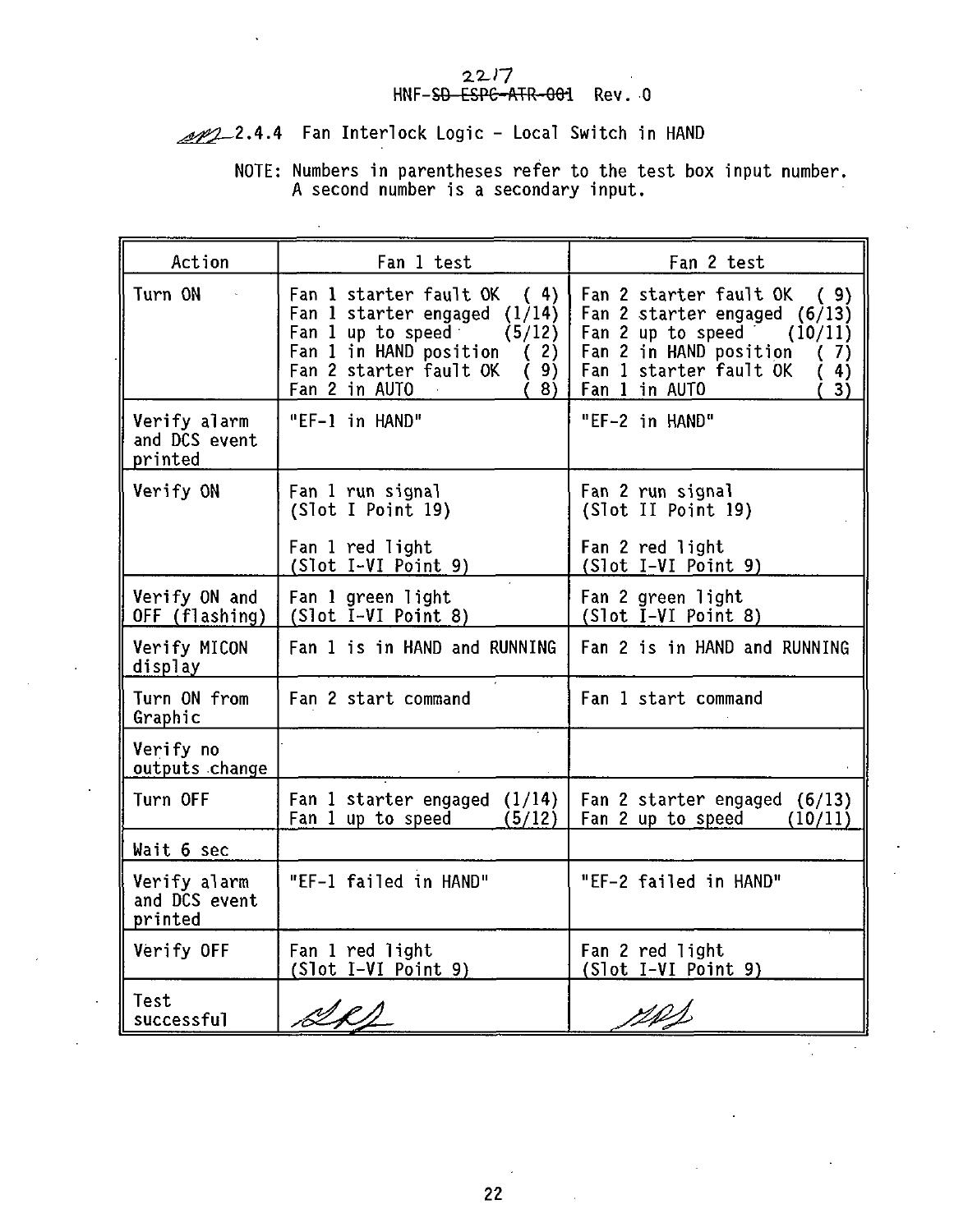# $22/7$ <br>HNF-S<del>D-ESPC-ATR-001</del> Rev. 0

| Action                                   | Fan 1 test                                                                               | Fan 2 test                                                                                                                                                                                                         |
|------------------------------------------|------------------------------------------------------------------------------------------|--------------------------------------------------------------------------------------------------------------------------------------------------------------------------------------------------------------------|
| Turn ON                                  | Fan 1 starter engaged $(1/14)$<br>Fan 1 in HAND position $(2)$<br>Fan 2 in AUTO<br>78) I | Fan 1 starter fault OK ( 4)   Fan 2 starter fault OK ( 9)<br>Fan 2 starter engaged (6/13)<br>Fan 1 up to speed $(5/12)$   Fan 2 up to speed $(10/11)$<br>Fan 2 in HAND position<br>7)<br>4)<br>Fan 1 in AUTO<br>3) |
| Turn OFF                                 | Fan 1 in HAND position (2) $\vert$<br>Fan 1 up to speed (5/12)   Fan 2 up to speed       | Fan 2 in HAND position (7)<br>Fan 1 starter engaged $(1/14)$   Fan 2 starter engaged (6/13)<br>(10/11)                                                                                                             |
| Wait 6 sec                               |                                                                                          |                                                                                                                                                                                                                    |
| Verify alarm<br>and DCS event<br>printed | "EF-1 local switch in OFF"                                                               | "EF-2 local switch in OFF"                                                                                                                                                                                         |
| Verify OFF                               | Fan 1 run signal<br>(Slot I Point 19)                                                    | Fan 2 run signal<br>(Slot II Point 19)                                                                                                                                                                             |
| Verify ON                                | Fan 2 run signal<br>(Slot II Point 19)                                                   | Fan 1 run signal<br>(Slot I Point 19)                                                                                                                                                                              |
| Test<br>Successful                       |                                                                                          |                                                                                                                                                                                                                    |

2.4.5 Fan Switch on Manual Disconnect of Running Fan

### 2.4.6 Fan Switch by Operator

| Action      | Fan 1 test                                                                                                                                                                                                | Fan 2 test                                                                                                                                                                                        |
|-------------|-----------------------------------------------------------------------------------------------------------------------------------------------------------------------------------------------------------|---------------------------------------------------------------------------------------------------------------------------------------------------------------------------------------------------|
| Turn ON     | Fan 1 starter fault $OK$ (4)<br>Fan 1 starter engaged $(1/14)$  <br>Fan 1 up to speed $(5/12)$  <br>Fan 1 in AUTO<br>3)<br>Fan 2 starter fault OK<br>9)<br>Fan 2 in AUTO<br>8)<br>ATS-2 in NORMAL<br>(23) | Fan 2 starter fault OK (9)<br>Fan 2 starter engaged (6/13)<br>Fan 2 up to speed $(10/11)$<br>Fan 2 in AUTO<br>8)<br>Fan 1 starter fault OK<br>4)<br>3)<br>Fan 1 in AUTO<br>ATS-2 in NORMAL<br>23) |
| Turn ON     | Fan 2 from Graphics Display                                                                                                                                                                               | Fan 1 from Graphics Display                                                                                                                                                                       |
| Verify ON   | Fan 2 run signal<br>(Slot II Point 19)                                                                                                                                                                    | Fan 1 run signal<br>(Slot I Point 19)                                                                                                                                                             |
| Turn ON     | Fan 2 starter engaged $(6/13)$                                                                                                                                                                            | Fan 1 starter engaged $(1/14)$                                                                                                                                                                    |
| Wait 15 sec |                                                                                                                                                                                                           |                                                                                                                                                                                                   |
| Verify OFF  | Fan 1 run signal<br>(Slot I Point 19)                                                                                                                                                                     | Fan 2 run signal<br>(Slot II Point 19)                                                                                                                                                            |
| Turn OFF    | Fan 1 starter engaged $(1/14)$  <br>Fan 1 up to speed                                                                                                                                                     | Fan 2 starter engaged (6/13)<br>$(5/12)$   Fan 2 up to speed<br>(10/11)                                                                                                                           |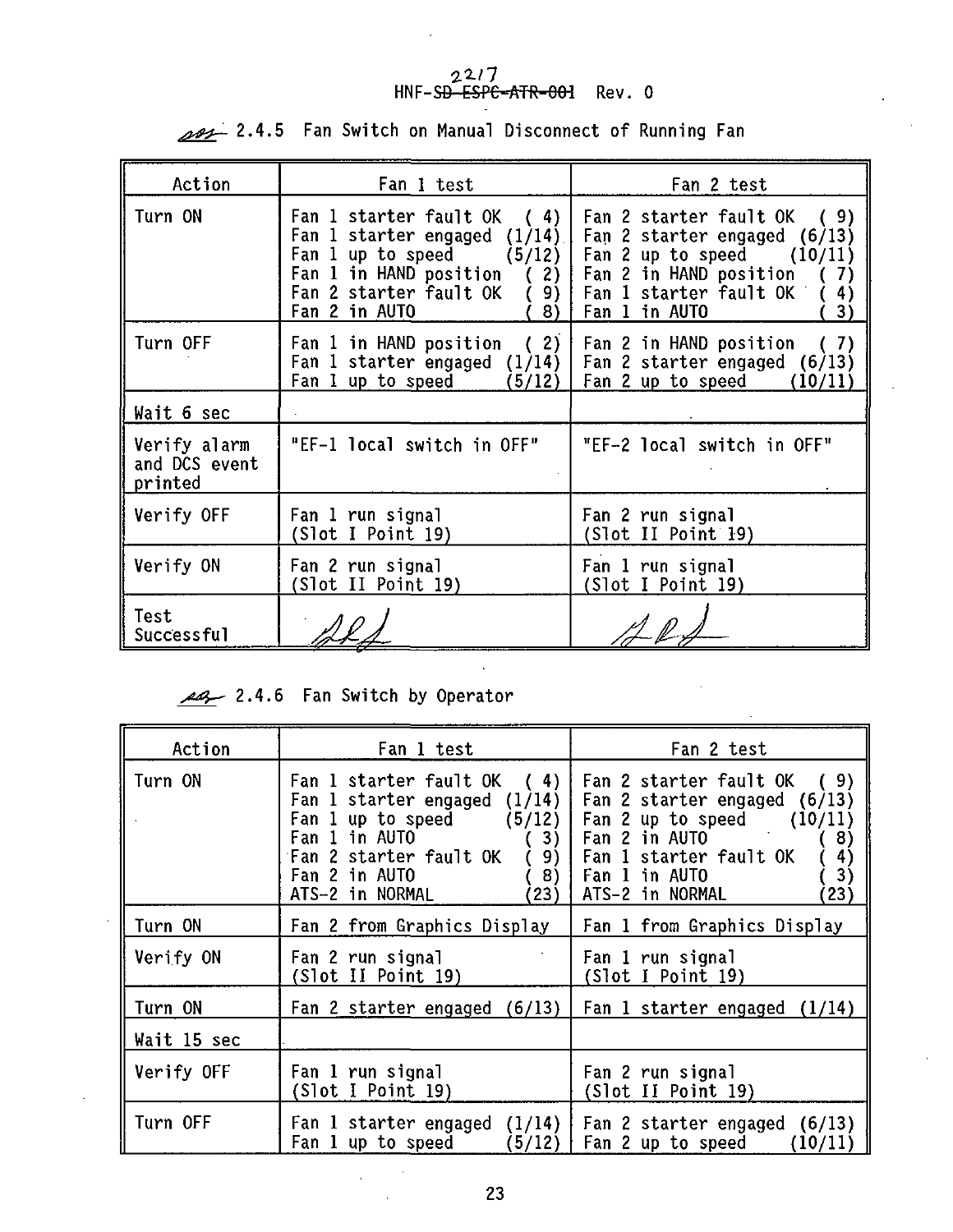| Action             | Fan 1 test                                                 |                      | Fan 2 test                                                                               |  |
|--------------------|------------------------------------------------------------|----------------------|------------------------------------------------------------------------------------------|--|
| Turn ON            | Fan 2 up to speed                                          | (10/11)              | Fan 1 up to speed<br>(5/12)                                                              |  |
| Turn OFF           | ATS-2 in NORMAL                                            | (23)                 | ATS-2 in NORMAL<br>(23)                                                                  |  |
| Turn ON            | Fan 1 start command                                        | (19)                 | (19)<br>Fan 2 start command                                                              |  |
| Verify OFF         | Fan 1 run signal<br>(Slot I. Point I9)                     |                      | Fan 2 run signal<br>(Slot II Point 19)                                                   |  |
| Turn OFF           | Fan 1 start command                                        | (19)                 | Fan 2 start command<br>(19)                                                              |  |
| Turn ON            | ATS-2 in NORMAL<br>ATS-2 Start Call<br>Fan 1 start command | (23)<br>(16)<br>(19) | ATS-2 in NORMAL<br>(23)<br>ATS-2 Start Call (2nd)<br>(17)<br>Fan 2 start command<br>(19) |  |
| Verify OFF         | Fan 1 run signal<br>(Slot I Point I9)                      |                      | Fan 2 run signal<br>(Slot II Point 19)                                                   |  |
| Test<br>Successful |                                                            |                      |                                                                                          |  |

 $22/7$ <br>HNF-<del>SD-ESPC-ATR-00</del>1 Rev. 0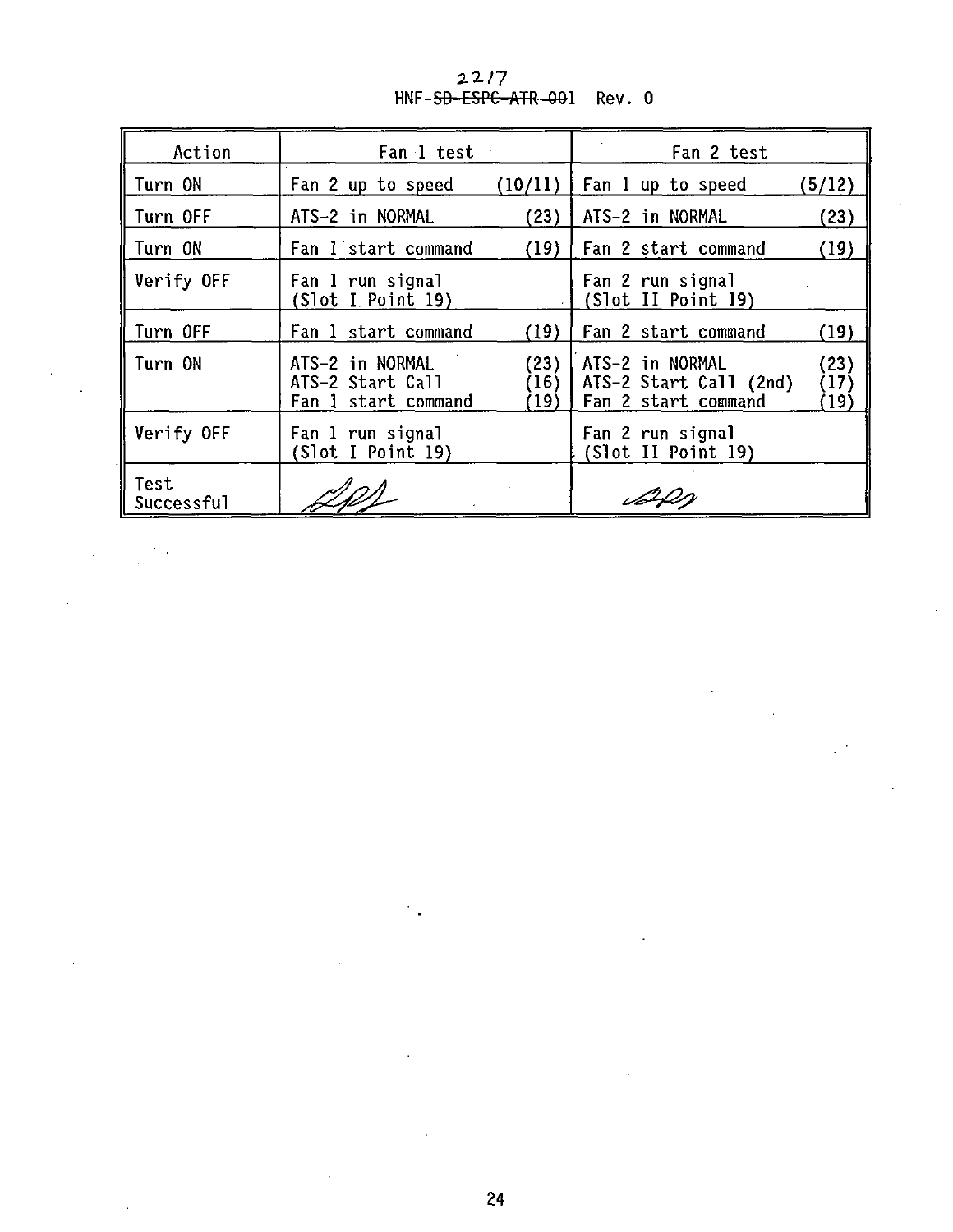# 22/7<br>**HNF-<del>SD-ESPC-ATR-001</del> Rev. 0**

| Action                                   | Fan 1 test                                                                                                                                                                  | Fan 2 test                                                                                                                                                                    |
|------------------------------------------|-----------------------------------------------------------------------------------------------------------------------------------------------------------------------------|-------------------------------------------------------------------------------------------------------------------------------------------------------------------------------|
| Turn ON                                  | Fan 1 starter fault OK<br>(4)<br>Fan 1 starter engaged (1/14)<br>Fan 1 up to speed<br>(5/12)<br>Fan 1 in AUTO<br>(3)<br>Fan 2 starter fault OK<br>9)<br>Fan 2 in AUTO<br>8) | Fan 2 starter fault OK.<br>(9)<br>Fan 2 starter engaged (6/13)<br>Fan 2 up to speed $(10/11)$<br>Fan 2 in AUTO<br>(8)<br>Fan 1 starter fault OK<br>(4)<br>Fan 1 in AUTO<br>3) |
| Turn OFF                                 | Fan 1 in AUTO<br>(3)                                                                                                                                                        | (8)<br>Fan 2 in AUTO                                                                                                                                                          |
| Verify alarm<br>and DCS event<br>printed | "EF-1 local switch in OFF"                                                                                                                                                  | "EF-2 local switch in OFF"                                                                                                                                                    |
| Verify OFF                               | Fan 1 run signal<br>(Slot I Point 19)                                                                                                                                       | Fan 2 run signal<br>(Slot II Point 19)                                                                                                                                        |
| Verify ON                                | Fan 2 run signal<br>(Slot II Point 19)                                                                                                                                      | Fan 1 run signal<br>(Slot I Point 19)                                                                                                                                         |
| Turn ON                                  | Fan 2 starter engaged (6/13)                                                                                                                                                | Fan 1 starter engaged (1/14)                                                                                                                                                  |
| Turn OFF                                 | Fan 1 starter engaged (1/14)<br>Fan 1 up to speed<br>(5/12)                                                                                                                 | Fan 2 starter engaged (6/13)<br>Fan 2 up to speed<br>(10/11)                                                                                                                  |
| Turn ON                                  | Fan 1 in AUTO<br>(3)                                                                                                                                                        | Fan 2 in AUTO<br>(8)                                                                                                                                                          |
| Wait 30 sec                              |                                                                                                                                                                             |                                                                                                                                                                               |
| Turn ON                                  | Fan 2 up to speed $(10/11)$                                                                                                                                                 | Fan 1 up to speed<br>(5/12)                                                                                                                                                   |
| Wait 5 sec                               |                                                                                                                                                                             |                                                                                                                                                                               |
| Turn OFF                                 | Fan 2 starter fault OK (9)                                                                                                                                                  | Fan 1 starter fault OK<br>(4)                                                                                                                                                 |
| Verify alarm<br>and DCS event<br>printed | "EF-2 start fault"                                                                                                                                                          | "EF-1 start fault"                                                                                                                                                            |
| Verify OFF                               | Fan 2 run signal<br>(Slot II Point 19)                                                                                                                                      | Fan 1 run signal<br>(Slot I Point 19)                                                                                                                                         |
| Verify ON                                | Fan 1 run signal<br>(Slot I Point 19)                                                                                                                                       | Fan 2 run signal<br>(Slot II Point 19)                                                                                                                                        |
| Turn ON                                  | Fan 1 starter engaged (1/14)                                                                                                                                                | Fan 2 starter engaged<br>(6/13)                                                                                                                                               |
| Turn OFF                                 | Fan 2 starter engaged (6/13)<br>Fan 2 up to speed<br>(10/11)                                                                                                                | Fan 1 starter engaged<br>(1/14)<br>Fan 1 up to speed<br>(5/12)                                                                                                                |
| Wait 5 sec                               |                                                                                                                                                                             |                                                                                                                                                                               |
| Turn ON                                  | Fan 1 up to speed $(5/12)$                                                                                                                                                  | Fan 2 up to speed<br>(10/11)                                                                                                                                                  |
| Turn ON                                  | (9)<br>Fan 2 starter fault OK                                                                                                                                               | Fan 1 starter fault OK<br>(4)                                                                                                                                                 |
| Wait 30 sec                              |                                                                                                                                                                             |                                                                                                                                                                               |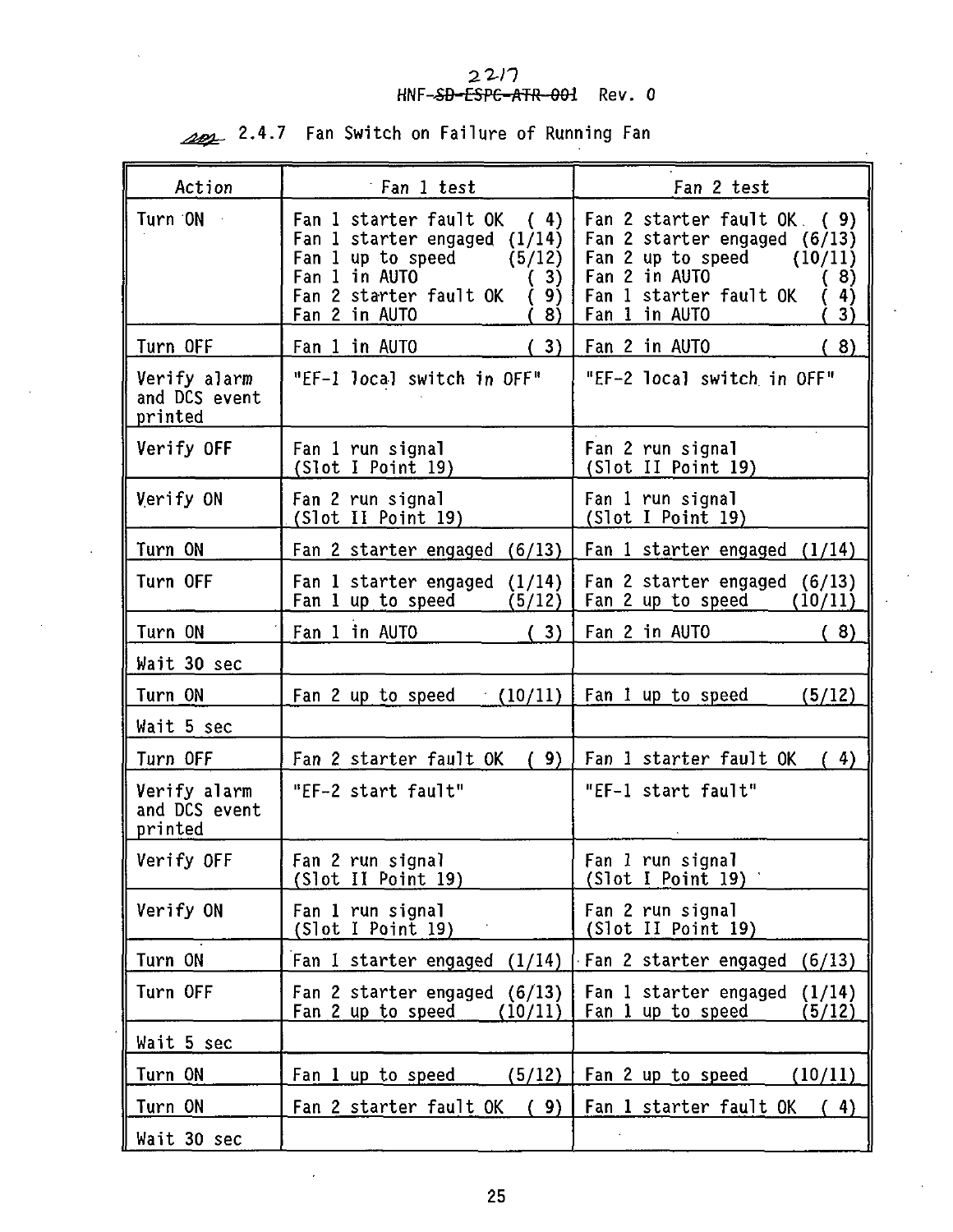# 22//<br>HNF-<del>SD-ESPC-ATR-001</del> Rev. 0

| Action                                   | Fan 1 test                                               | Fan 2 test                                               |  |
|------------------------------------------|----------------------------------------------------------|----------------------------------------------------------|--|
| Turn OFF                                 | Fan 1 starter engaged (1/14)                             | Fan 2 starter engaged (6/13)                             |  |
| Wait 6 sec                               |                                                          |                                                          |  |
| Verify alarm<br>and DCS event<br>printed | "EF-1 motor failed"                                      | "EF-2 motor failed"                                      |  |
| Verify OFF                               | Fan 1 run signal<br>(Slot I Point 19)                    | Fan 2 run signal<br>(Slot II Point 19)                   |  |
| Verify ON                                | Fan 2 run signal<br>(Slot II Point 19)                   | Fan 1 run signal<br>(Slot I Point 19)                    |  |
| Turn ON                                  | Fan 2 starter engaged (6/13)                             | Fan 1 starter engaged (1/14)                             |  |
| Turn OFF                                 | Fan 1 up to speed<br>(5/12)                              | Fan 2 up to speed<br>(10/11)                             |  |
| Wait 30 sec                              |                                                          |                                                          |  |
| Turn ON                                  | Fan 2 up to speed<br>(10/11)                             | Fan 1 up to speed<br>(5/12)                              |  |
| Wait 5 sec                               |                                                          |                                                          |  |
| Turn ON then<br>OFF                      | Fan 1 reset<br>(20)                                      | Fan 2 reset<br>(20)                                      |  |
| Turn ON                                  | ATS-2 Start Call<br>(16)                                 | ATS-2 EMER Bypass<br>(18)                                |  |
| Verify alarm<br>and DCS event<br>printed | "ATS-2 Normal Power Fail"                                | "ATS-2 Emer Power Bypassed"                              |  |
| Turn OFF                                 | Fan 2 starter engaged (6/13)                             | Fan 1 starter engaged (1/14)                             |  |
| Wait 25 sec                              |                                                          |                                                          |  |
| Verify alarm<br>and DCS event<br>printed | "EF-2 motor failed"                                      | "EF-1 motor failed"                                      |  |
| Verify OFF                               | Fan 2 run signal.<br>(Slot II Point 19)                  | Fan 1 run signal<br>(Slot I Point 19)                    |  |
| Verify ON                                | Fan 1 run signal<br>(Slot I Point 19)                    | Fan 2 run signal<br>(Slot II Point 19)                   |  |
| Turn ON                                  | Fan 1 starter engaged $(1/14)$                           | Fan 2 starter engaged (6/13)                             |  |
| Turn OFF                                 | Fan 2 up to speed<br>(10/11)<br>ATS-2 Start Call<br>(16) | Fan 1 up to speed<br>(5/12)<br>ATS-2 EMER Bypass<br>(18) |  |
| Wait 45 sec                              |                                                          |                                                          |  |
| Verify alarm<br>and DCS event<br>printed | "EF-1 motor failed"                                      | "EF-2 motor failed"                                      |  |

l,

 $\hat{\boldsymbol{\gamma}}$ 

÷.

t,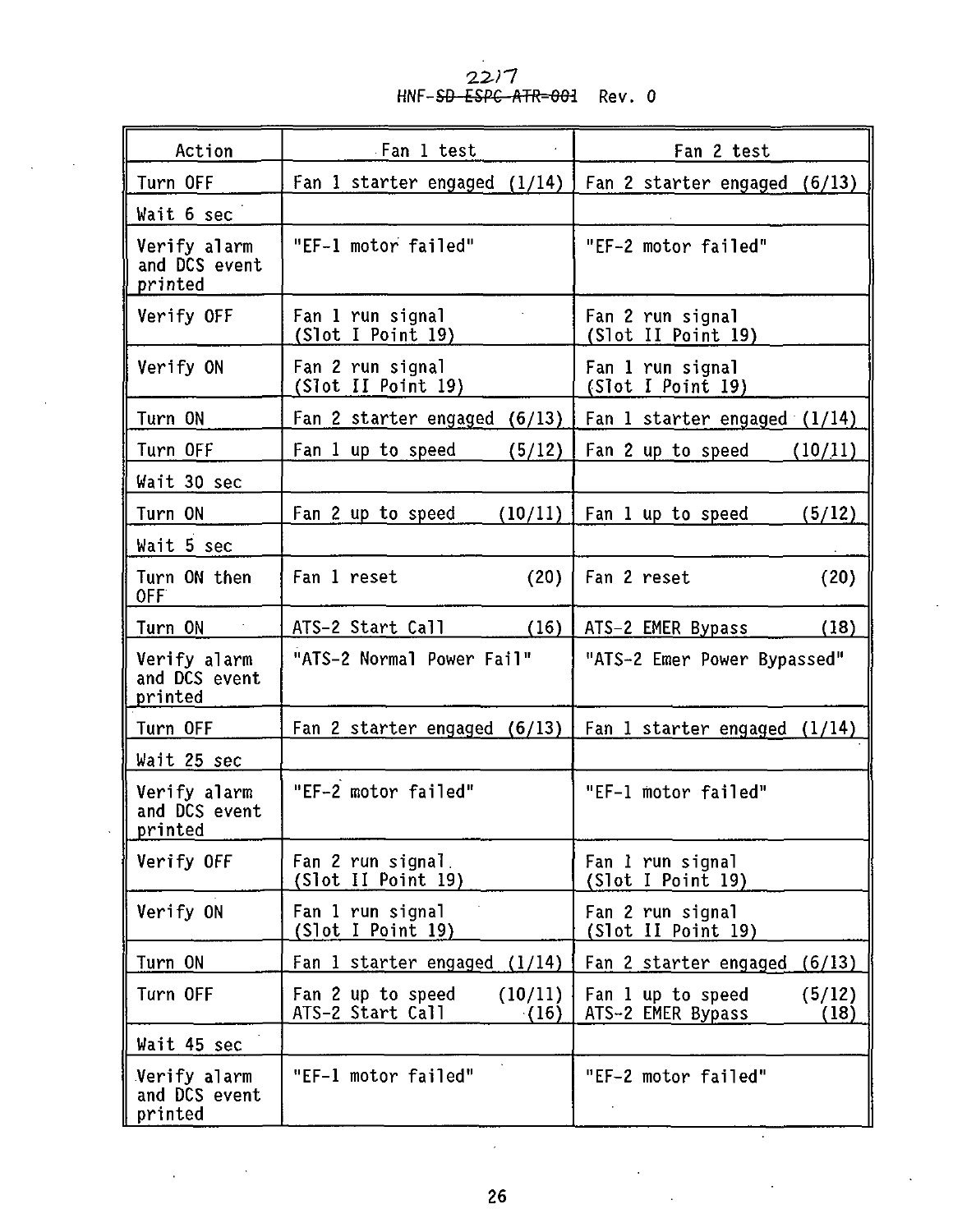| Action             | Fan 1 test                             | Fan 2 test                             |
|--------------------|----------------------------------------|----------------------------------------|
| Verify ON          | Fan 1 run signal<br>(Slot I Point 19)  | Fan 2 run signal<br>(Slot II Point 19) |
| Verify OFF         | Fan 2 run signal<br>(Slot II Point 19) | Fan 1 run signal<br>(Slot I Point 19)  |
| Test<br>Successful | 12f2                                   | <u>ngls</u>                            |

22277<br>HNF-<del>SD-ESPC-ATR-001</del> Rev.0

2.4.8 Fan Switch on Ineffectiveness of Running Fan

| Action                                   | Fan 1 test                                                                                                                                                                | Fan 2 test                                                                                                                                                                  |
|------------------------------------------|---------------------------------------------------------------------------------------------------------------------------------------------------------------------------|-----------------------------------------------------------------------------------------------------------------------------------------------------------------------------|
| Turn ON                                  | Fan 1 starter fault OK<br>(4)<br>Fan 1 starter engaged (1/14)<br>Fan 1 up to speed $(5/12)$<br>Fan 1 in AUTO<br>3)<br>Fan 2 starter fault OK<br>9)<br>8)<br>Fan 2 in AUTO | Fan 2 starter fault OK<br>(9)<br>Fan 2 starter engaged (6/13)<br>Fan 2 up to speed $(10/11)$<br>Fan 2 in AUTO<br>(8)<br>Fan 1 starter fault OK<br>4)<br>Fan 1 in AUTO<br>3) |
| Set analoq<br>(high plenum<br>pressure)  | Set exhaust plenum vacuum to<br>about 2" Hq (20% of full<br>scale)<br>r 26 1                                                                                              | Set exhaust plenum vacuum to<br>about 2" Hq (20% of full<br>scale) (redundant)<br><b>1271</b>                                                                               |
| Wait 30 sec                              |                                                                                                                                                                           |                                                                                                                                                                             |
| Verify DCS<br>event printed              | "Exhaust plenum high<br>pressure"                                                                                                                                         | "Exhaust plenum high -<br>pressure"                                                                                                                                         |
| Set analog<br>(high-high<br>pressure)    | Set exhaust plenum vacuum to<br>1261<br>zero                                                                                                                              | Set exhaust plenum vacuum to<br>zero (redundant)<br>$[27]$                                                                                                                  |
| Wait 30 sec                              |                                                                                                                                                                           |                                                                                                                                                                             |
| Verify alarm<br>and DCS event<br>printed | "Exhaust plenum high-high<br>pressure - fan failed"                                                                                                                       | "Exhaust plenum high-high<br>pressure - fan failed"                                                                                                                         |
| Verify ON                                | Fan 2 run signal<br>(Slot II Point 19)                                                                                                                                    | Fan 1 run signal<br>(Slot I Point 19)                                                                                                                                       |
| Turn ON                                  | Fan 2 starter engaged (6/13)                                                                                                                                              | Fan 1 starter engaged (1/14)                                                                                                                                                |
| Turn OFF                                 | Fan 1 starter engaged $(1/14)$<br>Fan 1 up to speed<br>(5/12)                                                                                                             | Fan 2 starter engaged (6/13)<br>Fan 2 up to speed<br>(10/11)                                                                                                                |
| Wait 15 sec                              |                                                                                                                                                                           |                                                                                                                                                                             |
| Verify OFF                               | Fan 1 run signal<br>(Slot I Point 19)                                                                                                                                     | Fan 2 run signal<br>(Slot II Point 19)                                                                                                                                      |
| Turn ON                                  | (10/11)<br>Fan 2 up to speed                                                                                                                                              | (5/12)<br>Fan 1 up to speed                                                                                                                                                 |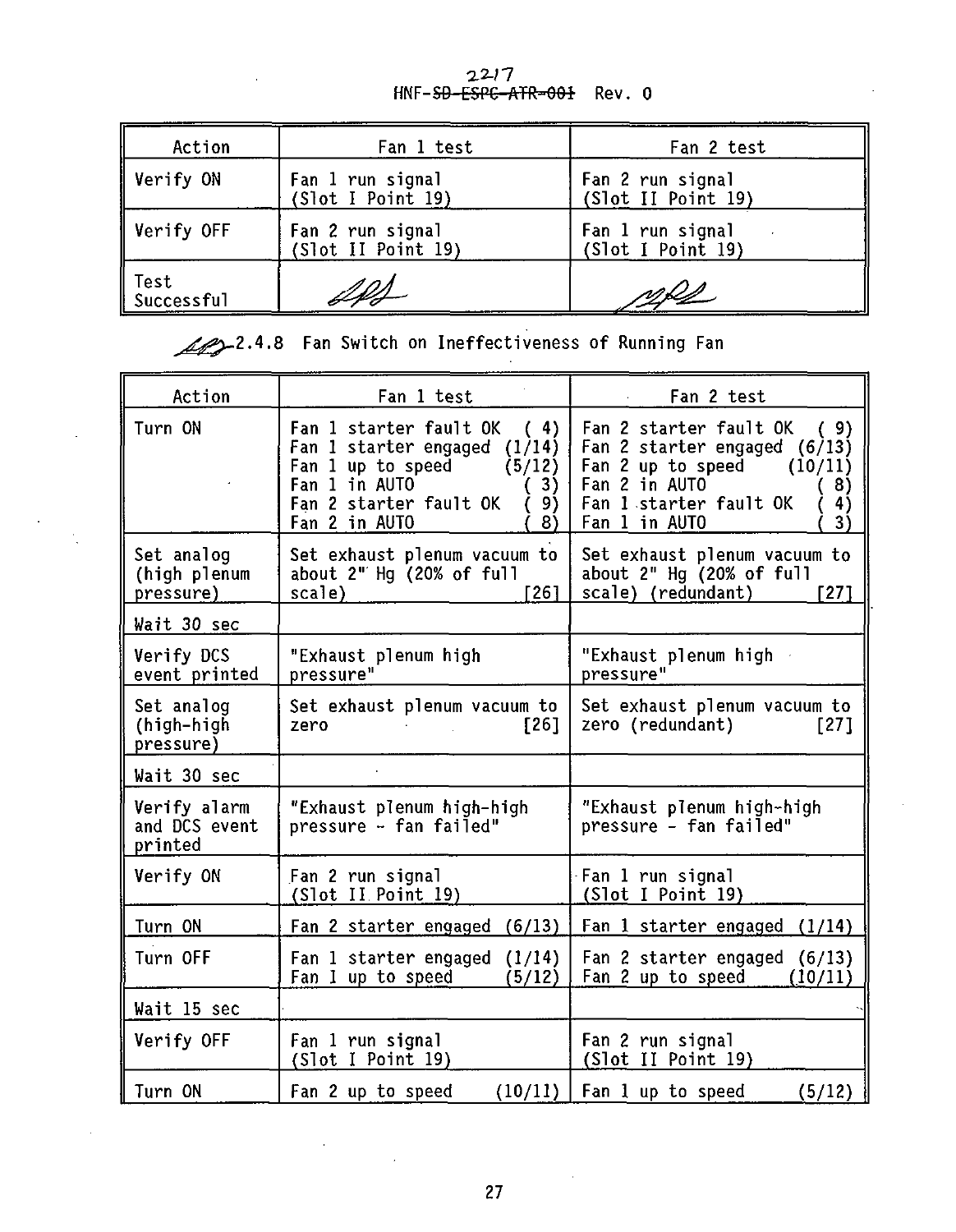22/7<br>**HNF-S<del>D-ESPC-ATR-001</del> Rev. 0** 

| Action                                | Fan 1 test                                          | Fan 2 test                                                   |  |  |
|---------------------------------------|-----------------------------------------------------|--------------------------------------------------------------|--|--|
| Set analog<br>(normal<br>pressure)    | Set exhaust plenum vacuum to<br>8" Hg (80%)<br>[26] | Set exhaust plenum vacuum to<br>8" Hg (80%) (redundant) [27] |  |  |
| Wait 30 sec                           |                                                     |                                                              |  |  |
| Reset Alarm                           | EF-1 High Pressure                                  | EF-2 High Pressure                                           |  |  |
| Turn OFF                              | 3)<br>Fan 1 in AUTO                                 | Fan 2 in AUTO<br>8)                                          |  |  |
| Set analog<br>(high-high<br>pressure) | Set exhaust plenum vacuum to<br>[26]<br>zero        | Set exhaust plenum vacuum to<br>[26]<br>zero                 |  |  |
| Verify OFF                            | Fan 1 run signal<br>(Slot I Point 19)               | Fan 2 run signal<br>(Slot II Point 19)                       |  |  |
| Verify ON                             | Fan 2 run signal<br>(Slot II Point 19)              | Fan 1 run signal<br>(Slot I Point 19)                        |  |  |
| Test<br>Successful                    |                                                     |                                                              |  |  |

 $\frac{1}{\sqrt{2}}$ **2.4.9 Running Fan Keeps Running on Failure of Backup Fan**

| Action                                | Fan 1 test                                                                                                                                                               | Fan 2 test                                                                                                                                                              |
|---------------------------------------|--------------------------------------------------------------------------------------------------------------------------------------------------------------------------|-------------------------------------------------------------------------------------------------------------------------------------------------------------------------|
| Turn ON                               | Fan 1 starter fault OK (4)<br>Fan 1 starter engaged (1/14)<br>Fan 1 up to speed $(5/12)$  <br>Fan 1 in AUTO<br>3)<br>Fan 2 starter fault OK<br>9)<br>Fan 2 in AUTO<br>8) | Fan 2 starter fault OK (9)<br>Fan 2 starter engaged (6/13)<br>Fan 2 up to speed $(10/11)$<br>Fan 2 in AUTO<br>8)<br>Fan 1 starter fault OK<br>4)<br>3)<br>Fan 1 in AUTO |
| Set analog<br>(high-high<br>pressure) | Set exhaust plenum vacuum to  <br>[26]<br>zero                                                                                                                           | Set exhaust plenum vacuum to<br>zero (redundant)<br>$[27]$                                                                                                              |
| Wait 30 sec                           |                                                                                                                                                                          |                                                                                                                                                                         |
| Verify ON                             | Fan 2 run signal<br>(Slot II Point 19)                                                                                                                                   | Fan 1 run signal<br>(Slot I Point 19)                                                                                                                                   |
| Turn OFF                              | Fan 2 starter fault OK<br>9)                                                                                                                                             | Fan 1 starter fault OK<br>4)                                                                                                                                            |
| Verify OFF                            | Fan 2 run signal<br>(Slot II Point 19)                                                                                                                                   | Fan 1 run signal<br>(Slot I Point 19)                                                                                                                                   |
| Verify ON                             | Fan 1 run signal<br>(Slot I Point 19)                                                                                                                                    | Fan 2 run signal<br>(Slot II Point 19)                                                                                                                                  |
| Wait 20 sec                           |                                                                                                                                                                          |                                                                                                                                                                         |
| Verify ON                             | Fan 1 run signal<br>(Slot I Point 19)                                                                                                                                    | Fan 2 run signal<br>(Slot II Point 19)                                                                                                                                  |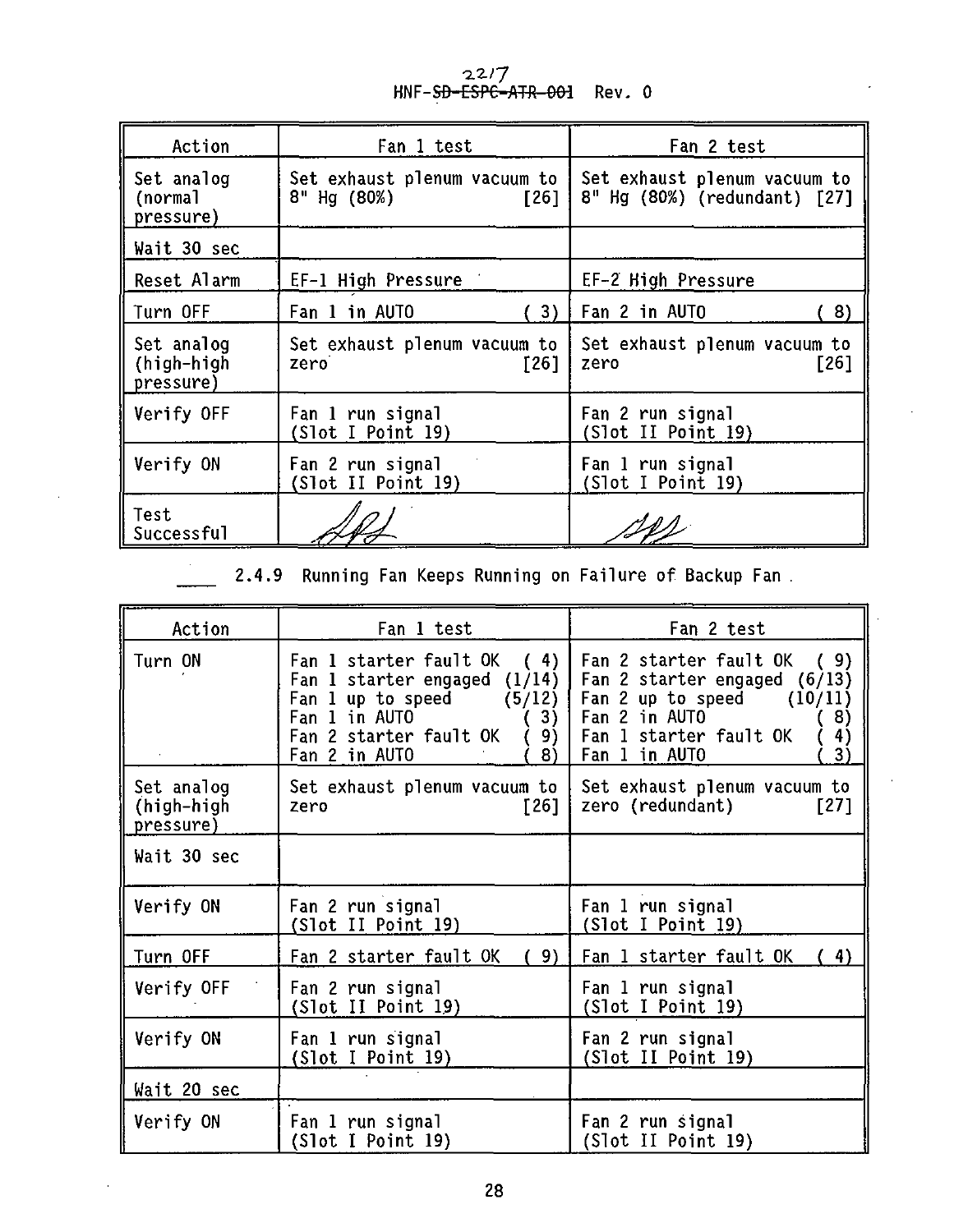22//<br><del>ESPC ATR=001</del> Rev. 0

| Action ·                                       | Fan 1 test                                                    | Fan 2 test                                                    |  |  |
|------------------------------------------------|---------------------------------------------------------------|---------------------------------------------------------------|--|--|
| Set analog<br>(normal<br>pressure)             | Set exhaust plenum vacuum to<br>8" Hg (80%)<br>[26]           | Set exhaust plenum vacuum to<br>8" Hg (80%) (redundant) [27]  |  |  |
| Reset pressure<br>alarms from<br>MICON display |                                                               |                                                               |  |  |
| Turn ON                                        | Fan 2 starter fault OK<br>(9)                                 | Fan 1 starter fault OK<br>4)                                  |  |  |
| Turn OFF                                       | 4)<br>Fan 1 starter fault OK                                  | 9)<br>Fan 2 starter fault OK                                  |  |  |
| Verify OFF                                     | Fan 1 run signal<br>(Slot I Point 19)                         | Fan 2 run signal<br>(Slot II Point 19)                        |  |  |
| Verify ON                                      | Fan 2 run signal<br>(Slot II Point 19)                        | Fan 1 run signal<br>(Slot I Point 19)                         |  |  |
| Turn ON                                        | Fan 2 starter engaged $(6/13)$                                | Fan 1 starter engaged $(1/14)$                                |  |  |
| Turn OFF                                       | Fan 1 starter engaged $(1/14)$<br>Fan 1 up to speed<br>(5/12) | Fan 2 starter engaged (6/13)<br>Fan 2 up to speed<br>(10/11)  |  |  |
| Turn OFF                                       | Fan 2 starter fault OK<br>(9)<br>Fan 2 starter engaged (6/13) | Fan 1 starter fault OK<br>(4)<br>Fan 1 starter engaged (1/14) |  |  |
| Turn ON                                        | (4)<br>Fan 1 starter fault OK                                 | Fan 2 starter fault OK<br>9)                                  |  |  |
| Wait 30 Sec                                    |                                                               |                                                               |  |  |
| Verify OFF                                     | Fan 2 run signal<br>(Slot II Point 19)                        | Fan 1 run signal<br>(Slot I Point 19)                         |  |  |
| Verify ON                                      | Fan 1 run signal<br>(Slot I Point 19)                         | Fan 2 run signal<br>(Slot II Point 19)                        |  |  |
| Test<br>Successful                             |                                                               |                                                               |  |  |

 $\ddot{\phantom{0}}$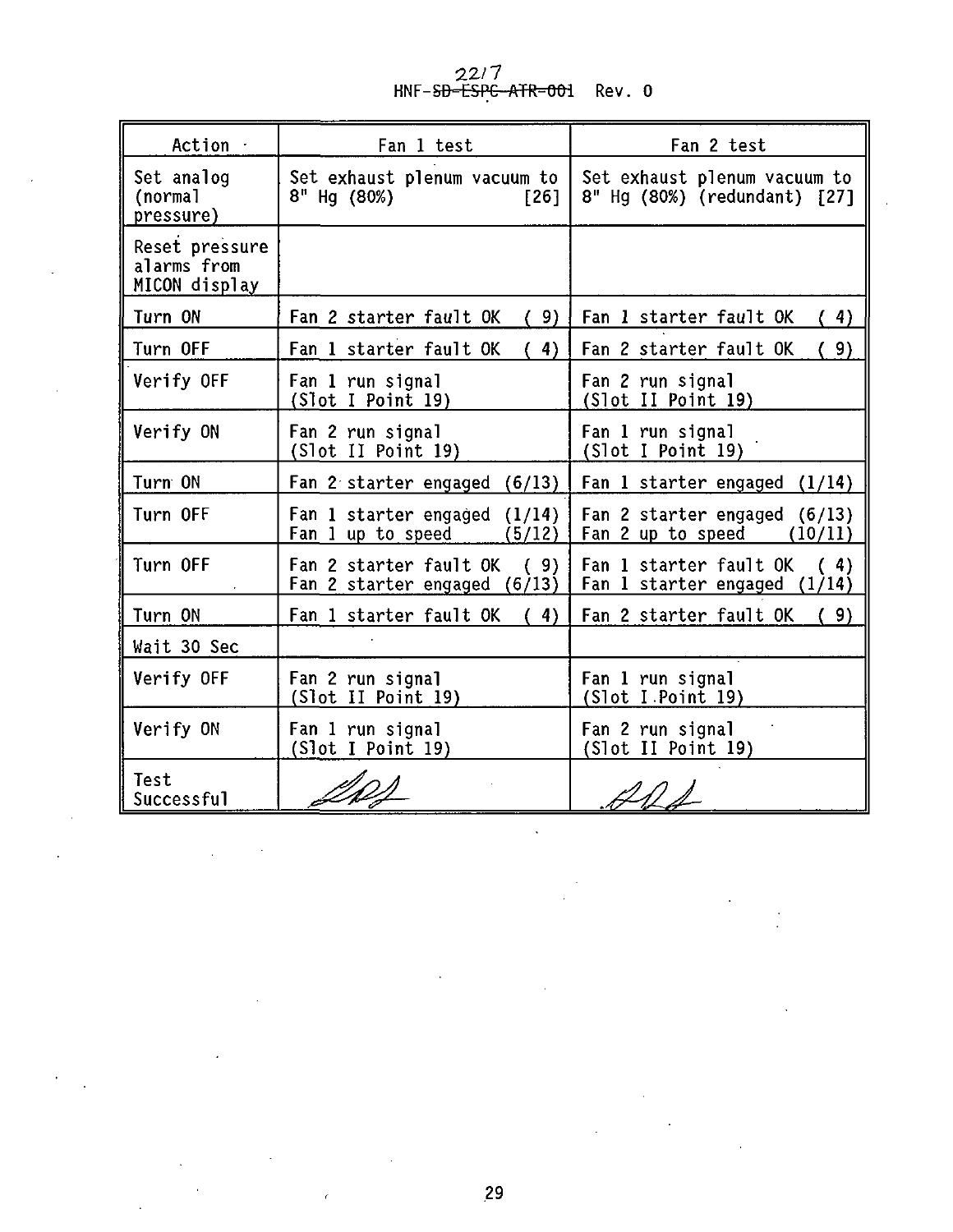# **HNF-SD-ESPC-ATR-001 Rev. 0**

**2.4.10 Fan Switch by Operator with Failure of Switched Fan**

 $\ddot{\phantom{a}}$ 

| Action                                   | Fan 1 test                                                                                                                                                                                                 | Fan 2 test                                                                                                                                                                                        |
|------------------------------------------|------------------------------------------------------------------------------------------------------------------------------------------------------------------------------------------------------------|---------------------------------------------------------------------------------------------------------------------------------------------------------------------------------------------------|
| Turn ON                                  | Fan 1 starter fault OK<br>(4)<br>Fan 1 starter engaged $(1/14)$<br>Fan 1 up to speed<br>(5/12)<br>Fan 1 in AUTO<br>(3)<br>Fan 2 starter fault OK<br>(9)<br>Fan 2 in AUTO<br>(8)<br>ATS-2 in NORMAL<br>(23) | Fan 2 starter fault OK (9)<br>Fan 2 starter engaged (6/13)<br>Fan 2 up to speed $(10/11)$<br>Fan 2 in AUTO<br>8)<br>Fan 1 starter fault OK<br>4)<br>Fan 1 in AUTO<br>3)<br>ATS-2 in NORMAL<br>23) |
| Turn ON                                  | Fan 2 start command<br>(19)                                                                                                                                                                                | Fan 1 start command<br>(19)                                                                                                                                                                       |
| Verify ON                                | Fan 2 run signal<br>(Slot II Point 19)                                                                                                                                                                     | Fan 1 run signal<br>(Slot I Point 19)                                                                                                                                                             |
| Turn OFF                                 | Fan 2 starter fault OK (9)                                                                                                                                                                                 | Fan 1 starter fault OK (4)                                                                                                                                                                        |
| Verify alarm<br>and DCS event<br>printed | "Fan 2 start fault"                                                                                                                                                                                        | "Fan 1 start fault"                                                                                                                                                                               |
| Verify ON and<br>OFF (flashing)          | Fan 2 green light<br>$(Slot I-VI Point 8)$                                                                                                                                                                 | Fan 1 green light<br>(Slot I-VI Point 8)                                                                                                                                                          |
| Verify OFF                               | Fan 2 run signal<br>(Slot II Point 19)                                                                                                                                                                     | Fan 1 run signal<br>(Slot I Point 19)                                                                                                                                                             |
| Verify ON                                | Fan 1 run signal<br>(Slot I Point 19)                                                                                                                                                                      | Fan 2 run signal<br>(Slot II Point 19)                                                                                                                                                            |
| Wait 20 sec                              |                                                                                                                                                                                                            |                                                                                                                                                                                                   |
| Verify ON                                | Fan 1 run signal<br>(Slot I Point I9)                                                                                                                                                                      | Fan 2 run signal<br>(Slot II Point 19)                                                                                                                                                            |
| Turn ON                                  | Fan 2 starter fault OK (9)                                                                                                                                                                                 | Fan 1 starter fault OK<br>4)<br>€                                                                                                                                                                 |
| Turn OFF                                 | Fan 2 start command<br>(19)<br>Fan 1 starter engaged<br>(1/14)<br>Fan 1 up to speed<br>(5/12)                                                                                                              | Fan 1 start command<br>(19)<br>Fan 2 starter engaged $(6/13)$<br>Fan 2 up to speed<br>(10/11)                                                                                                     |
| Wait 6 sec                               |                                                                                                                                                                                                            |                                                                                                                                                                                                   |
| Verify alarm<br>and DCS event<br>printed | "EF-1 motor failed"                                                                                                                                                                                        | "EF-2 motor failed"                                                                                                                                                                               |
| Verify OFF                               | Fan 1 run signal<br>(Slot I Point 19)                                                                                                                                                                      | Fan 2 run signal<br>(Slot II Point 19)                                                                                                                                                            |
| Verify ON                                | Fan 2 run signal<br>(Slot II Point 19)                                                                                                                                                                     | Fan 1 run signal<br>(Slot I Point 19)                                                                                                                                                             |
| Test<br>Successful                       |                                                                                                                                                                                                            |                                                                                                                                                                                                   |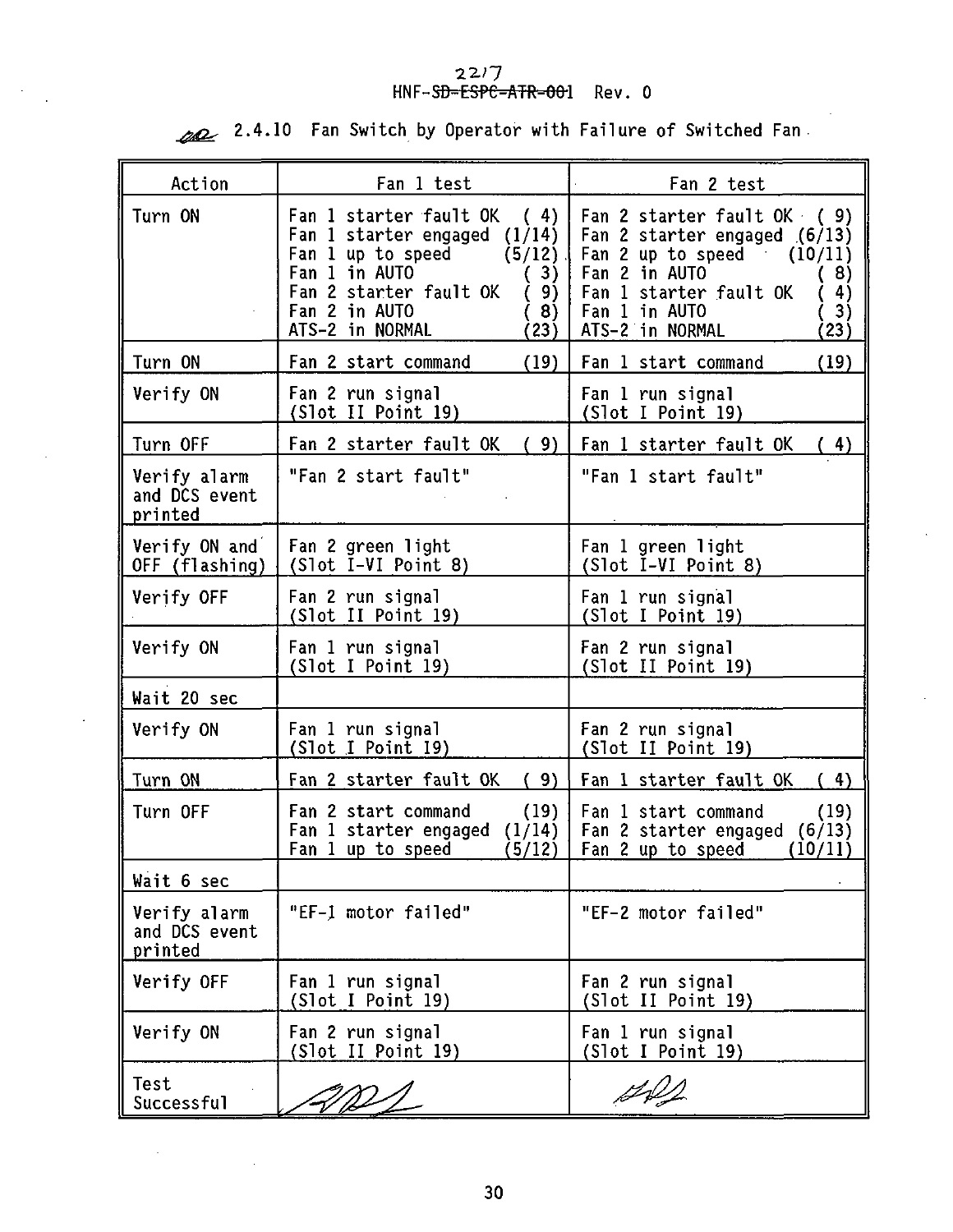## *•Z-2.1* 7

|  | 2.4.11 Fan Re-Start upon Power Failure |  |  |
|--|----------------------------------------|--|--|
|  |                                        |  |  |

| Action             | Fan 1 test                                                                                                                                                                    | Fan 2 test                                                                                                                                                                 |
|--------------------|-------------------------------------------------------------------------------------------------------------------------------------------------------------------------------|----------------------------------------------------------------------------------------------------------------------------------------------------------------------------|
| Turn ON            | Fan 1 starter fault OK<br>(4)<br>Fan 1 starter engaged $(1/14)$<br>Fan 1 up to speed<br>(5/12)<br>Fan 1 in AUTO<br>(3)<br>Fan 2 starter fault OK<br>9)<br>Fan 2 in AUTO<br>8) | Fan 2 starter fault OK<br>(9)<br>Fan 2 starter engaged (6/13)<br>Fan 2 up to speed $(10/11)$<br>Fan 2 in AUTO<br>8)<br>Fan 1 starter fault OK<br>4)<br>Fan 1 in AUTO<br>3) |
| Turn ON            | (16)<br>ATS-2 start call                                                                                                                                                      | ATS-2 start call (2nd)<br>(17)                                                                                                                                             |
| Turn OFF           | Fan 1 starter engaged $(1/14)$<br>Fan 1 up to speed<br>(5/12)                                                                                                                 | Fan 2 starter engaged (6/13)<br>Fan 2 up to speed<br>(10/11)                                                                                                               |
| Verify ON          | Fan 1 run signal<br>(Slot I Point 19)                                                                                                                                         | Fan 2 run signal<br>(Slot II Point 19)                                                                                                                                     |
| Wait 10 sec        |                                                                                                                                                                               |                                                                                                                                                                            |
| Verify OFF         | Fan 2 run signal<br>(Slot II Point 19)                                                                                                                                        | Fan 1 run signal<br>(Slot I Point 19)                                                                                                                                      |
| Turn ON            | Fan 1 starter engaged (1/14)<br>Fan 1 up to speed<br>(5/12)                                                                                                                   | Fan 2 starter engaged (6/13)<br>Fan 2 up to speed<br>(10/11)                                                                                                               |
| Verify ON          | Fan 1 curve selection<br>(Slot I Point 24)                                                                                                                                    | Fan 2 curve selection<br>(Slot II Point 24)                                                                                                                                |
| Wait 30 sec        |                                                                                                                                                                               |                                                                                                                                                                            |
| Turn OFF           | ATS-2 start call<br>(16)<br>Fan 1 starter engaged $(1/14)$<br>Fan 1 up to speed<br>(5/12)                                                                                     | ATS-2 start call (2nd)<br>(17)<br>Fan 2 starter engaged $(6/13)$<br>Fan 2 up to speed $(10/11)$                                                                            |
| Wait 3 sec         |                                                                                                                                                                               |                                                                                                                                                                            |
| Turn ON            | Fan 1 starter engaged (1/14)<br>Fan 1 up to speed<br>(5/12)                                                                                                                   | Fan 2 starter engaged (6/13)<br>Fan 2 up to speed<br>(10/11)                                                                                                               |
| Verify OFF         | Fan 2 run signal<br>(Slot II Point 19)                                                                                                                                        | Fan 1 run signal<br>(Slot I Point 19)                                                                                                                                      |
| Wait 30 sec        |                                                                                                                                                                               |                                                                                                                                                                            |
| Turn OFF           | Fan 1 starter engaged (1/14)<br>Fan 1 up to speed<br>(5/12)                                                                                                                   | Fan 2 starter engaged (6/13)<br>Fan 2 up to speed $(10/11)$                                                                                                                |
| Wait 10 sec        |                                                                                                                                                                               |                                                                                                                                                                            |
| Verify OFF         | Fan 1 run signal<br>(Slot I Point 19)                                                                                                                                         | Fan 2 run signal<br>(Slot II Point 19)                                                                                                                                     |
| Verify ON          | Fan 2 run signal<br>(Slot II Point 19)                                                                                                                                        | Fan 1 run signal<br>(Slot<br>I Point 19)                                                                                                                                   |
| Test<br>Successful |                                                                                                                                                                               |                                                                                                                                                                            |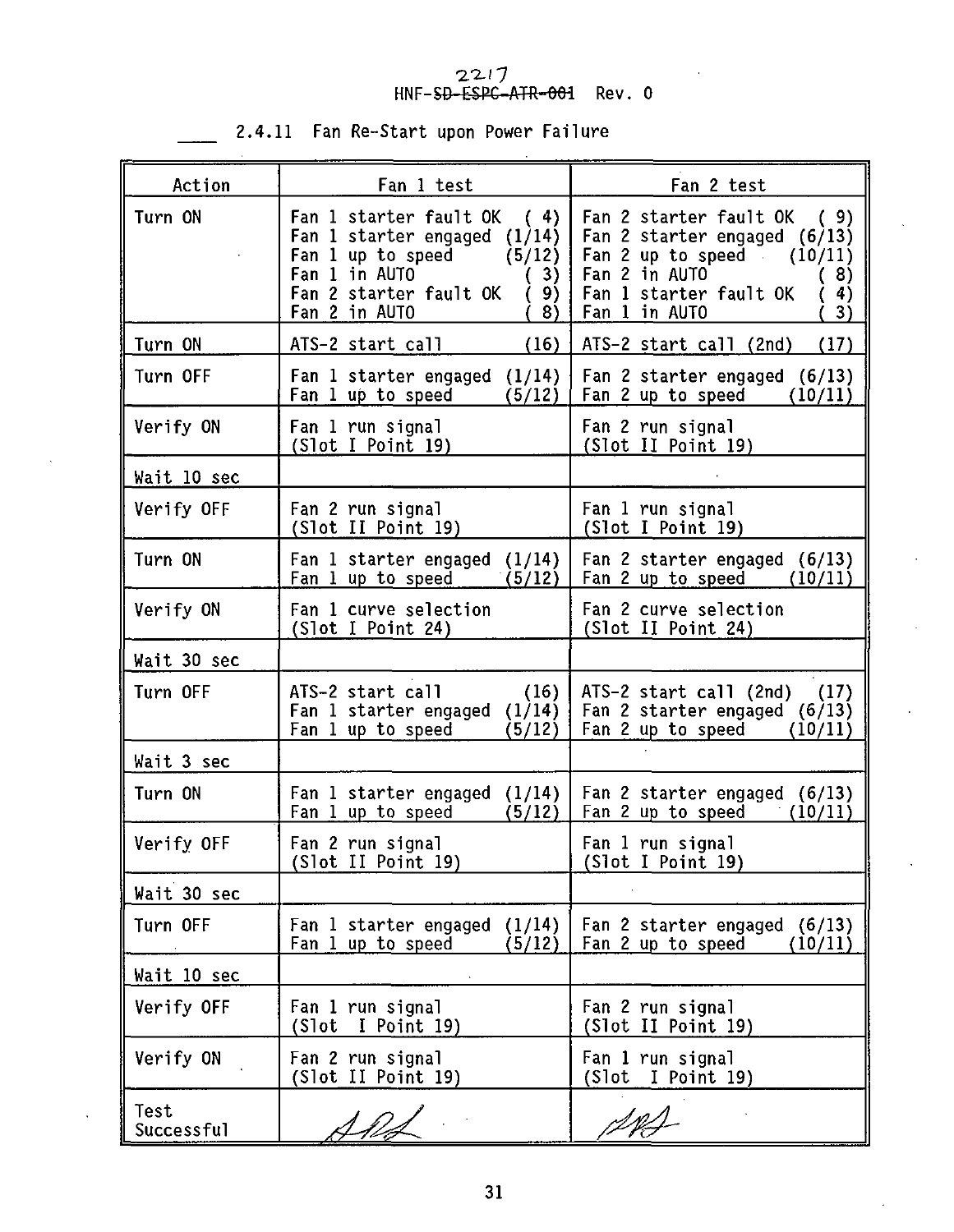#### $22/7$ HNF-SD-ESPC-ATR=001 Rev. 0

1001 2.5 Load Shed Tests

ppp 2.5.1 Digital Test Box Connections

The digital test box connections for the load shed tests will be the same as in Section 2.4.1 except for the following three points:

| Input | Description   | Slot<br>No. | Point<br>No. |
|-------|---------------|-------------|--------------|
|       | CB-2 Closed   |             | 15           |
|       | CB-4 Closed   | ۷I          | 18           |
| 18    | F8X309 Closed | I٧          |              |
| 30    | Gen 1 Running | τ۷          |              |

2.5.2 Load Shed Test w/ 2 Generators Running

| Action                            | Load Shed - 2 Generators                                                                                                                                                                                                                                                                                            |                                                                                                                      |  |
|-----------------------------------|---------------------------------------------------------------------------------------------------------------------------------------------------------------------------------------------------------------------------------------------------------------------------------------------------------------------|----------------------------------------------------------------------------------------------------------------------|--|
| Turn ON<br>(NOTE: Fan 2 is OFF)   | Fan 1 starter fault OK<br>Fan 1 starter engaged<br>Fan 1 up to speed<br>Fan 1 in AUTO<br>CB-1 Closed<br>CB-2 Closed<br>CB-4 Closed<br>ATS-2 Start Call<br>F8X309 Closed<br>Generator Bus 0/U Frequency<br>Gen 1 On Line<br>Gen 2 On Line<br>ATS-3 Engine Start Call<br>ATS-4 Engine Start Call<br>234-5Z Start Call | (4)<br>(1/14)<br>(5/12)<br>3)<br>21)<br>2)<br>7)<br>(16)<br>(18)<br>(22)<br>24)<br>25)<br>$ 27\rangle$<br>28)<br>29) |  |
| Set analog input                  | NP-VFI-3 Voltage to zero                                                                                                                                                                                                                                                                                            | -11                                                                                                                  |  |
| Instant Shed - all loads          |                                                                                                                                                                                                                                                                                                                     |                                                                                                                      |  |
| Set analog inputs (1120 KVA load) | Gen 1 KW to 100%<br>Gen 1 KVAR to 100%<br>Gen 2 KW to 100%<br>Gen 2 KVAR to 100%<br>Gen 3 KW to zero<br>Gen 3 KVAR to zero                                                                                                                                                                                          | 2]<br>31<br>171<br>181<br>-41<br>191                                                                                 |  |
| Wait 3 sec                        |                                                                                                                                                                                                                                                                                                                     |                                                                                                                      |  |
| Verify ON for 5 seconds           | CB-2 Open (Slot III Point 11)<br>I Point 12)<br>CB-4 Open (Slot                                                                                                                                                                                                                                                     |                                                                                                                      |  |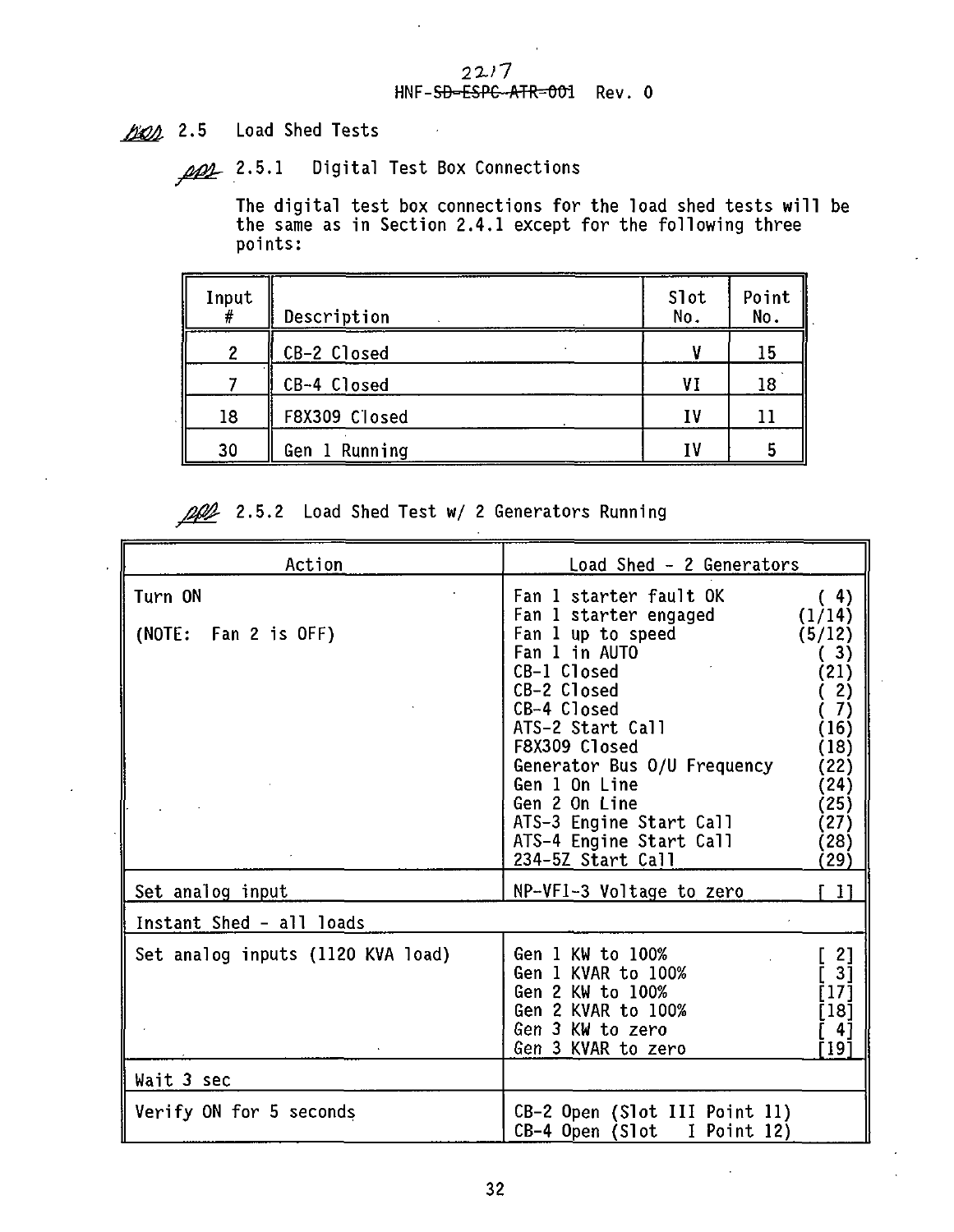| Action                                            | Load Shed - 2 Generators                                                                                                                                     |  |  |
|---------------------------------------------------|--------------------------------------------------------------------------------------------------------------------------------------------------------------|--|--|
| Turn OFF                                          | CB-2 Closed<br>(2)<br>CB-4 Closed<br>-7)                                                                                                                     |  |  |
| Verify no pulse                                   | F8X309 Open<br>(Slot I Point 6)                                                                                                                              |  |  |
| Wait 10 sec                                       |                                                                                                                                                              |  |  |
| Verify ON for 5 seconds<br>and the company of the | CB-1 Open (Slot I Point 10)                                                                                                                                  |  |  |
| Turn OFF                                          | CB-1 Closed<br>(21)                                                                                                                                          |  |  |
| Verify alarms and DCS events printed              | "Load Shed 400 Bus - 234Z"<br>"Load Shed ATS-3"<br>"Load Shed ATS-4"<br>"Load Shed 2736-ZB"                                                                  |  |  |
| If needed, Reset ZB PERM                          |                                                                                                                                                              |  |  |
| Verify ON                                         | Fan 1 run signal<br>(Slot I Point 19)                                                                                                                        |  |  |
| Turn OFF then ON                                  | Fan 1 starter engaged<br>(1/14)<br>Fan 1 up to speed The Manus Contract Contract Contract Contract Contract Contract Contract Contract Contract Co<br>(5/12) |  |  |
| Wait 10 sec                                       |                                                                                                                                                              |  |  |
| Verify no pulse                                   | CB-1 Close (Slot I Point 9)<br>CB-2 Close (Slot III Point 10)<br>CB-4 Close (Slot I Point 11)                                                                |  |  |
| Verify ON                                         | Fan 1 curve selection<br>(Slot I Point 24)                                                                                                                   |  |  |
| Restore all loads                                 |                                                                                                                                                              |  |  |
| Set analog inputs (560 KVA load)                  | Gen 2 KW to zero<br>[17]<br>Ī 18 Ī<br>Gen 2 KVAR to zero                                                                                                     |  |  |
| Wait 10 sec                                       |                                                                                                                                                              |  |  |
| Verify ON for 5 seconds                           | CB-1 Close (Slot I Point 9)                                                                                                                                  |  |  |
| Turn ON                                           | CB-1 Closed<br>(21)                                                                                                                                          |  |  |
| Wait 10 sec                                       |                                                                                                                                                              |  |  |
| Verify ON for 5 seconds                           | CB-2 Close (Slot III Point 10)<br>CB-4 Close (Slot I Point 11)                                                                                               |  |  |
| Turn ON                                           | CB-2 Closed<br>(2)<br>(7)<br>CB-4 Closed                                                                                                                     |  |  |
| Verify alarms and DCS events printed              | "PWR Return 2736-ZB"<br>"PWR Return 400 Bus - 234-5Z"<br>"PWR Return ATS-3"<br>"PWR Return ATS-4"                                                            |  |  |
| Wait 10 minutes                                   |                                                                                                                                                              |  |  |

**2.X/7** Rev. 0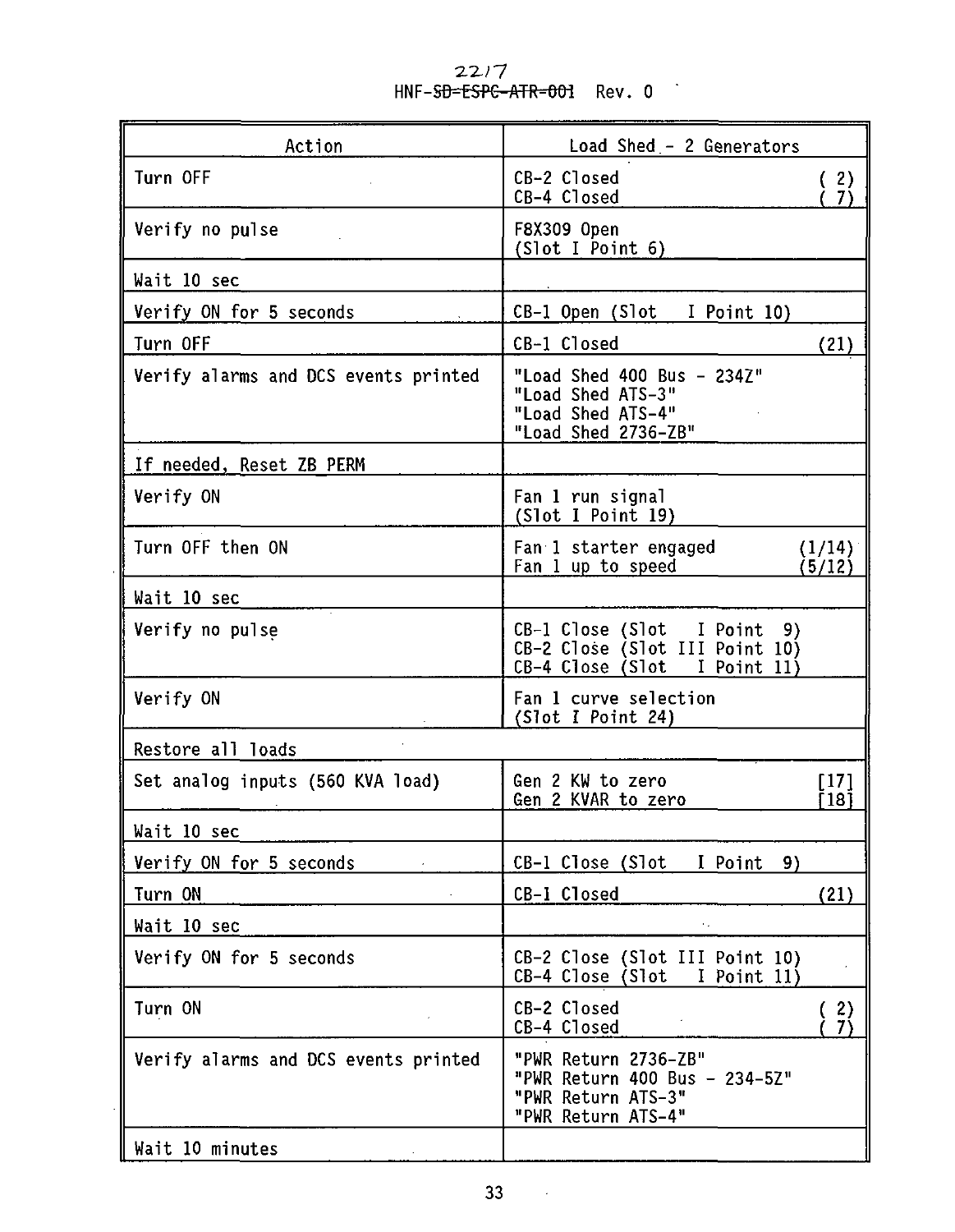$22/7$ <br>HNF-<del>SD-ESPC ATR-00</del>1 Rev. 0

| Action                           | Load Shed - 2 Generators                                       |                |  |  |
|----------------------------------|----------------------------------------------------------------|----------------|--|--|
| Delayed Shed - all loads         |                                                                |                |  |  |
| Set analog inputs (900 KVA load) | Gen 2 KW to 60%<br>Gen 2 KVAR to 60%                           | [17]<br>[18]   |  |  |
| Wait 30 sec                      |                                                                |                |  |  |
| Verify ON for 5 seconds          | CB-2 Open (Slot III Point 11)<br>CB-4 Open (Slot I Point 12)   |                |  |  |
| Turn OFF                         | CB-2 Closed<br>CB-4 Closed                                     | -2)<br>7)      |  |  |
| Wait 10 sec                      |                                                                |                |  |  |
| Verify ON for 5 seconds          | CB-1 Open (Slot I Point 10)                                    |                |  |  |
| i,<br>Turn OFF                   | CB-1 Closed                                                    | (21)           |  |  |
| If needed, Reset ZB PERM         |                                                                |                |  |  |
| Delayed shed - no cycling        |                                                                |                |  |  |
| Set analog inputs (560 KVA load) | Gen 2 KW to zero<br>Gen 2 KVAR to zero                         | [17]<br>[18]   |  |  |
| Wait 10 sec                      |                                                                |                |  |  |
| Verify ON for 5 seconds          | CB-1 Close (Slot I Point<br>9)                                 |                |  |  |
| Turn ON                          | CB-1 Closed                                                    | (21)           |  |  |
| Set analog inputs (840 KVA load) | Gen 2 KW to 50%<br>Gen 2 KVAR to 50%                           | [17]<br>[18]   |  |  |
| Wait 30 sec                      |                                                                |                |  |  |
| Verify ON for 5 seconds          | CB-1 Open (Slot I Point 10)                                    |                |  |  |
| Turn OFF                         | CB-1 Closed                                                    | (21)           |  |  |
| If needed, Reset ZB PERM         |                                                                |                |  |  |
| Set analog inputs (560 KVA load) | Gen 2 KW to zero<br>Gen 2 KVAR to zero                         | $[17]$<br>[18] |  |  |
| Wait 10 sec                      |                                                                |                |  |  |
| Verify no pulse                  | CB-1 Close (Slot I Point 9)                                    |                |  |  |
| Wait 10 minutes                  |                                                                |                |  |  |
| Verify ON for 5 seconds          | CB-1 Close (Slot I Point<br>9)                                 |                |  |  |
| Turn ON                          | CB-1 Closed                                                    | (21)           |  |  |
| Wait 10 sec                      |                                                                |                |  |  |
| Verify ON for 5 seconds          | CB-2 Close (Slot III Point 10)<br>CB-4 Close (Slot I Point 11) |                |  |  |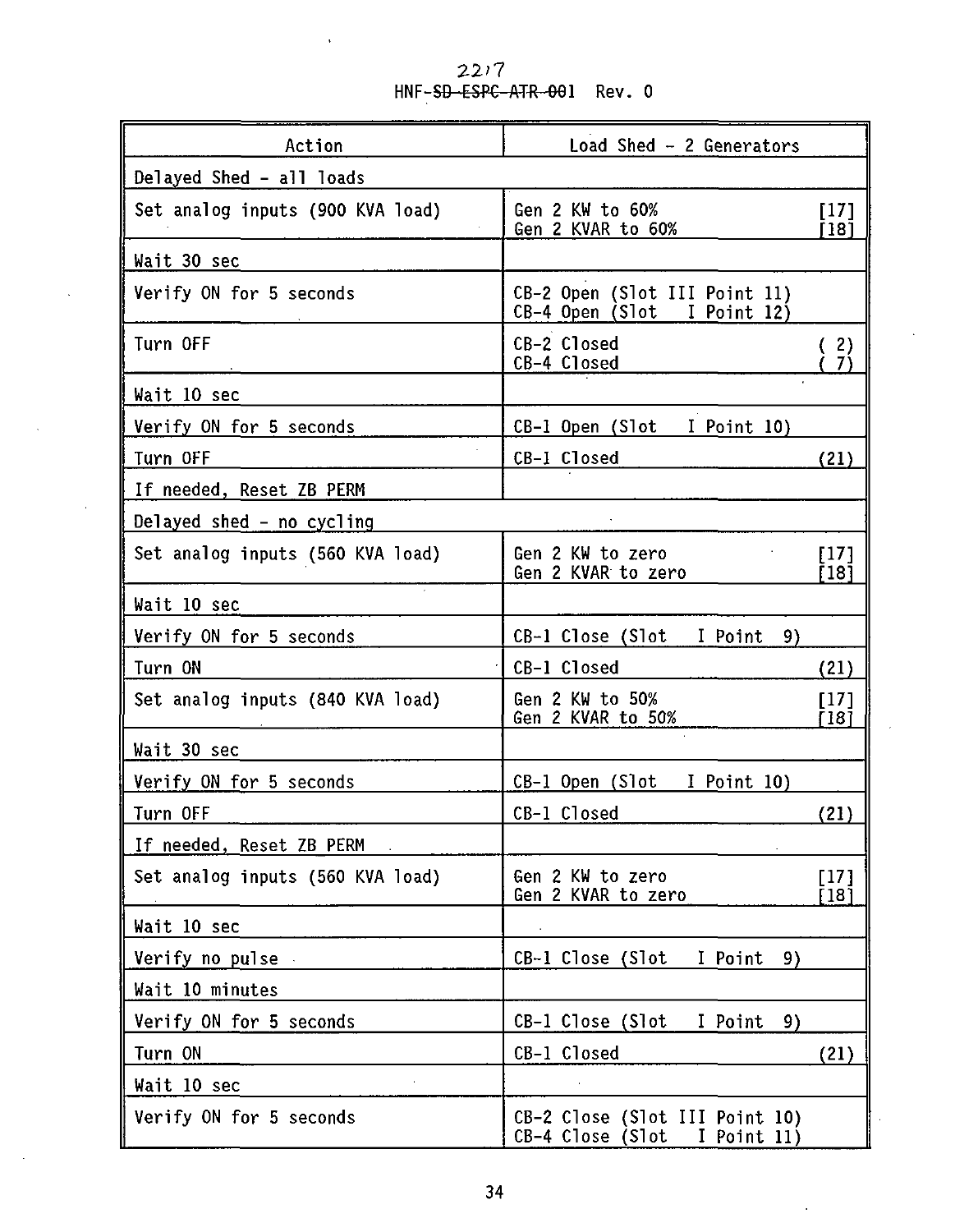2217 HNF-<del>SD-ESPC-ATR-00</del>1 Rev. O

 $\ddot{\phantom{0}}$ 

l,

| Action                             | Load Shed - 2 Generators                                                                                                                                            |  |  |
|------------------------------------|---------------------------------------------------------------------------------------------------------------------------------------------------------------------|--|--|
| Turn ON                            | CB-2 Closed<br>$\frac{2}{7}$<br>CB-4 Closed                                                                                                                         |  |  |
| No shed                            |                                                                                                                                                                     |  |  |
| Set analog inputs (700 KVA load)   | Gen 2 KW to 25%<br>[17]<br>Gen 2 KVAR to 25%<br>[18]                                                                                                                |  |  |
| Wait 30 sec                        |                                                                                                                                                                     |  |  |
| Verify no pulse                    | CB-1 Open (Slot I Point 10)<br>CB-2 Open (Slot III Point 11)<br>CB-4 Open (Slot I Point 12)                                                                         |  |  |
| Fan failure during emergency power |                                                                                                                                                                     |  |  |
| Set analog inputs (560 KVA load)   | Gen 2 KW to zero<br>[17]<br>Gen 2 KVAR to zero<br>[18]                                                                                                              |  |  |
| Turn ON                            | Fan 2 starter fault OK<br>(9)<br>Fan 2 in AUTO<br>(8)                                                                                                               |  |  |
| Turn OFF                           | Fan 1 starter fault OK<br>(4)<br>Fan 1 starter engaged<br>(1/14)<br>Fan 1 up to speed<br>(5/12)                                                                     |  |  |
| Verify OFF                         | Fan 1 run signal<br>(Slot I Point 19)                                                                                                                               |  |  |
| Verify ON                          | Fan 2 run signal<br>(Slot II Point 19)                                                                                                                              |  |  |
| Turn ON                            | Fan 2 starter engaged<br>(6/13)                                                                                                                                     |  |  |
| Wait 30 sec                        |                                                                                                                                                                     |  |  |
| Verify no pulse                    | CB-2 Open (Slot III Point 11)<br>CB-4 Open (Slot I Point 12)                                                                                                        |  |  |
| Turn ON                            | Fan 2 up to speed<br>(10/11)                                                                                                                                        |  |  |
| Wait 10 minutes                    |                                                                                                                                                                     |  |  |
| Simulate ZB-only load              |                                                                                                                                                                     |  |  |
| Turn OFF                           | ATS-3 Engine Start Call<br>(27)<br>ATS-4 Engine Start Call<br>(28)<br>234-5Z Start Call<br>(29)<br>CB-2 Closed<br>(2)<br>CB-4 Closed<br>(7)<br>F8X309 Closed<br>18) |  |  |
| Set analog inputs (900 KVA load)   | Gen 2 KW to 60%<br>T 17 1<br>ř 181<br>Gen 2 KVAR to 60%                                                                                                             |  |  |
| Wait 30 sec                        |                                                                                                                                                                     |  |  |
| Verify ON for 5 seconds            | CB-1 Open (Slot<br>I Point 10)                                                                                                                                      |  |  |

 $\ddot{\phantom{a}}$ 

k,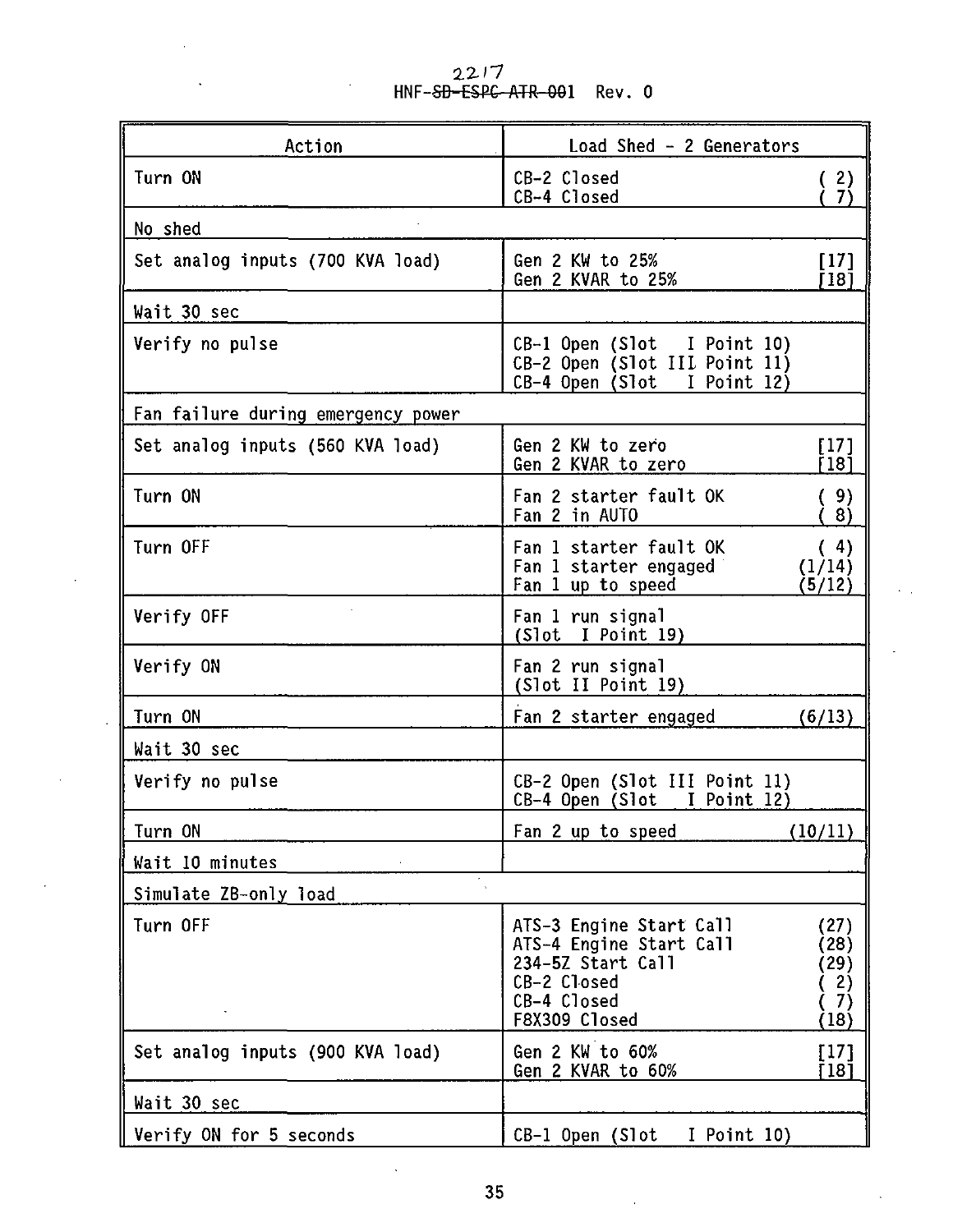2.2J7 HNF-SD-ESPC-ATR-Ofrl **Rev. 0**

| Action                                              | Load Shed - 2 Generators                                                                                        |                                   |
|-----------------------------------------------------|-----------------------------------------------------------------------------------------------------------------|-----------------------------------|
| Turn OFF                                            | CB-1 Closed                                                                                                     | (21)                              |
| If needed, Reset ZB PERM                            |                                                                                                                 |                                   |
| Set analog inputs (560 KVA load)                    | Gen 2 KW to zero<br>Gen 2 KVAR to zero                                                                          | [17]<br>[18]                      |
| Wait 10 sec .                                       |                                                                                                                 |                                   |
| Verify ON for 5 seconds                             | CB-1 Close (Slot I Point 9)                                                                                     |                                   |
| Turn ON                                             | CB-1 Closed                                                                                                     | (21)                              |
| Wait 10 minutes                                     |                                                                                                                 |                                   |
| Simulate ATS-3/4 and 5Z only                        |                                                                                                                 |                                   |
| Set analog input                                    | NP-VF1-3 Voltage to 100%                                                                                        | f 11                              |
| Turn ON                                             | ATS-3 Engine Start Call<br>ATS-4 Engine Start Call<br>234-5Z Start Call<br>$\sim$<br>CB-2 Closed<br>CB-4 Closed | (27)<br>(28)<br>(29)<br>(2)<br>7) |
| Turn OFF                                            | CB-1 Closed                                                                                                     | (21)                              |
| If needed, Reset ZB PERM                            |                                                                                                                 |                                   |
| Set analog inputs (900 KVA load with<br>no ZB load) | Gen 2 KW to 60%<br>Gen 2 KVAR to 60%                                                                            | 1171<br>Ī 18Ī                     |
| Wait 30 sec                                         |                                                                                                                 |                                   |
| Verify ON for 5 seconds                             | CB-2 Open (Slot III Point 11)<br>$CB-4$ Open (Slot I Point 12)                                                  |                                   |
| Turn OFF                                            | CB-2 Closed<br>CB-4 Closed                                                                                      | 2)<br>7)                          |
| Set analog inputs (560 KVA load)                    | Gen 2 KW to zero<br>Gen 2 KVAR to zero                                                                          | [17]<br>Ī 18Ī                     |
| Wait 10 sec                                         |                                                                                                                 |                                   |
| Verify ON for 5 seconds                             | CB-2 Close (Slot III Point 10)<br>CB-4 Close (Slot I Point 11)                                                  |                                   |
| Test successful<br>LH +                             |                                                                                                                 |                                   |

**NOTE: Wait 10 minutes before proceeding to the next test.**

 $\sim$ 

 $\sim$ 

 $\mathcal{L}_{\text{max}}$  and  $\mathcal{L}_{\text{max}}$  and  $\mathcal{L}_{\text{max}}$ 

 $\label{eq:2.1} \frac{1}{\sqrt{2}}\int_{\mathbb{R}^{2}}\left|\frac{1}{\sqrt{2}}\left(\frac{1}{\sqrt{2}}\right)^{2}e^{-\frac{1}{2}\left(\frac{1}{\sqrt{2}}\right)^{2}}\right|^{2}dx\leq \frac{1}{2}\int_{\mathbb{R}^{2}}\left|\frac{1}{\sqrt{2}}\left(\frac{1}{\sqrt{2}}\right)^{2}e^{-\frac{1}{2}\left(\frac{1}{\sqrt{2}}\right)^{2}}\right|^{2}dx$ 

 $\sim 10^{-11}$ 

 $\sim 10^6$ 

 $\ddot{\phantom{0}}$ 

 $\sim 100$ 

 $\sim 1000$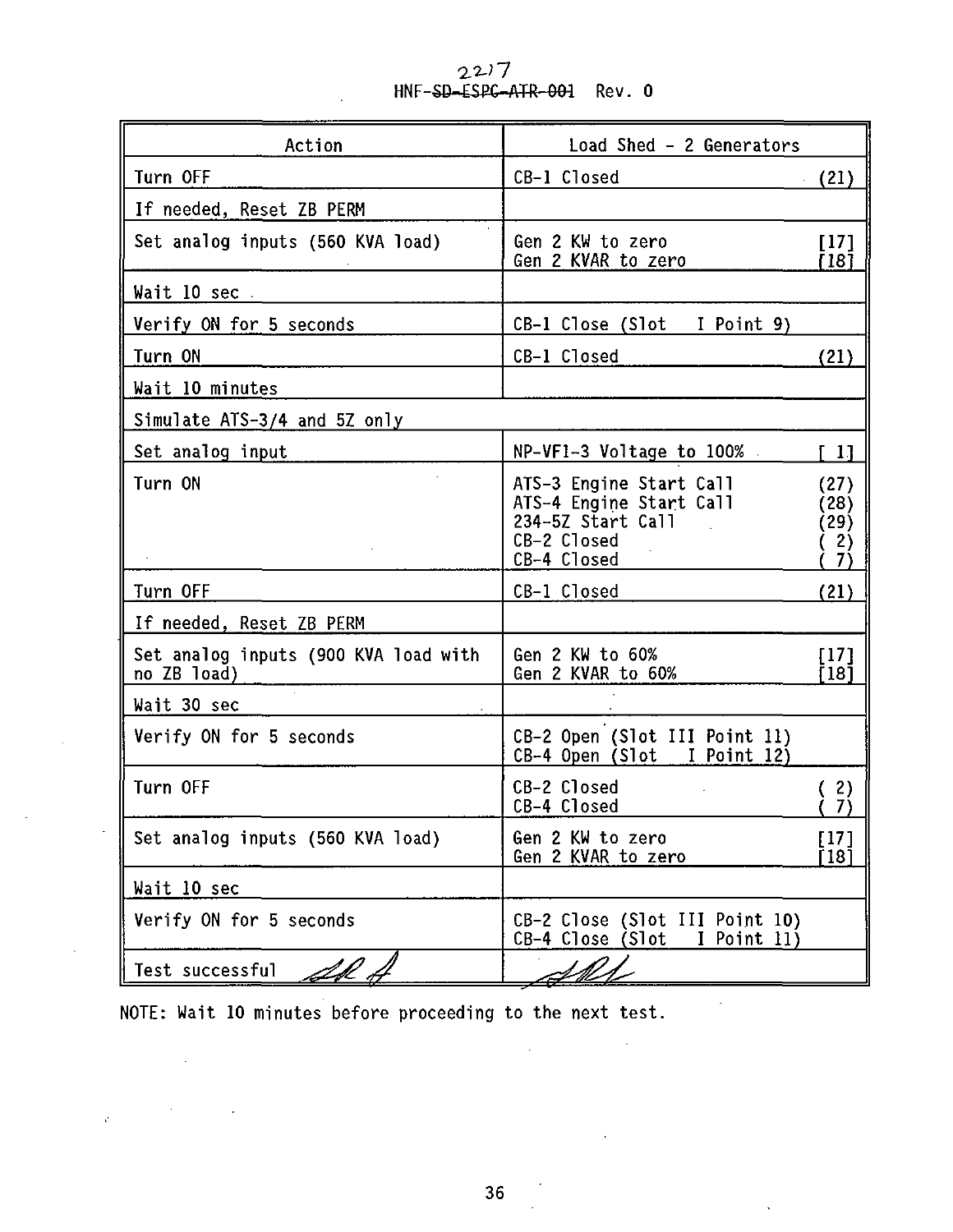# 2217<br>HNF-S<del>D-ESPC-ATR-00</del>1 Rev. 0

1 Generator Running 2.5.3 Load Shed Test w/ 1 Generator Running

| Action                                  | Load Shed - 1 Generator                                                                                                                                                                                                                                                                                        |                                                                                                                             |  |
|-----------------------------------------|----------------------------------------------------------------------------------------------------------------------------------------------------------------------------------------------------------------------------------------------------------------------------------------------------------------|-----------------------------------------------------------------------------------------------------------------------------|--|
| Turn ON<br>(NOTE: Fan 1 is OFF)         | Fan 2 starter fault OK<br>Fan 2 starter engaged<br>Fan 2 up to speed<br>Fan 2 in AUTO<br>CB-1 Closed<br>CB-2 Closed<br>CB-4 Closed<br>ATS-2 Start Call (redundant)<br>F8X309 Closed<br>Generator Bus 0/U Frequency<br>Gen 3 On Line<br>ATS-3 Engine Start Call<br>ATS-4 Engine Start Call<br>234-5Z Start Call | (9)<br>(6/13)<br>(10/11)<br>(8)<br>(21)<br>(2)<br>$\left( 7\right)$<br>(17)<br>(18)<br>(22)<br>(26)<br>(27)<br>(28)<br>(29) |  |
| Set analog                              | NP-VF1-3 Voltage to zero                                                                                                                                                                                                                                                                                       | F 11                                                                                                                        |  |
| Instant shed - all loads                |                                                                                                                                                                                                                                                                                                                |                                                                                                                             |  |
| Set analog inputs (280 KVA load)        | Gen 1 KW to zero<br>Gen 1 KVAR to zero<br>Gen 2 KW to zero<br>Gen 2 KVAR to zero<br>Gen 3 KW to 50%<br>Gen 3 KVAR to 50%                                                                                                                                                                                       | r 21<br>Ē 31<br>[17]<br>[18]<br>ſ 41<br>[19]                                                                                |  |
| Turn OFF                                | Fan 2 up to speed                                                                                                                                                                                                                                                                                              | (10/11)                                                                                                                     |  |
| Verify ON                               | CLC load isolation<br>(Slot III Point 19)                                                                                                                                                                                                                                                                      |                                                                                                                             |  |
| Verify alarm and DCS event printed      | "Load Shed CLC"                                                                                                                                                                                                                                                                                                |                                                                                                                             |  |
| Set analog inputs (560 KVA load)        | Gen 3 KW to 100%<br>Gen 3 KVAR to 100%                                                                                                                                                                                                                                                                         | i 41<br>r 19 1                                                                                                              |  |
| Wait 3 sec                              |                                                                                                                                                                                                                                                                                                                |                                                                                                                             |  |
| Verify ON for 5 seconds                 | CB-2 Open (Slot III Point 11)<br>CB-4 Open (Slot I Point 12)                                                                                                                                                                                                                                                   |                                                                                                                             |  |
| Turn OFF                                | CB-2 Closed<br>CB-4 Closed                                                                                                                                                                                                                                                                                     | (2)<br>7í                                                                                                                   |  |
| Wait 10 sec                             |                                                                                                                                                                                                                                                                                                                |                                                                                                                             |  |
| Verify ON for 5 seconds                 | CB-1 Open (Slot<br>I Point 10)                                                                                                                                                                                                                                                                                 |                                                                                                                             |  |
| Turn OFF                                | CB-1 Closed                                                                                                                                                                                                                                                                                                    | (21)                                                                                                                        |  |
| Verify alarms and DCS events<br>printed | "Load Shed 400 Bus - 234~5Z"<br>"Load Shed ATS-3"<br>"Load Shed ATS-4"<br>"Load Shed 2736-ZB"                                                                                                                                                                                                                  |                                                                                                                             |  |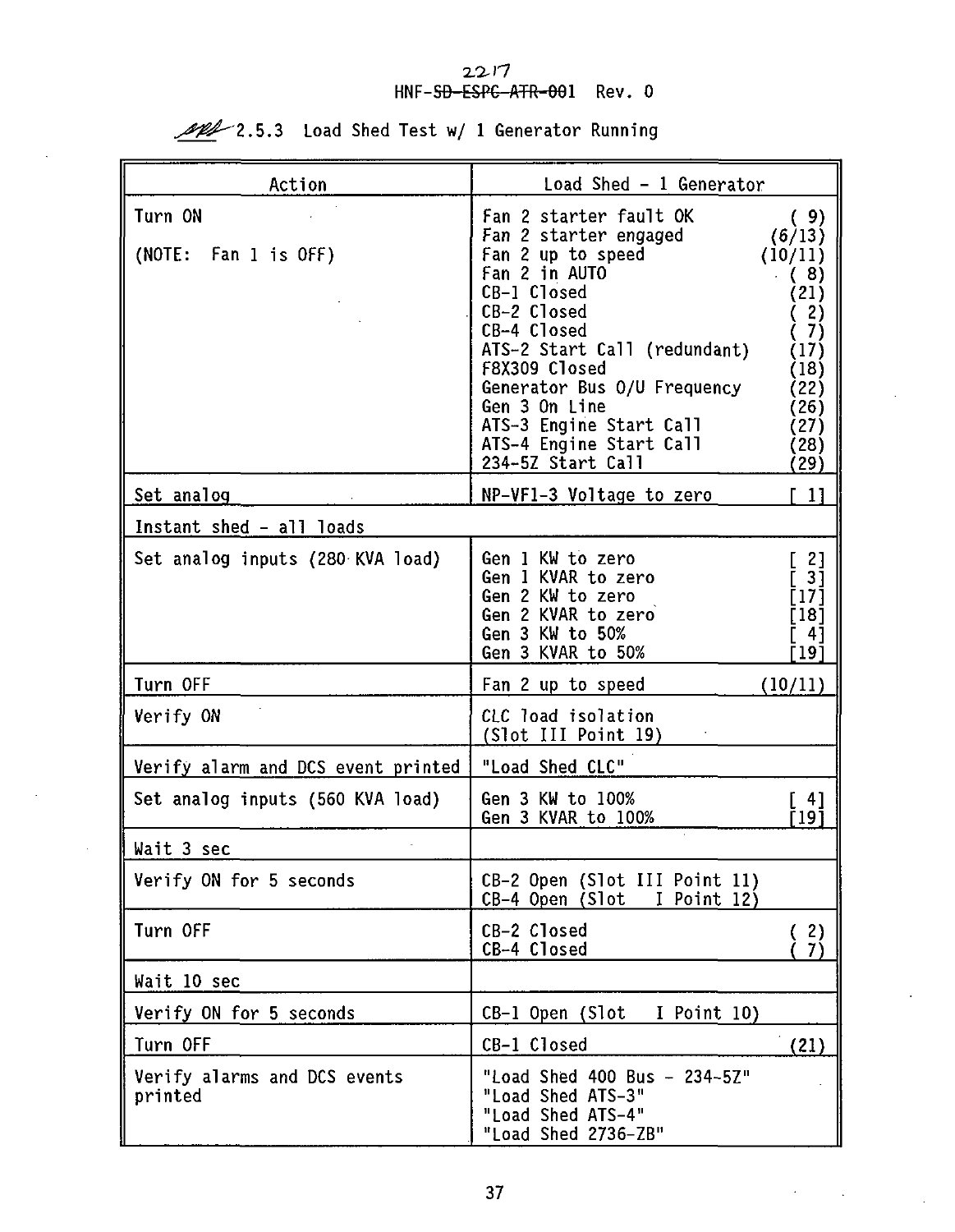HNF<del>-SD-ESPC-ATR-001</del> Rev. 0  $22/7$ 

| Action                                  | Load Shed - 1 Generator                                                                           |  |  |
|-----------------------------------------|---------------------------------------------------------------------------------------------------|--|--|
| If needed, Reset ZB PERM                |                                                                                                   |  |  |
| Verify ON                               | Fan 2 run signal<br>(Slot II Point 19)                                                            |  |  |
| Turn ON                                 | (10/11)<br>Fan 2 up to speed                                                                      |  |  |
| Verify OFF                              | CLC load isolation<br>(Slot III Point 19)                                                         |  |  |
| Verify alarm and DCS event printed      | "PWR Return CLC"                                                                                  |  |  |
| Wait 10 sec                             |                                                                                                   |  |  |
| Verify no pulse                         | CB-1 Close (Slot I Point 9)<br>CB-2 Close (Slot III Point 10)<br>$CB-4$ Close (Slot I Point 11)   |  |  |
| Reset EF-2 Motor Failed Alarm           |                                                                                                   |  |  |
| Restore all loads                       |                                                                                                   |  |  |
| Set analog inputs (280 KVA load)        | Gen 3 KW to 50%<br>[ 4]<br>Gen 3 KVAR to 50%<br>[19]                                              |  |  |
| Wait 10 sec                             |                                                                                                   |  |  |
| Verify ON for 5 seconds                 | CB-1 Close (Slot I Point 9)                                                                       |  |  |
| Turn ON                                 | CB-1 Closed<br>(21)                                                                               |  |  |
| Wait 10 sec                             |                                                                                                   |  |  |
| Verify ON for 5 seconds                 | CB-2 Close (Slot III Point 10)<br>CB-4 Close (Slot I Point 11)                                    |  |  |
| Turn ON                                 | CB-2 Closed<br>(2)<br>$\tilde{7}$<br>CB-4 Closed                                                  |  |  |
| Verify alarms and DCS events<br>printed | "PWR Return 2736-ZB"<br>"PWR Return 400 Bus - 234-5Z"<br>"PWR Return ATS-3"<br>"PWR Return ATS-4" |  |  |
| Wait 10 minutes                         |                                                                                                   |  |  |
| Delayed shed - all loads                |                                                                                                   |  |  |
| Set analog inputs (450 KVA load)        | Gen 3 KW to 80%<br>[ 41<br>Gen 3 KVAR to 80%<br>[ 19 1                                            |  |  |
| Turn OFF                                | Fan 2 up to speed<br>(10/11)                                                                      |  |  |
| Verify ON                               | CLC load isolation<br>(Slot III Point 19)                                                         |  |  |
| Wait 30 sec                             |                                                                                                   |  |  |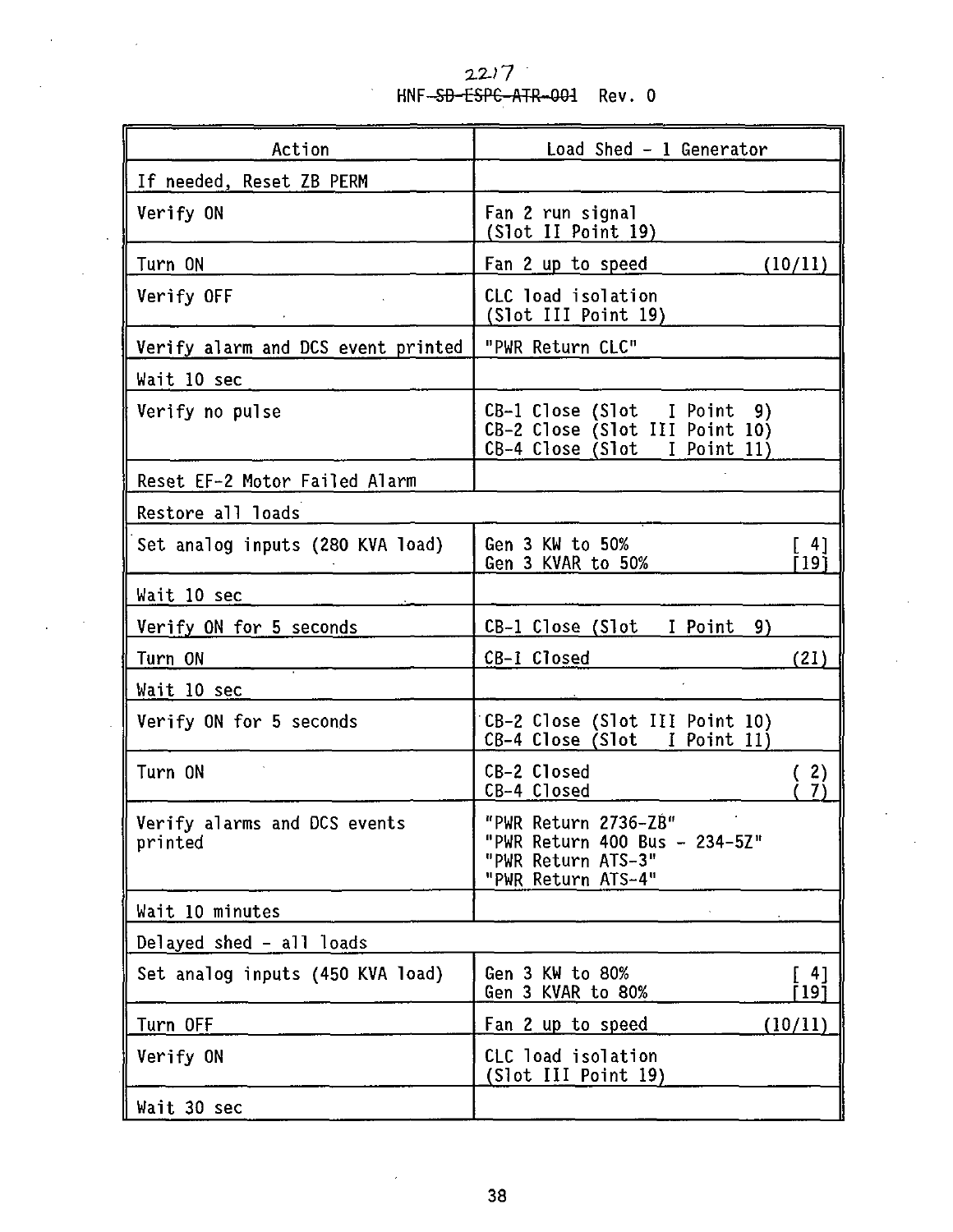| Action<br>Load Shed - 1 Generator               |                                                                    |  |
|-------------------------------------------------|--------------------------------------------------------------------|--|
| Verify ON for 5 seconds                         | CB-2 Open (Slot III Point 11)<br>CB-4 Open (Slot I Point 12)       |  |
| Turn OFF                                        | CB-2 Closed<br>(2)<br>CB-4 Closed<br>7)                            |  |
| Wait 10 sec                                     |                                                                    |  |
| Verify ON for 5 seconds                         | CB-1 Open (Slot I Point 10)                                        |  |
| Turn OFF                                        | CB-1 Closed<br>(21)                                                |  |
| Turn ON                                         | Fan 2 up to speed<br>(10/11)                                       |  |
| Verify OFF                                      | CLC load isolation<br>(Slot III Point 19)                          |  |
| If needed, Reset ZB PERM &<br>EF-2 Motor Failed |                                                                    |  |
| Delayed shed - no cycling                       |                                                                    |  |
| Set analog inputs (280 KVA load)                | Gen 3 KW to 50%<br>$\lceil 4 \rceil$<br>Ī 19Ī<br>Gen 3 KVAR to 50% |  |
| Wait 10 sec                                     |                                                                    |  |
| Verify ON for 5 seconds                         | CB-1 Close (Slot – I Point –<br>9)                                 |  |
| Turn ON                                         | CB-1 Closed<br>(21)                                                |  |
| Set analog inputs (420 KVA load)                | Gen 3 KW to 75%<br>[ 4]<br>Gen 3 KVAR to 75%<br>191                |  |
| Wait 30 sec                                     |                                                                    |  |
| Verify ON for 5 seconds                         | CB-1 Open (Slot I Point 10)                                        |  |
| Turn OFF                                        | CB-1 Closed<br>(21)                                                |  |
| If needed, Reset ZB PERM                        |                                                                    |  |
| Set analog inputs (280 KVA load)                | Gen 3 KW to 50%<br>[4]<br>Gen 3 KVAR to 50%<br>f 191               |  |
| Wait 10 sec                                     |                                                                    |  |
| Verify no pulse                                 | CB-1 Close (Slot<br>I Point<br>9)                                  |  |
| Wait 10 minutes                                 |                                                                    |  |
| Verify ON for 5 seconds                         | CB-1 Close (Slot I Point<br>9).                                    |  |
| Turn ON                                         | CB-1 Closed<br>(21)                                                |  |
| Wait 10 sec                                     |                                                                    |  |
| Verify ON for 5 seconds                         | CB-2 Close (Slot III Point 10)<br>CB-4 Close (Slot I Point 11)     |  |

 $2^{\prime}$ HNF-<del>SD-ESPC-ATR-001</del> Rev. 0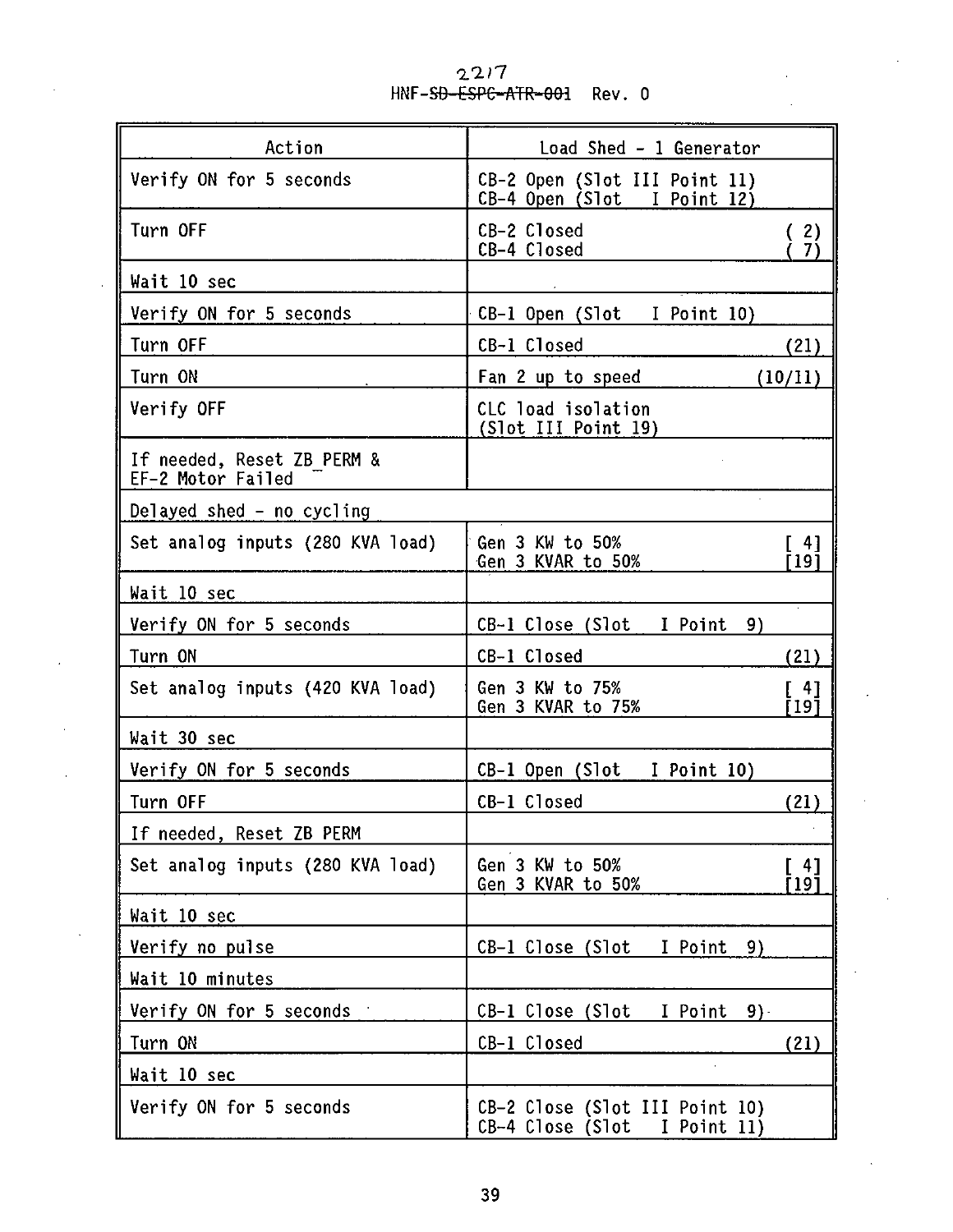| Action                                              | Load Shed - 1 Generator                                                                               |                                    |  |
|-----------------------------------------------------|-------------------------------------------------------------------------------------------------------|------------------------------------|--|
| Turn ON<br>$\mathcal{L}$                            | CB-2 Closed<br>CB-4 Closed                                                                            | (2)<br>-7)                         |  |
| Simulate ZB-only load                               |                                                                                                       |                                    |  |
| Turn OFF                                            | ATS-3 Engine Start Call<br>ATS-4 Engine Start Call<br>234-5Z Start Call<br>CB-2 Closed<br>CB-4 Closed | (27)<br>(28)<br>(29)<br>(2)<br>-7) |  |
| Set analog inputs (450 KVA load)                    | Gen 3 KW to 80%<br>Gen 3 KVAR to 80%                                                                  | $[4]$<br>F191                      |  |
| Wait 30 sec                                         |                                                                                                       |                                    |  |
| Verify ON for 5 seconds                             | CB-1 Open (Slot I Point 10)                                                                           |                                    |  |
| Turn OFF                                            | CB-1 Closed                                                                                           | (21)                               |  |
| If needed, Reset ZB PERM                            |                                                                                                       |                                    |  |
| Set analog inputs (280 KVA load)                    | Gen 3 KW to 50%<br>Gen 3 KVAR to 50%                                                                  | $\sqrt{41}$<br>T 19 1              |  |
| Wait 10 sec                                         |                                                                                                       |                                    |  |
| Verify ON for 5 seconds                             | CB-1 Close (Slot I Point 9)                                                                           |                                    |  |
| Turn ON                                             | CB-1 Closed                                                                                           | (21)                               |  |
| Wait 10 minutes                                     |                                                                                                       |                                    |  |
| Simulate ATS-3/4 and 5Z only                        |                                                                                                       |                                    |  |
| Turn ON                                             | ATS-3 Engine Start Call<br>ATS-4 Engine Start Call<br>234-5Z Start Call<br>CB-2 Closed<br>CB-4 Closed | (27)<br>(28)<br>(29)<br>(2)<br>(7) |  |
| Set analog input                                    | NP-VF1-3 Voltage to 100%                                                                              | $\begin{bmatrix} 1 \end{bmatrix}$  |  |
| Turn OFF                                            | CB-1 Closed                                                                                           | (21)                               |  |
| If needed, Reset ZB PERM                            |                                                                                                       |                                    |  |
| Set analog inputs (450 KVA load<br>with no ZB load) | Gen 3 KW to 80%<br>Gen 3 KVAR to 80%                                                                  | [ 4]<br>Ī 19 Ī                     |  |
| Wait 30 sec                                         |                                                                                                       |                                    |  |
| Verify ON for 5 seconds                             | CB-2 Open (Slot III Point 11)<br>$CB-4$ Open (Slot I Point 12)                                        |                                    |  |
| Turn OFF                                            | CB-2 Closed<br>CB-4 Closed                                                                            | (2)<br>(7)                         |  |

22/7<br><del>ESPC-ATR-00</del>1 Rev.0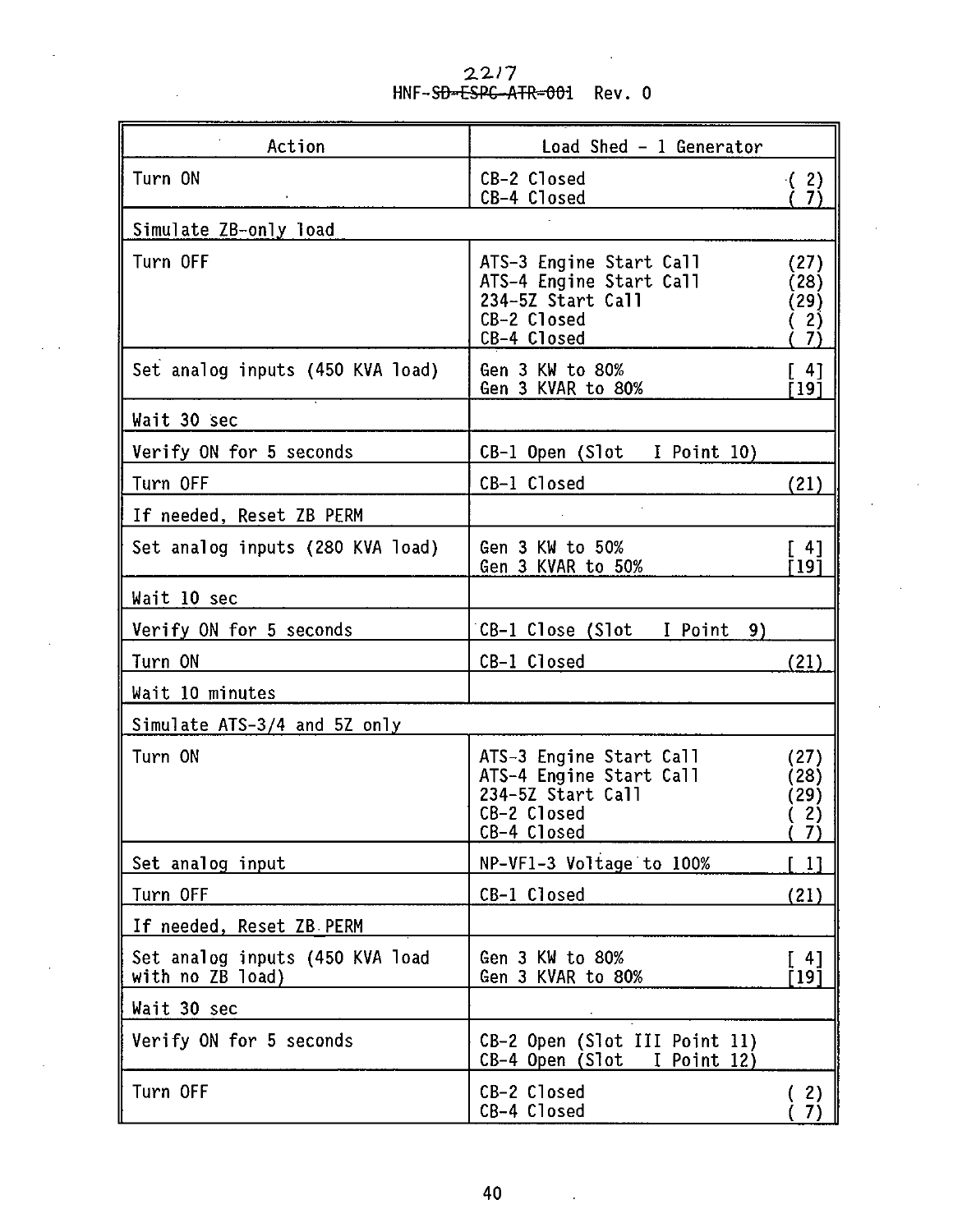**2.2.; 7 HNF-SD-ESFC-ATR-OOfc Rev. 0**

| Action                                                           | Load Shed - 1 Generator                                                                          |  |  |
|------------------------------------------------------------------|--------------------------------------------------------------------------------------------------|--|--|
| Set analog inputs (280 KVA load)                                 | Gen 3 KW to 50%<br>[ 4]<br>i 19 İ<br>Gen 3 KVAR to 50%                                           |  |  |
| Wait 10 sec                                                      |                                                                                                  |  |  |
| Verify ON for 5 seconds                                          | CB-2 Close (Slot III Point 10)<br>CB-4 Close (Slot I Point 11)                                   |  |  |
| Turn ON .                                                        | CB-2 Closed<br>$\binom{2}{7}$<br>CB-4 Closed                                                     |  |  |
| Fan failure during emergency power                               |                                                                                                  |  |  |
| Set analog input                                                 | NP-VF1-3 Voltage to zero<br>-11                                                                  |  |  |
| Turn ON                                                          | CB-1 Closed<br>(21)<br>Fan 1 starter fault OK<br>4)<br>Fan 1 in AUTO<br>3)                       |  |  |
| Turn OFF                                                         | Fan 2 starter fault OK<br>(9)<br>Fan 2 starter engaged<br>(6/13)<br>Fan 2 up to speed<br>(10/11) |  |  |
| Verify ON                                                        | Fan 1 run signal<br>(Slot I Point 19)                                                            |  |  |
| Turn ON ·                                                        | Fan 1 starter engaged<br>(1/14)                                                                  |  |  |
| Verify ON                                                        | CLC load isolation<br>(Slot III Point 19)                                                        |  |  |
| Verify OFF                                                       | Fan 2 run signal<br>(Slot II Point 19)                                                           |  |  |
| Wait 15 sec                                                      |                                                                                                  |  |  |
| Turn ON                                                          | Fan 1 up to speed<br>(5/12)                                                                      |  |  |
| Verify OFF                                                       | CLC load isolation<br>(Slot III Point 19)                                                        |  |  |
| Wait 30 sec                                                      |                                                                                                  |  |  |
| Verify no pulse                                                  | CB-2 Open (Slot III Point 11)<br>CB-4 Open (Slot<br>I Point 12)                                  |  |  |
| Turn ON                                                          | Fan 2 starter fault OK<br>9)                                                                     |  |  |
| Fan switch by operator not allowed<br>with one generator running |                                                                                                  |  |  |
| Turn ON from Graphic Display                                     | Fan 2 start command                                                                              |  |  |
| Verify OFF                                                       | Fan 2 run signal<br>(Slot<br>$I$ Point 19)                                                       |  |  |
| All 3 generators start on failure<br>of running generator        |                                                                                                  |  |  |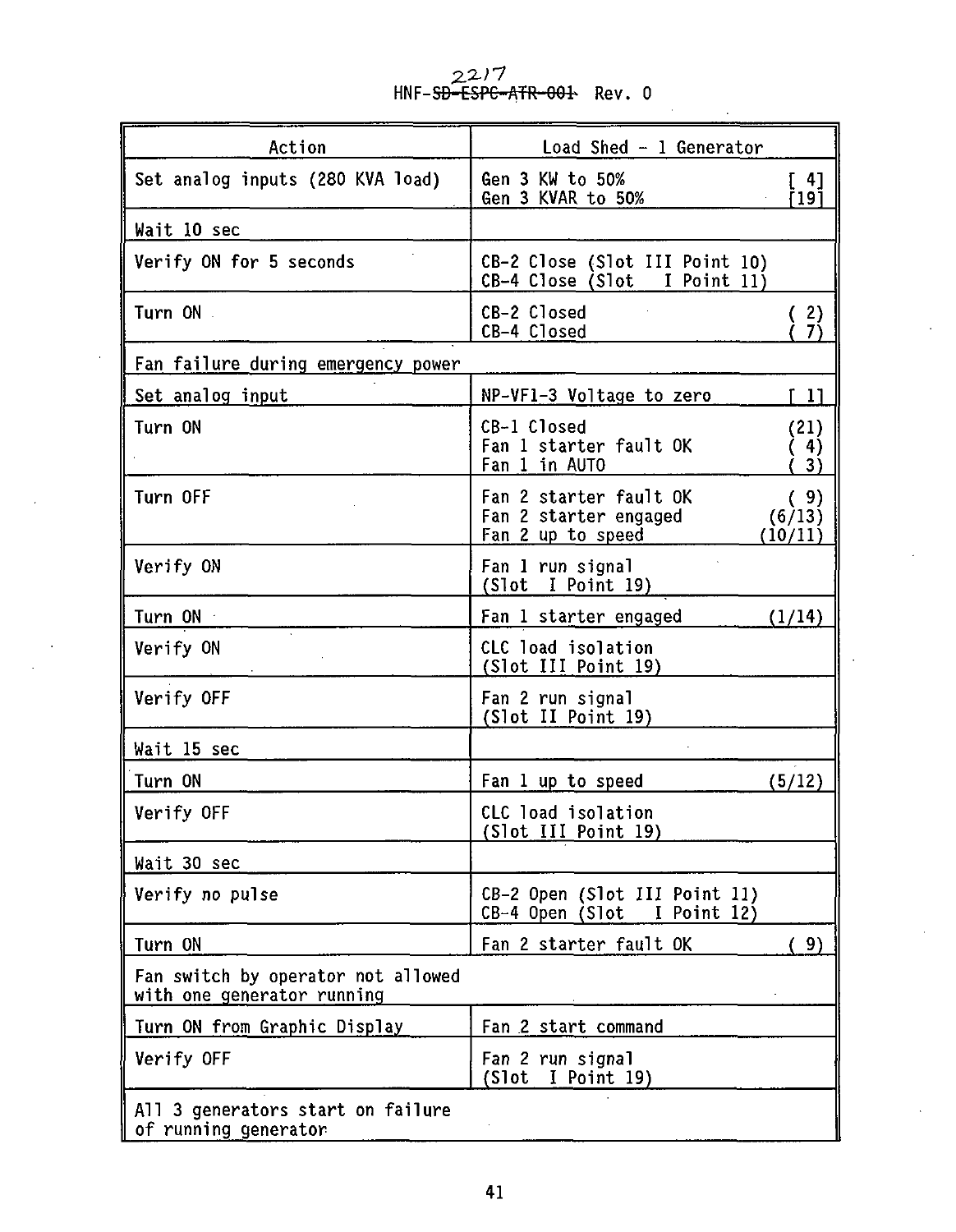| Action           | Load Shed - 1 Generator                                                                         |              |
|------------------|-------------------------------------------------------------------------------------------------|--------------|
| L<br>Turn OFF    | Gen 3 Online                                                                                    | (26)         |
| I<br>Turn ON     | Gen 1 Online<br>Gen 1 Running                                                                   | (24)<br>(30) |
| Set analog input | Gen 3 KW to 0%<br>Gen 3 KVAR to 0%                                                              | 41<br>191    |
| Turn OFF         | Gen 1 On Line<br>Generator Bus 0/U Frequency                                                    | (24)<br>22)  |
| Verify ON        | Gen 1 Start (Slot I Point 4)<br>Gen 2 Start (Slot II Point 4)<br>Gen 3 Start (Slot III Point 4) |              |
| Test Successful  |                                                                                                 |              |

à.

22/7<br>HNF-S<del>D-ESPC-ATR-001</del> Rev. 0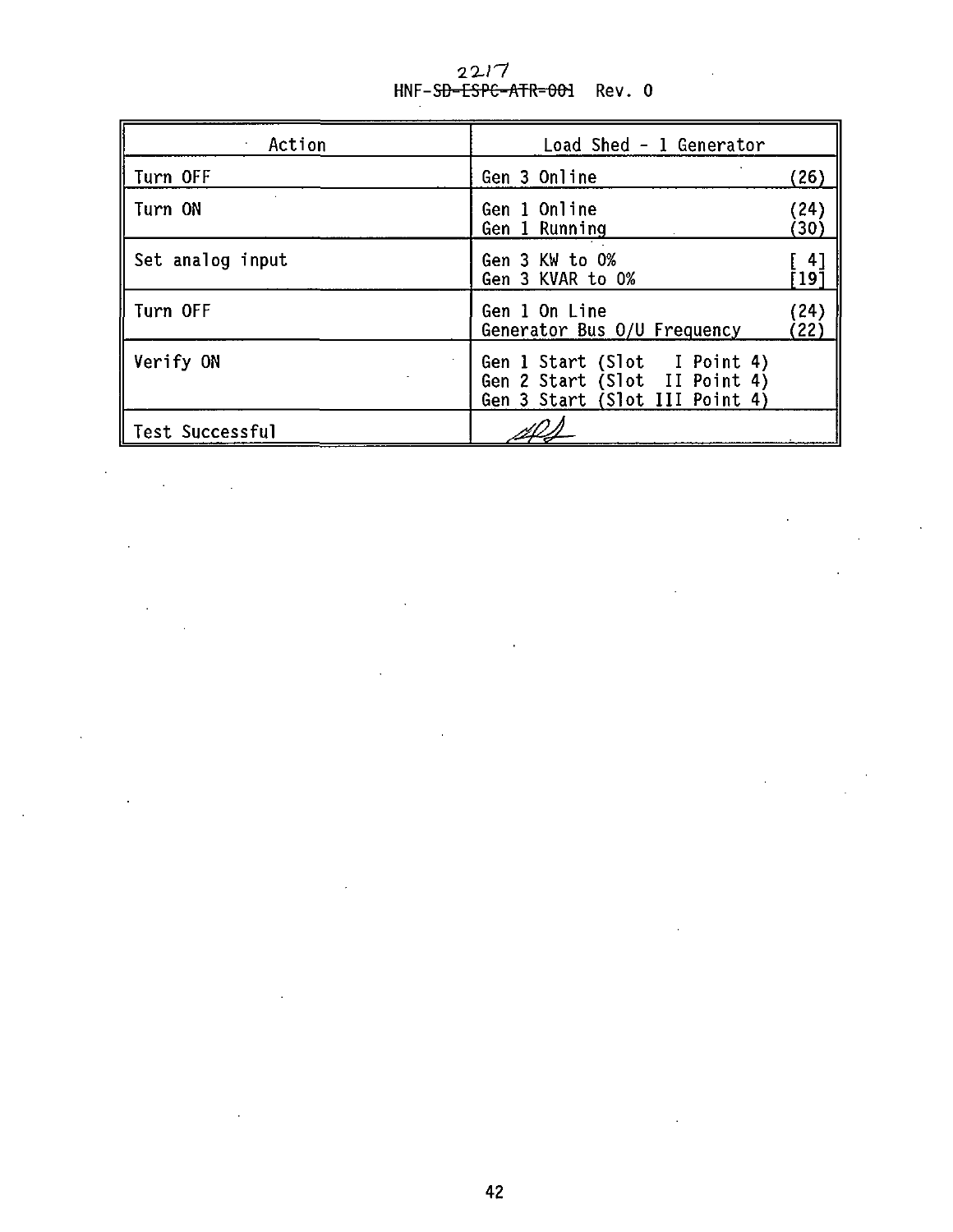### 2.2J 7 HNF-SD=ESPC=ATR=001 Rev. 0

### **3. EXCEPTIONS TO ACCEPTANCE TEST**

| ITEM           | <b>STEP</b> | PAGE | DESCRIPTION                                                                | DISPOSITION                        |
|----------------|-------------|------|----------------------------------------------------------------------------|------------------------------------|
| $\mathbf{1}$   | 2.5.2       | 32   | Cb-2 & CB-4 took 10 min.<br>to open instead of<br>$10 \text{ sec.}$        | Corrected program &<br>retested.   |
| $\overline{c}$ | 2.2.3       | 16   | CB-2 close output would<br>not actuate because the<br>closed input was on. | Retested with closed<br>input off. |
|                |             |      |                                                                            |                                    |
|                |             |      |                                                                            |                                    |
|                |             |      |                                                                            | à.                                 |
|                |             |      |                                                                            |                                    |
|                | l,          |      |                                                                            |                                    |
|                |             |      |                                                                            |                                    |
|                |             |      |                                                                            |                                    |
|                |             |      |                                                                            |                                    |
|                |             |      |                                                                            |                                    |
|                |             |      |                                                                            |                                    |
|                |             |      |                                                                            |                                    |
|                |             |      |                                                                            |                                    |
|                |             |      |                                                                            |                                    |
|                |             |      |                                                                            |                                    |
|                |             |      |                                                                            |                                    |
|                |             |      |                                                                            |                                    |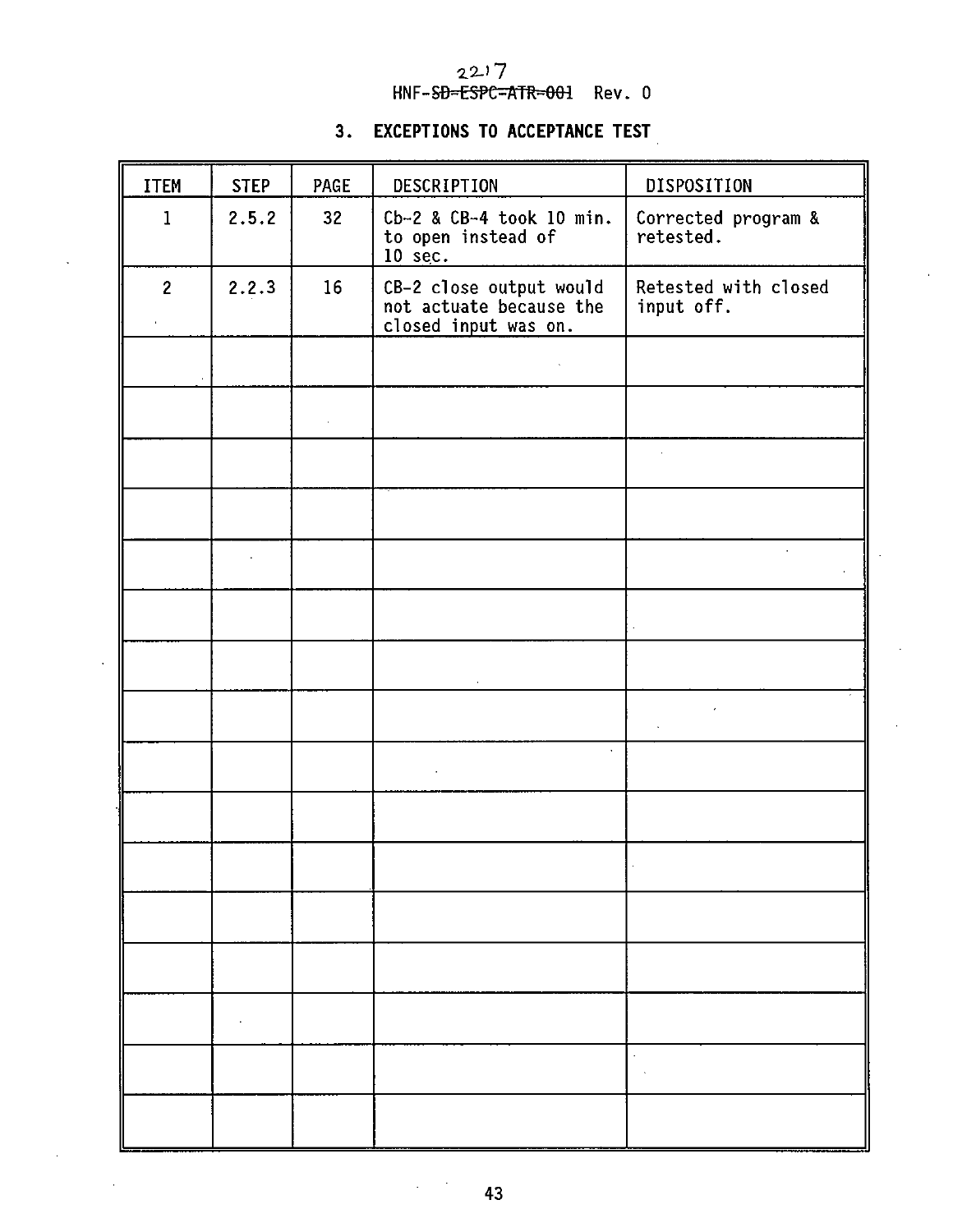## $227$

### HNF-SD-ESPC-ATP-001 Rev. 0

### **4. TEST PARTIES**

All personnel involved in the performance of this test including the person-in-charge (PIC), data taker/recorder, verifier and witnesses shall fill out the data below:

| PRINT NAME                                | SIGN NAME                | <b>INITIAL</b>  | POSITION                               | DATE          |
|-------------------------------------------|--------------------------|-----------------|----------------------------------------|---------------|
|                                           | Burttwent                | Burd            | QC INSpector<br>Ter Director<br>Witmus | $1 - 26 - 98$ |
|                                           | <u>20. Lr</u>            | <u>ill</u>      |                                        | $1 - 26 - 98$ |
| STEVENER, BW<br>Silvan, GR<br>RomBougy CT | $\bigcap$ $\pi$          | con             |                                        | $1 - 26 - 98$ |
| PARULEKAR AD                              | $A - B - P$ or $D_A - D$ | $\mathcal{APP}$ | Quality Graneer                        | $1 - 28 - 98$ |
|                                           |                          |                 |                                        |               |
|                                           |                          |                 |                                        |               |
|                                           |                          |                 |                                        |               |
|                                           |                          |                 |                                        |               |
|                                           |                          |                 |                                        |               |
|                                           |                          |                 |                                        |               |
|                                           |                          |                 |                                        |               |
|                                           |                          |                 |                                        |               |
|                                           |                          |                 |                                        |               |
|                                           |                          |                 |                                        |               |
|                                           |                          |                 |                                        |               |
|                                           |                          |                 |                                        |               |
|                                           |                          |                 |                                        |               |
|                                           |                          |                 |                                        |               |
|                                           |                          |                 |                                        |               |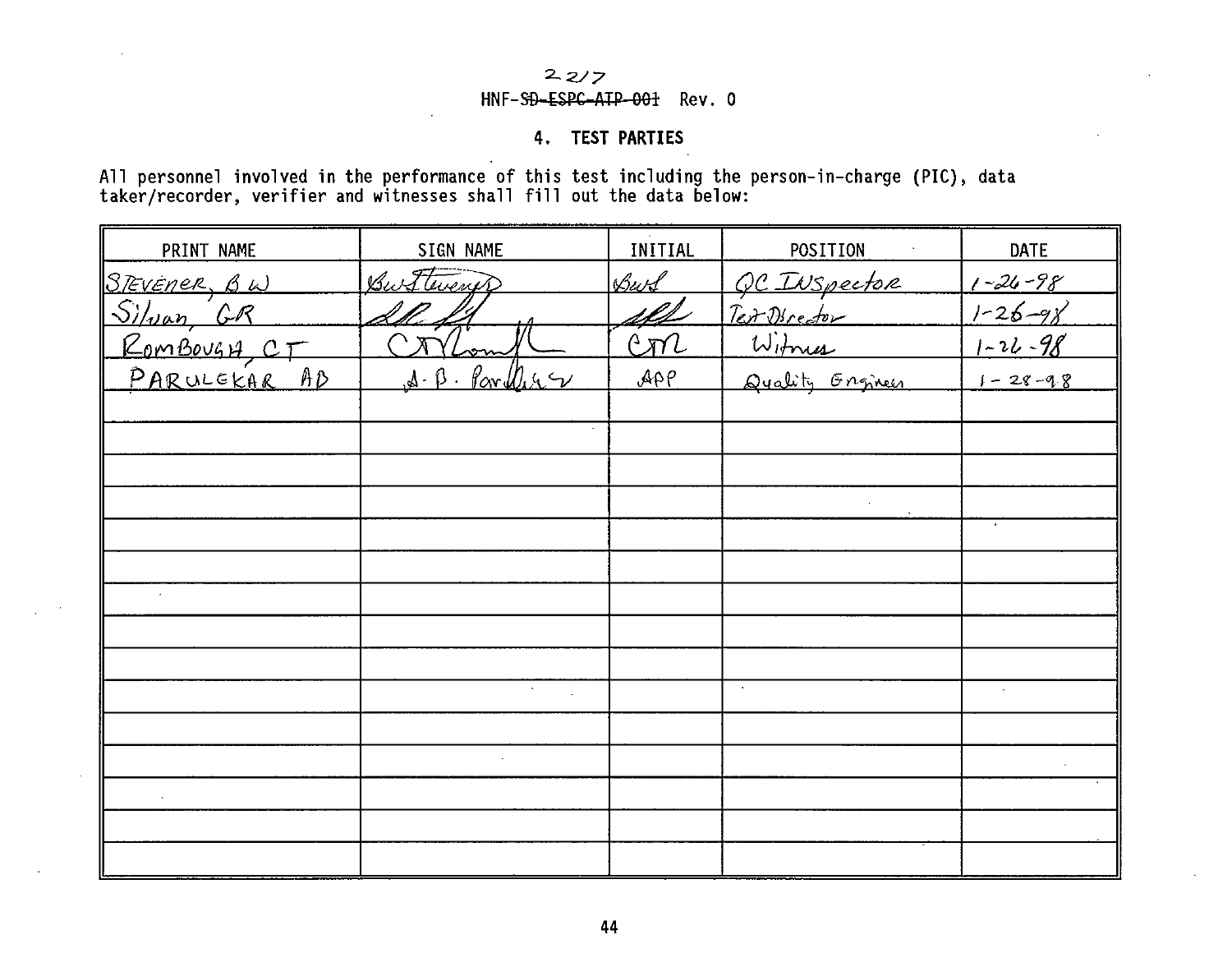# – 22/<mark>/</mark><br>HNF-S<del>D ESPC-ATP-001</del> Rev. 0

## **5. TEST APPROVAL**

| Without                           | With exceptions |      | With exceptions |
|-----------------------------------|-----------------|------|-----------------|
| exceptions                        | resolved        |      | outstanding     |
|                                   |                 |      |                 |
| PFP Electrical Cognizant Engineer |                 | Date |                 |
|                                   |                 |      |                 |
| MICON Cognizant Engineer          |                 | Date |                 |
|                                   |                 |      |                 |
| Inspector                         |                 | Date |                 |